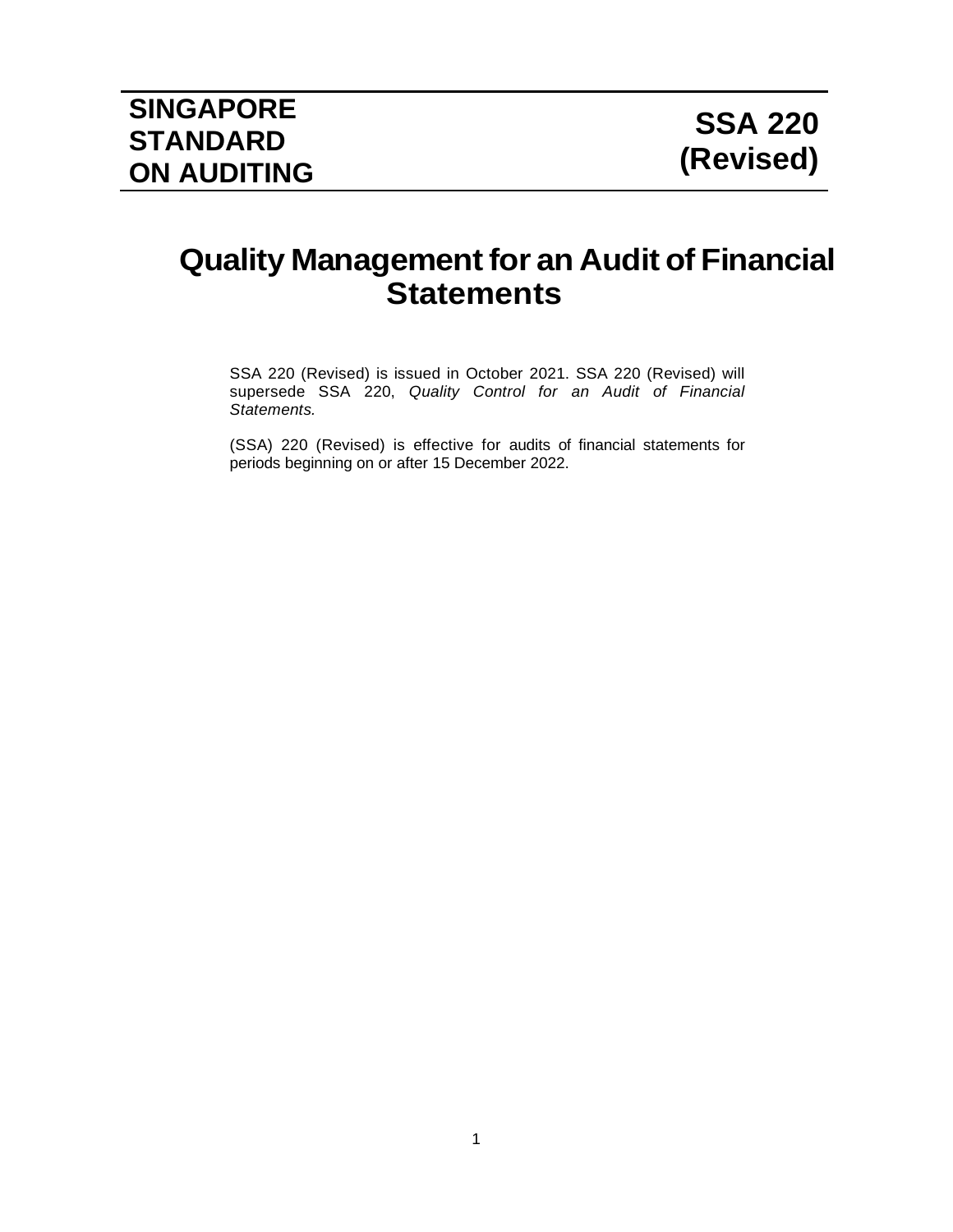# **SINGAPORE STANDARD ON AUDITING 220 (REVISED)**

# **QUALITY MANAGEMENT FOR AN AUDIT OF FINANCIAL STATEMENTS**

(Effective for audits of financial statements for periods beginning on or after 15 December 2022)

### **CONTENTS**

#### Paragraph

| <b>Introduction</b>                                                      |                |
|--------------------------------------------------------------------------|----------------|
|                                                                          | $\mathbf 1$    |
| The Firm's System of Quality Management and Role of Engagement Teams     | $2 - 9$        |
|                                                                          | 10             |
|                                                                          | 11             |
|                                                                          | 12             |
| <b>Requirements</b>                                                      |                |
| Leadership Responsibilities for Managing and Achieving Quality on Audits | $13 - 15$      |
| Relevant Ethical Requirements, Including Those Related to Independence   | $16 - 21$      |
| Acceptance and Continuance of Client Relationships and Audit Engagements | $22 - 24$      |
|                                                                          | $25 - 28$      |
|                                                                          | $29 - 38$      |
|                                                                          | 39             |
|                                                                          | 40             |
|                                                                          | 41             |
| <b>Application and Other Explanatory Material</b>                        |                |
|                                                                          | A <sub>1</sub> |
| The Firm's System of Quality Management and Role of Engagement Teams     | $A2 - A14$     |
|                                                                          | A15-A27        |
|                                                                          | A28-A37        |
| Relevant Ethical Requirements, Including Those Related to Independence   | A38-A48        |
| Acceptance and Continuance of Client Relationships and Audit Engagements | A49-A58        |
|                                                                          | A59-A79        |
|                                                                          | A80-A108       |
|                                                                          | A109-A112      |
|                                                                          | A113-A116      |
|                                                                          | A117-A120      |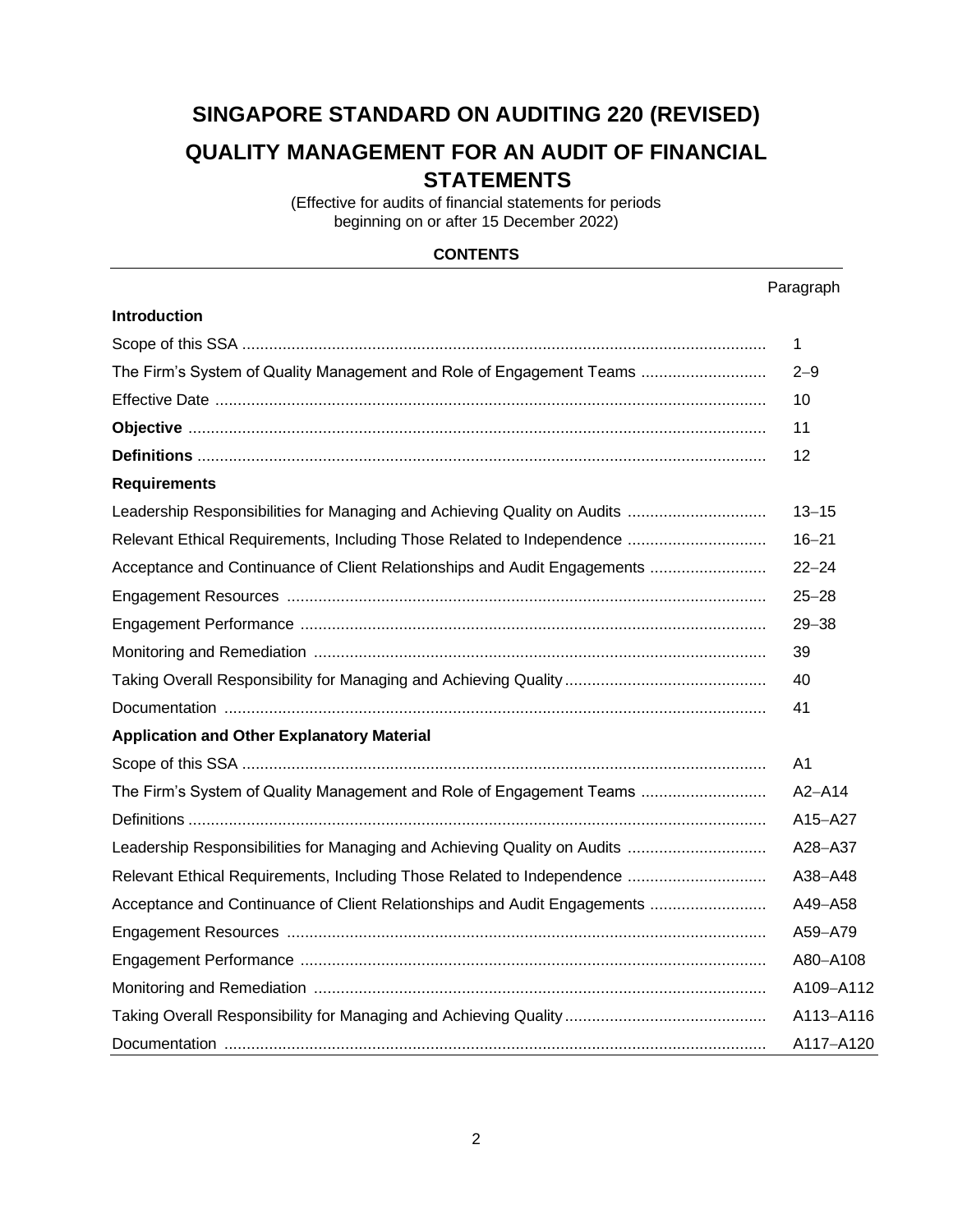Singapore Standard on Auditing (SSA) 220 (Revised), *Quality Management for an Audit of Financial Statements*, should be read in conjunction with SSA 200, *Overall Objectives of the Independent Auditor and the Conduct of an Audit in Accordance with Singapore Standards on Auditing.*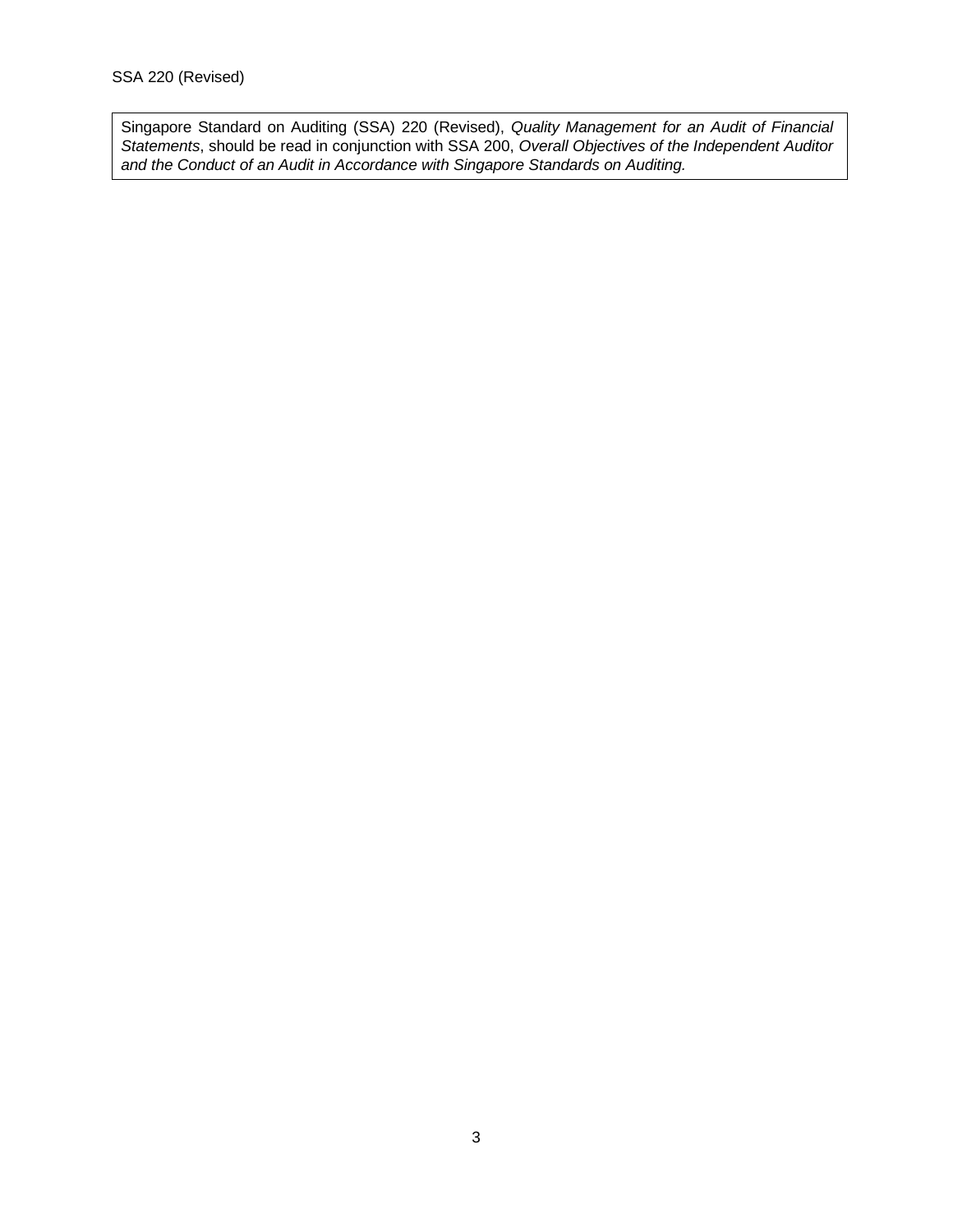# **Foreword**

i. This Standard is based on International Standard on Auditing 220 (Revised), with such amendments as were considered appropriate for local adoption.

## **Introduction**

## **Scope of this SSA**

1. This Singapore Standard on Auditing (SSA) deals with the specific responsibilities of the auditor regarding quality management at the engagement level for an audit of financial statements, and the related responsibilities of the engagement partner. This SSA is to be read in conjunction with relevant ethical requirements. (Ref: Para. A1, A38)

## **The Firm's System of Quality Management and Role of Engagement Teams**

- 2. Under SSQM 1, the objective of the firm is to design, implement and operate a system of quality management for audits or reviews of financial statements, or other assurance or related services engagements performed by the firm, that provides the firm with reasonable assurance that: (Ref: Para. A13–A14)
	- (a) The firm and its personnel fulfill their responsibilities in accordance with professional standards and applicable legal and regulatory requirements, and conduct engagements in accordance with such standards and requirements; and
	- (b) Engagement reports issued by the firm or engagement partners are appropriate in the circumstances.<sup>1</sup>
- 3. This SSA is premised on the basis that the firm is subject to the SSQMs or to national requirements that are at least as demanding. (Ref: Para. A2–A3)
- 4. The engagement team, led by the engagement partner, is responsible, within the context of the firm's system of quality management and through complying with the requirements of this SSA, for: (Ref: Para. A4–A11)
	- (a) Implementing the firm's responses to quality risks (i.e., the firm's policies or procedures) that are applicable to the audit engagement using information communicated by, or obtained from, the firm;
	- (b) Given the nature and circumstances of the audit engagement, determining whether to design and implement responses at the engagement level beyond those in the firm's policies or procedures; and
	- (c) Communicating to the firm information from the audit engagement that is required to be communicated by the firm's policies or procedures to support the design, implementation and operation of the firm's system of quality management.
- 5. Complying with the requirements in other SSAs may provide information that is relevant to quality management at the engagement level. (Ref: Para. A12)
- 6. The public interest is served by the consistent performance of quality audit engagements through achieving the objective of this standard and other SSAs for each engagement. A quality audit

SSQM 1, paragraph 14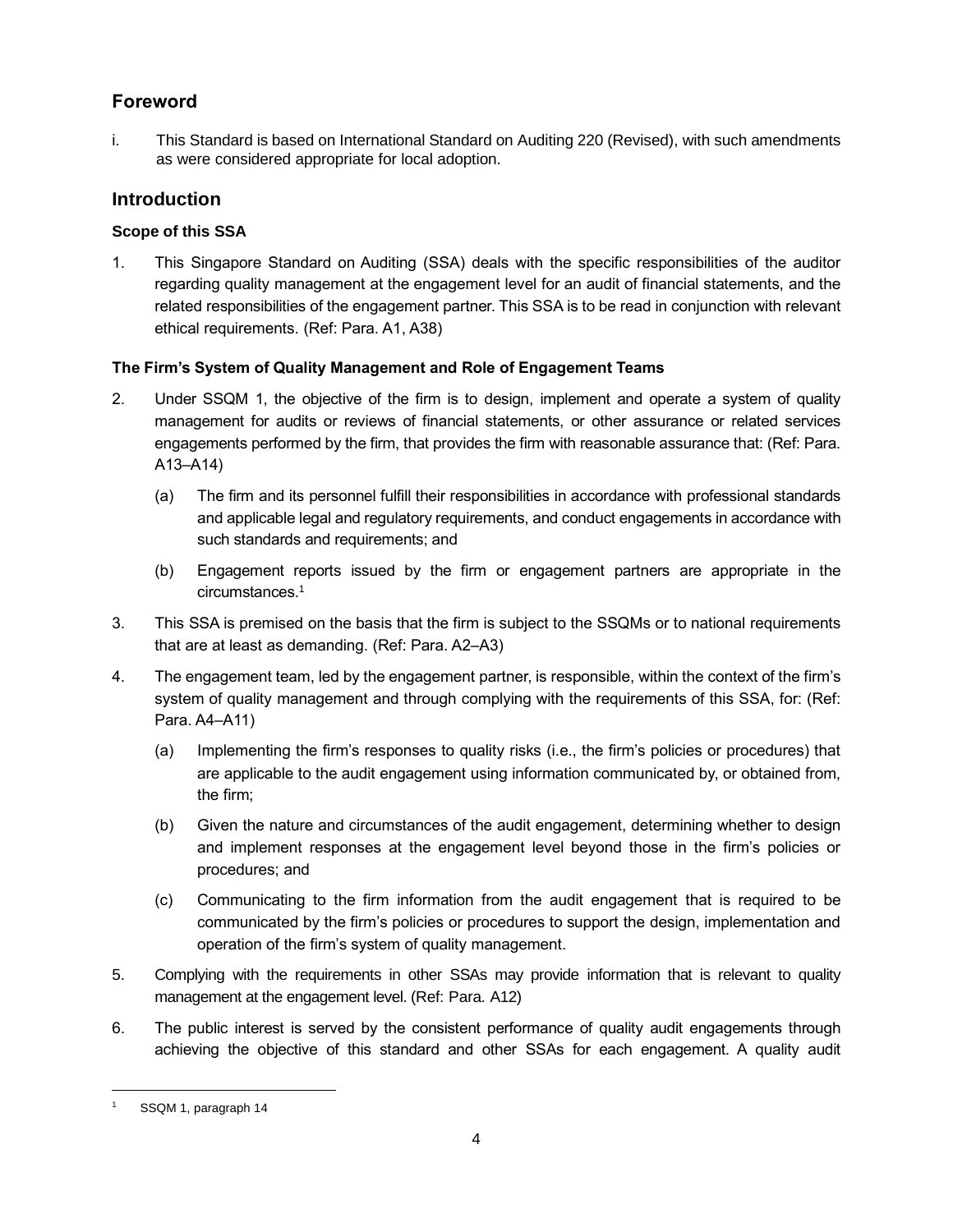engagement is achieved through planning and performing the engagement and reporting on it in accordance with professional standards and applicable legal and regulatory requirements. Achieving the objectives of those standards and complying with the requirements of applicable law or regulation involves exercising professional judgment and exercising professional skepticism.

7. In accordance with SSA 200, $2$  the engagement team is required to plan and perform an audit with professional skepticism and to exercise professional judgment. Professional judgment is exercised in making informed decisions about the courses of action that are appropriate to manage and achieve quality given the nature and circumstances of the audit engagement. Professional skepticism supports the quality of judgments made by the engagement team and, through these judgments, supports the overall effectiveness of the engagement team in achieving quality at the engagement level. The appropriate exercise of professional skepticism may be demonstrated through the actions and communications of the engagement team. Such actions and communications may include specific steps to mitigate impediments that may impair the appropriate exercise of professional skepticism, such as unconscious bias or resource constraints. (Ref: Para. A33–A36)

#### *Scalability*

- 8. The requirements of this SSA are intended to be applied in the context of the nature and circumstances of each audit. For example:
	- (a) When an audit is carried out entirely by the engagement partner, which may be the case for an audit of a less complex entity, some requirements in this SSA are not relevant because they are conditional on the involvement of other members of the engagement team. (Ref: Para. A13–A14)
	- (b) When an audit is not carried out entirely by the engagement partner or in an audit of an entity whose nature and circumstances are more complex, the engagement partner may assign the design or performance of some procedures, tasks or actions to other members of the engagement team.

#### The Engagement Partner's Responsibilities

9. The engagement partner remains ultimately responsible, and therefore accountable, for compliance with the requirements of this SSA. The term "the engagement partner shall take responsibility for..." is used for those requirements that the engagement partner is permitted to assign the design or performance of procedures, tasks or actions to appropriately skilled or suitably experienced members of the engagement team. For other requirements, this SSA expressly intends that the requirement or responsibility be fulfilled by the engagement partner and the engagement partner may obtain information from the firm or other members of the engagement team. (Ref: Para. A22–A25)

#### **Effective Date**

10. This SSA is effective for audits of financial statements for periods beginning on or after 15 December 2022.

<sup>2</sup> SSA 200, *Overall Objectives of the Independent Auditor and the Conduct of an Audit in Accordance with Singapore Standards*  on Auditing, paragraphs 15-16 and A20-A24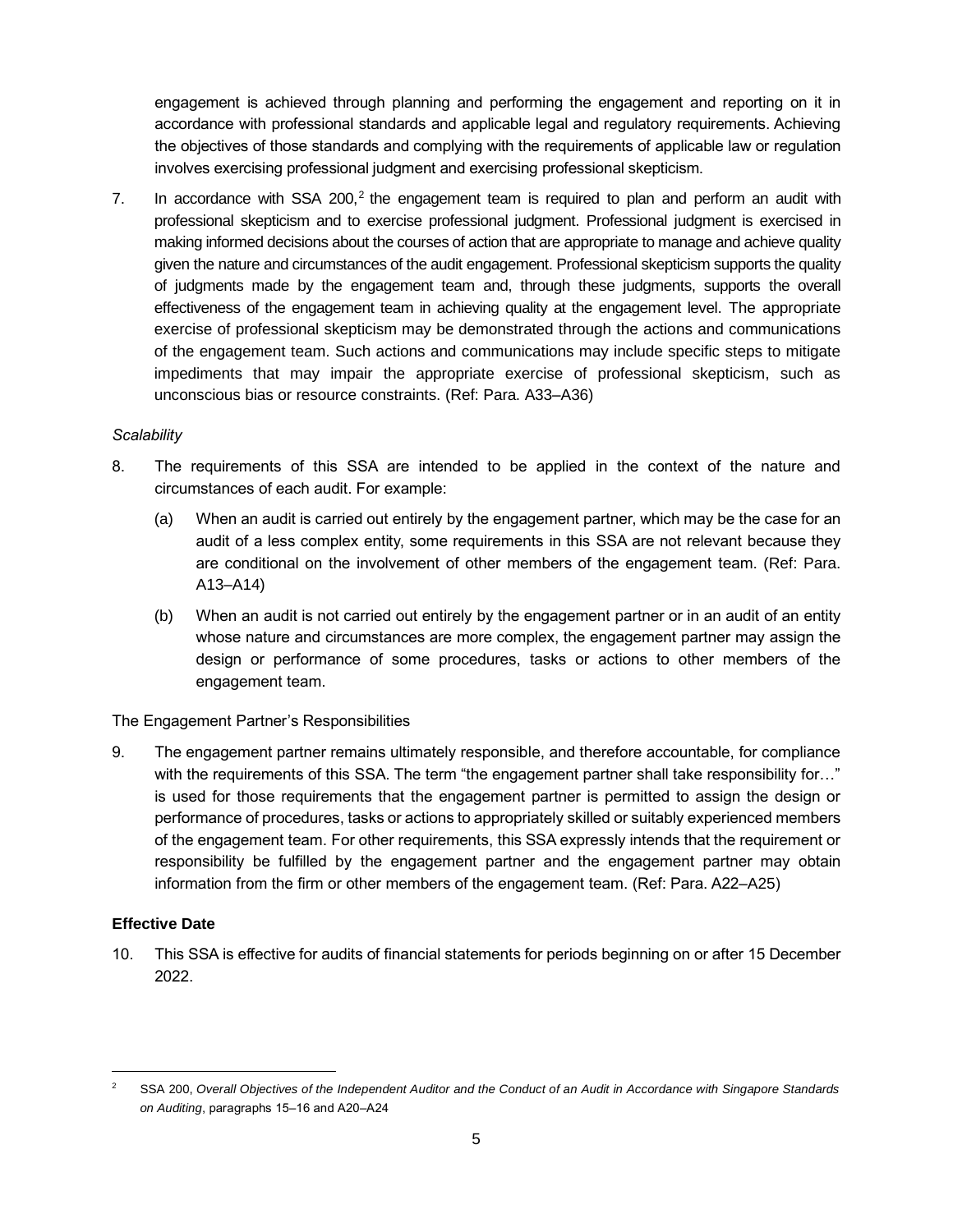## **Objective**

- 11. The objective of the auditor is to manage quality at the engagement level to obtain reasonable assurance that quality has been achieved such that:
	- (a) The auditor has fulfilled the auditor's responsibilities, and has conducted the audit, in accordance with professional standards and applicable legal and regulatory requirements; and
	- (b) The auditor's report issued is appropriate in the circumstances.

## **Definitions**

- 12. For purposes of the SSAs, the following terms have the meanings attributed below:
	- (a) Engagement partner<sup>3</sup> The partner or other individual, appointed by the firm, who is responsible for the audit engagement and its performance, and for the auditor's report that is issued on behalf of the firm, and who, where required, has the appropriate authority from a professional, legal or regulatory body.
	- (b) Engagement quality review An objective evaluation of the significant judgments made by the engagement team and the conclusions reached thereon, performed by the engagement quality reviewer and completed on or before the date of the engagement report.
	- (c) Engagement quality reviewer A partner, other individual in the firm, or an external individual, appointed by the firm to perform the engagement quality review.
	- (d) Engagement team All partners and staff performing the audit engagement, and any other individuals who perform audit procedures on the engagement, excluding an auditor's external expert<sup>4</sup> and internal auditors who provide direct assistance on an engagement.<sup>5</sup> (Ref: Para. A15– A25)
	- (e) Firm A sole practitioner, partnership or corporation or other entity of professional accountants, or public sector equivalent. (Ref: Para. A26)
	- (f) Network firm A firm or entity that belongs to the firm's network. (Ref: Para. A27)
	- (g) Network A larger structure: (Ref: Para. A27)
		- (i) That is aimed at cooperation, and
		- (ii) That is clearly aimed at profit or cost-sharing or shares common ownership, control or management, common quality management policies or procedures, common business strategy, the use of a common brand name, or a significant part of professional resources.
	- (h) Partner Any individual with authority to bind the firm with respect to the performance of a professional services engagement.
	- (i) Personnel Partners and staff in the firm.

<sup>3</sup> "Engagement partner," "partner," and "firm" is to be read as referring to their public sector equivalents where relevant.

<sup>4</sup> SSA 620, *Using the Work of an Auditor's Expert*, paragraph 6(a), defines the term "auditor's expert."

<sup>5</sup> SSA 610 (Revised 2013), *Using the Work of Internal Auditors,* establishes limits on the use of direct assistance. It also acknowledges that the external auditor may be prohibited by law or regulation from obtaining direct assistance from internal auditors. Therefore, the use of direct assistance is restricted to situations where it is permitted.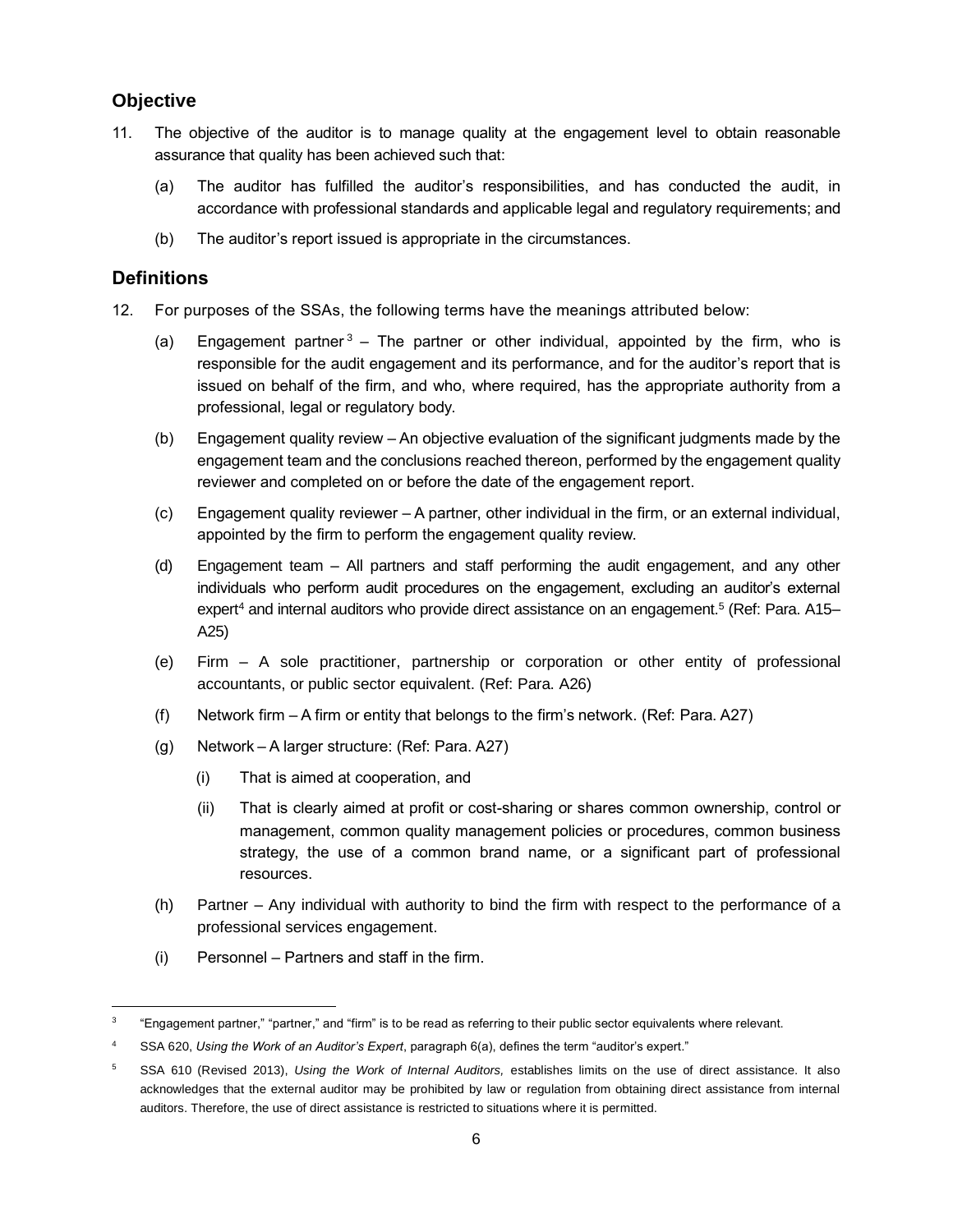- (j) Professional standards Singapore Standards on Auditing (SSAs) and relevant ethical requirements.
- (k) Relevant ethical requirements Principles of professional ethics and ethical requirements that are applicable to professional accountants when undertaking the audit engagement. Relevant ethical requirements ordinarily comprise the provisions of the Institute of Singapore Chartered Accountants' Ethics Pronouncement (EP) 100 (Revised on 14 August 2020) *Code of Professional Conduct and Ethics* (ISCA Code) related to audits of financial statements, together with national requirements that are more restrictive.
- (l) Response (in relation to a system of quality management) Policies or procedures designed and implemented by the firm to address one or more quality risk(s):
	- (i) Policies are statements of what should, or should not, be done to address a quality risk(s). Such statements may be documented, explicitly stated in communications or implied through actions and decisions.
	- (ii) Procedures are actions to implement policies.
- (m) Staff Professionals, other than partners, including any experts the firm employs.

## **Requirements**

#### **Leadership Responsibilities for Managing and Achieving Quality on Audits**

- 13. The engagement partner shall take overall responsibility for managing and achieving quality on the audit engagement, including taking responsibility for creating an environment for the engagement that emphasizes the firm's culture and expected behavior of engagement team members. In doing so, the engagement partner shall be sufficiently and appropriately involved throughout the audit engagement such that the engagement partner has the basis for determining whether the significant judgments made, and the conclusions reached, are appropriate given the nature and circumstances of the engagement. (Ref: Para. A28–A37)
- 14. In creating the environment described in paragraph 13, the engagement partner shall take responsibility for clear, consistent and effective actions being taken that reflect the firm's commitment to quality and establish and communicate the expected behavior of engagement team members, including emphasizing: (Ref: Para. A30–A34)
	- (a) That all engagement team members are responsible for contributing to the management and achievement of quality at the engagement level;
	- (b) The importance of professional ethics, values and attitudes to the members of the engagement team;
	- (c) The importance of open and robust communication within the engagement team, and supporting the ability of engagement team members to raise concerns without fear of reprisal; and
	- (d) The importance of each engagement team member exercising professional skepticism throughout the audit engagement.
- 15. If the engagement partner assigns the design or performance of procedures, tasks or actions related to a requirement of this SSA to other members of the engagement team to assist the engagement partner in complying with the requirements of this SSA, the engagement partner shall continue to take overall responsibility for managing and achieving quality on the audit engagement through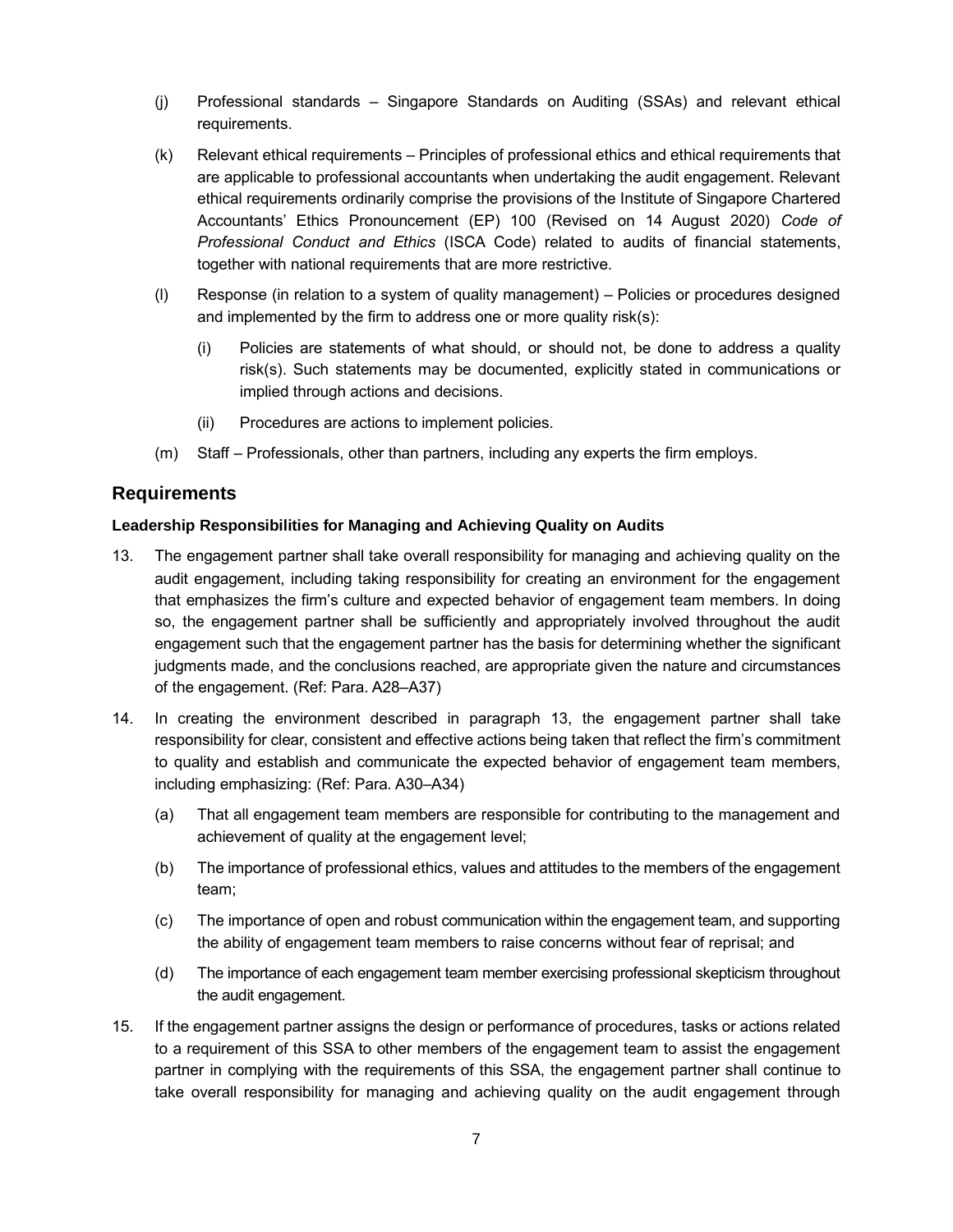direction and supervision of those members of the engagement team, and review of their work. (Ref: Para. 9, A37)

## **Relevant Ethical Requirements, Including Those Related to Independence**

- 16. The engagement partner shall have an understanding of the relevant ethical requirements, including those related to independence, that are applicable given the nature and circumstances of the audit engagement. (Ref: Para. A38–A42, A48)
- 17. The engagement partner shall take responsibility for other members of the engagement team having been made aware of relevant ethical requirements that are applicable given the nature and circumstances of the audit engagement, and the firm's related policies or procedures, including those that address: (Ref: Para. A23–A25, A40–A44)
	- (a) Identifying, evaluating and addressing threats to compliance with relevant ethical requirements, including those related to independence;
	- (b) Circumstances that may cause a breach of relevant ethical requirements, including those related to independence, and the responsibilities of members of the engagement team when they become aware of breaches; and
	- (c) The responsibilities of members of the engagement team when they become aware of an instance of non-compliance with laws and regulations by the entity. $6$
- 18. If matters come to the engagement partner's attention that indicate that a threat to compliance with relevant ethical requirements exists, the engagement partner shall evaluate the threat through complying with the firm's policies or procedures, using relevant information from the firm, the engagement team or other sources, and take appropriate action. (Ref: Para. A43–A44)
- 19. The engagement partner shall remain alert throughout the audit engagement, through observation and making inquiries as necessary, for breaches of relevant ethical requirements or the firm's related policies or procedures by members of the engagement team. (Ref: Para. A45)
- 20. If matters come to the engagement partner's attention through the firm's system of quality management, or from other sources, that indicate that relevant ethical requirements applicable to the nature and circumstances of the audit engagement have not been fulfilled, the engagement partner, in consultation with others in the firm, shall take appropriate action. (Ref: Para. A46)
- 21. Prior to dating the auditor's report, the engagement partner shall take responsibility for determining whether relevant ethical requirements, including those related to independence, have been fulfilled. (Ref: Para. A38 and A47)

## **Acceptance and Continuance of Client Relationships and Audit Engagements**

- 22. The engagement partner shall determine that the firm's policies or procedures for the acceptance and continuance of client relationships and audit engagements have been followed, and that conclusions reached in this regard are appropriate. (Ref: Para. A49–A52, A58)
- 23. The engagement partner shall take into account information obtained in the acceptance and continuance process in planning and performing the audit engagement in accordance with the SSAs and complying with the requirements of this SSA. (Ref: Para. A53–A56)

<sup>6</sup> SSA 250 (Revised), *Consideration of Laws and Regulations in an Audit of Financial Statements*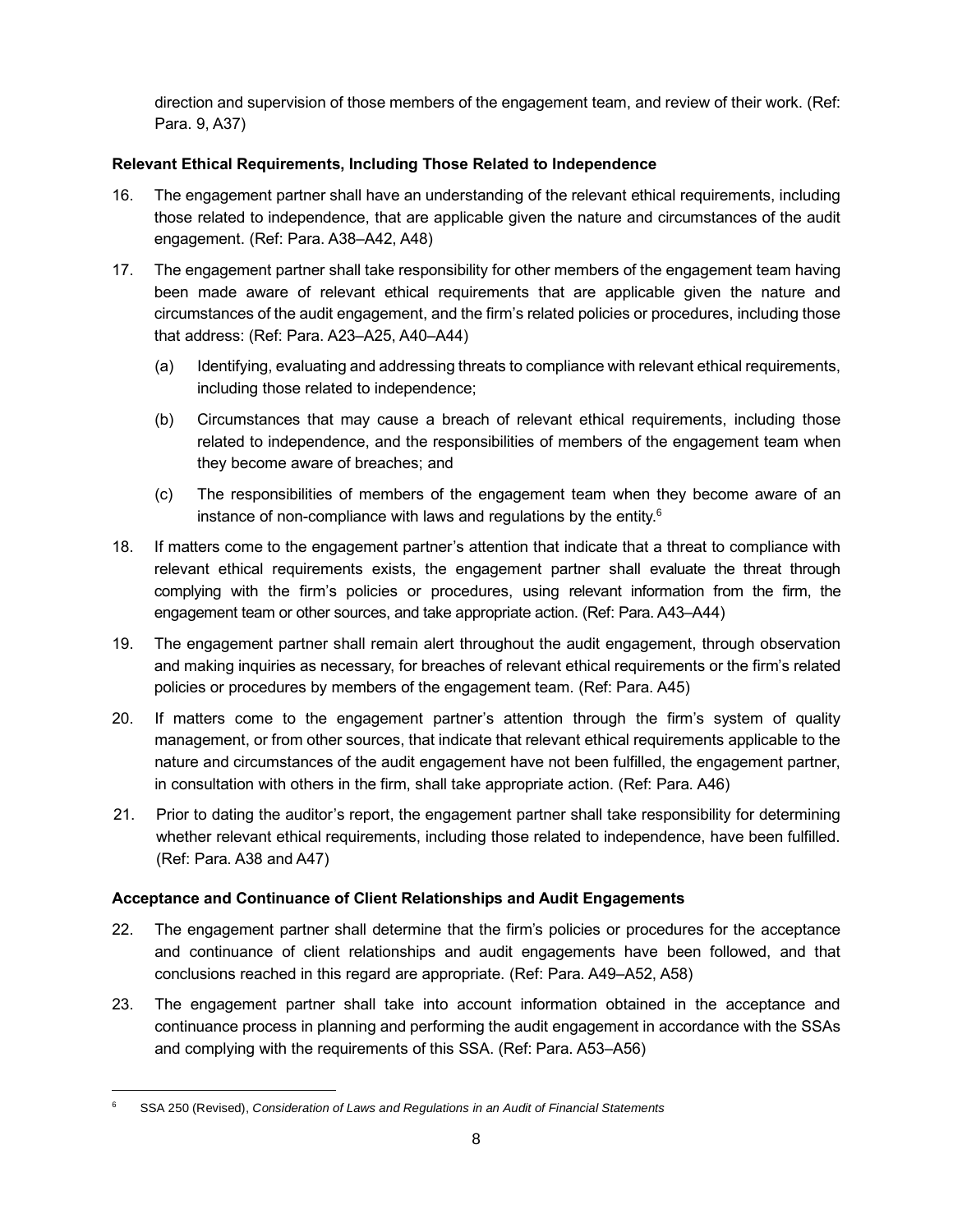24. If the engagement team becomes aware of information that may have caused the firm to decline the audit engagement had that information been known by the firm prior to accepting or continuing the client relationship or specific engagement, the engagement partner shall communicate that information promptly to the firm, so that the firm and the engagement partner can take the necessary action. (Ref: Para. A57)

#### **Engagement Resources**

- 25. The engagement partner shall determine that sufficient and appropriate resources to perform the engagement are assigned or made available to the engagement team in a timely manner, taking into account the nature and circumstances of the audit engagement, the firm's policies or procedures, and any changes that may arise during the engagement. (Ref: Para. A59–A70, A73–A74, A79)
- 26. The engagement partner shall determine that members of the engagement team, and any auditor's external experts and internal auditors who provide direct assistance who are not part of the engagement team, collectively have the appropriate competence and capabilities, including sufficient time, to perform the audit engagement. (Ref: Para. A62, A71–A74)
- 27. If, as a result of complying with the requirements in paragraphs 25 and 26, the engagement partner determines that resources assigned or made available are insufficient or inappropriate in the circumstances of the audit engagement, the engagement partner shall take appropriate action, including communicating with appropriate individuals about the need to assign or make available additional or alternative resources to the engagement. (Ref: Para. A75–A78)
- 28. The engagement partner shall take responsibility for using the resources assigned or made available to the engagement team appropriately, given the nature and circumstances of the audit engagement. (Ref: Para. A63–A69)

#### **Engagement Performance**

#### *Direction, Supervision and Review*

- 29. The engagement partner shall take responsibility for the direction and supervision of the members of the engagement team and the review of their work. (Ref: Para. A80)
- 30. The engagement partner shall determine that the nature, timing and extent of direction, supervision and review is: (Ref: Para. A81–A89, A94–A97)
	- (a) Planned<sup>7</sup> and performed in accordance with the firm's policies or procedures, professional standards and applicable legal and regulatory requirements; and
	- (b) Responsive to the nature and circumstances of the audit engagement and the resources assigned or made available to the engagement team by the firm.
- 31. The engagement partner shall review audit documentation at appropriate points in time during the audit engagement, including audit documentation relating to: (Ref: Para. A90–A93)
	- (a) Significant matters; $8$
	- (b) Significant judgments, including those relating to difficult or contentious matters identified during the audit engagement, and the conclusions reached; and

<sup>7</sup> SSA 300, *Planning an Audit of Financial Statements*, paragraph 11

<sup>8</sup> SSA 230, *Audit Documentation*, paragraph 8(c)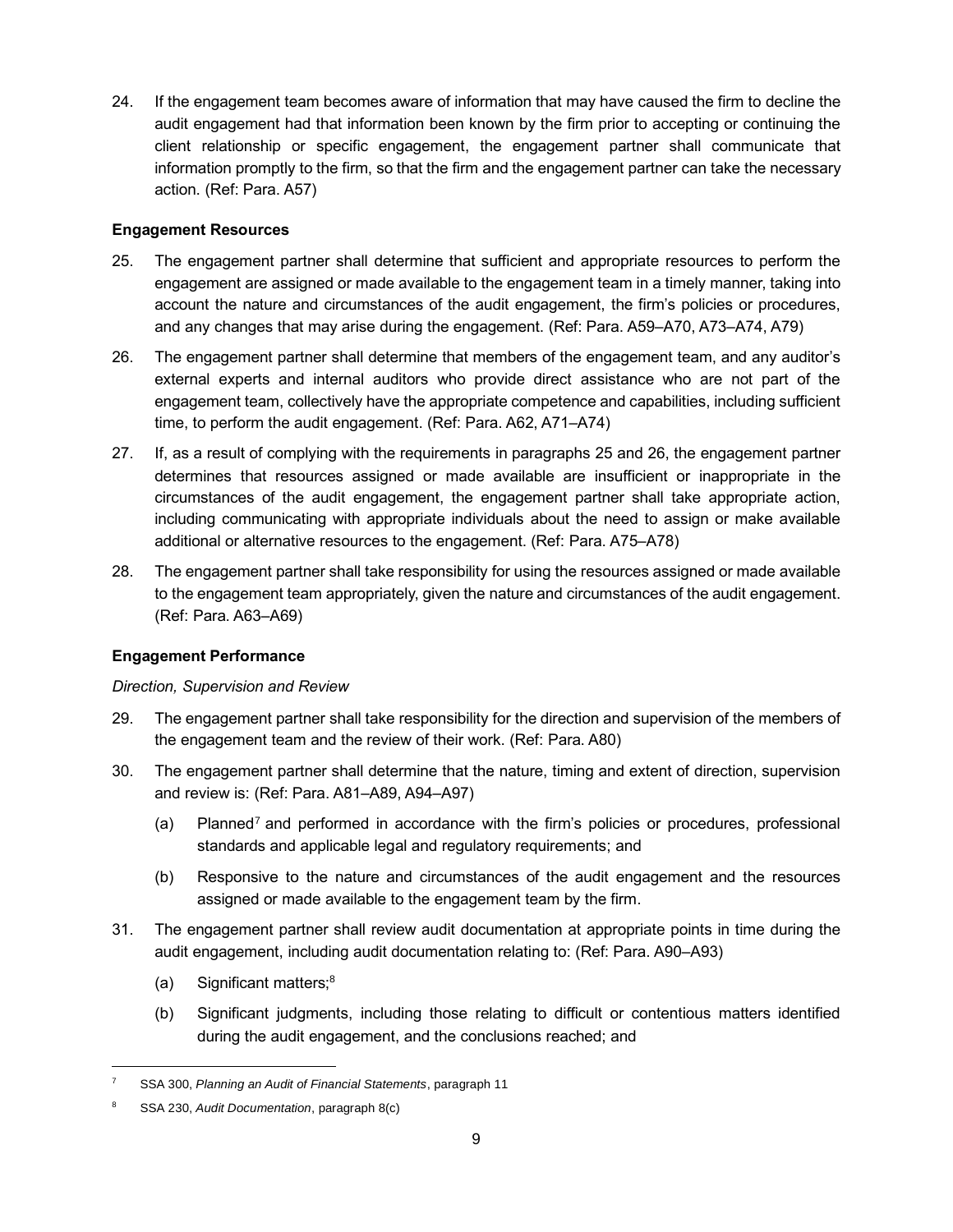- (c) Other matters that, in the engagement partner's professional judgment, are relevant to the engagement partner's responsibilities.
- 32. On or before the date of the auditor's report, the engagement partner shall determine, through review of audit documentation and discussion with the engagement team, that sufficient appropriate audit evidence has been obtained to support the conclusions reached and for the auditor's report to be issued. (Ref: Para. A90–A94)
- 33. Prior to dating the auditor's report, the engagement partner shall review the financial statements and the auditor's report, including, if applicable, the description of the key audit matters<sup>9</sup> and related audit documentation, to determine that the report to be issued will be appropriate in the circumstances.<sup>10</sup>
- 34. The engagement partner shall review, prior to their issuance, formal written communications to management, those charged with governance or regulatory authorities. (Ref: Para. A98)

#### *Consultation*

- 35. The engagement partner shall: (Ref: Para. A99–A102)
	- (a) Take responsibility for the engagement team undertaking consultation on:
		- (i) Difficult or contentious matters and matters on which the firm's policies or procedures require consultation; and
		- (ii) Other matters that, in the engagement partner's professional judgment, require consultation;
	- (b) Determine that members of the engagement team have undertaken appropriate consultation during the audit engagement, both within the engagement team, and between the engagement team and others at the appropriate level within or outside the firm;
	- (c) Determine that the nature and scope of, and conclusions resulting from, such consultations are agreed with the party consulted; and
	- (d) Determine that conclusions agreed have been implemented.

#### *Engagement Quality Review*

- 36. For audit engagements for which an engagement quality review is required, the engagement partner shall: (Ref: Para. A103)
	- (a) Determine that an engagement quality reviewer has been appointed;
	- (b) Cooperate with the engagement quality reviewer and inform other members of the engagement team of their responsibility to do so;
	- (c) Discuss significant matters and significant judgments arising during the audit engagement, including those identified during the engagement quality review, with the engagement quality reviewer; and
	- (d) Not date the auditor's report until the completion of the engagement quality review. (Ref: Para. A104–A106)

<sup>9</sup> SSA 701, *Communicating Key Audit Matters in the Independent Auditor's Report*

<sup>10</sup> SSA 700 (Revised), *Forming an Opinion and Reporting on Financial Statements* or SSA 705 (Revised), *Modifications to the Opinion in the Independent Auditor's Report*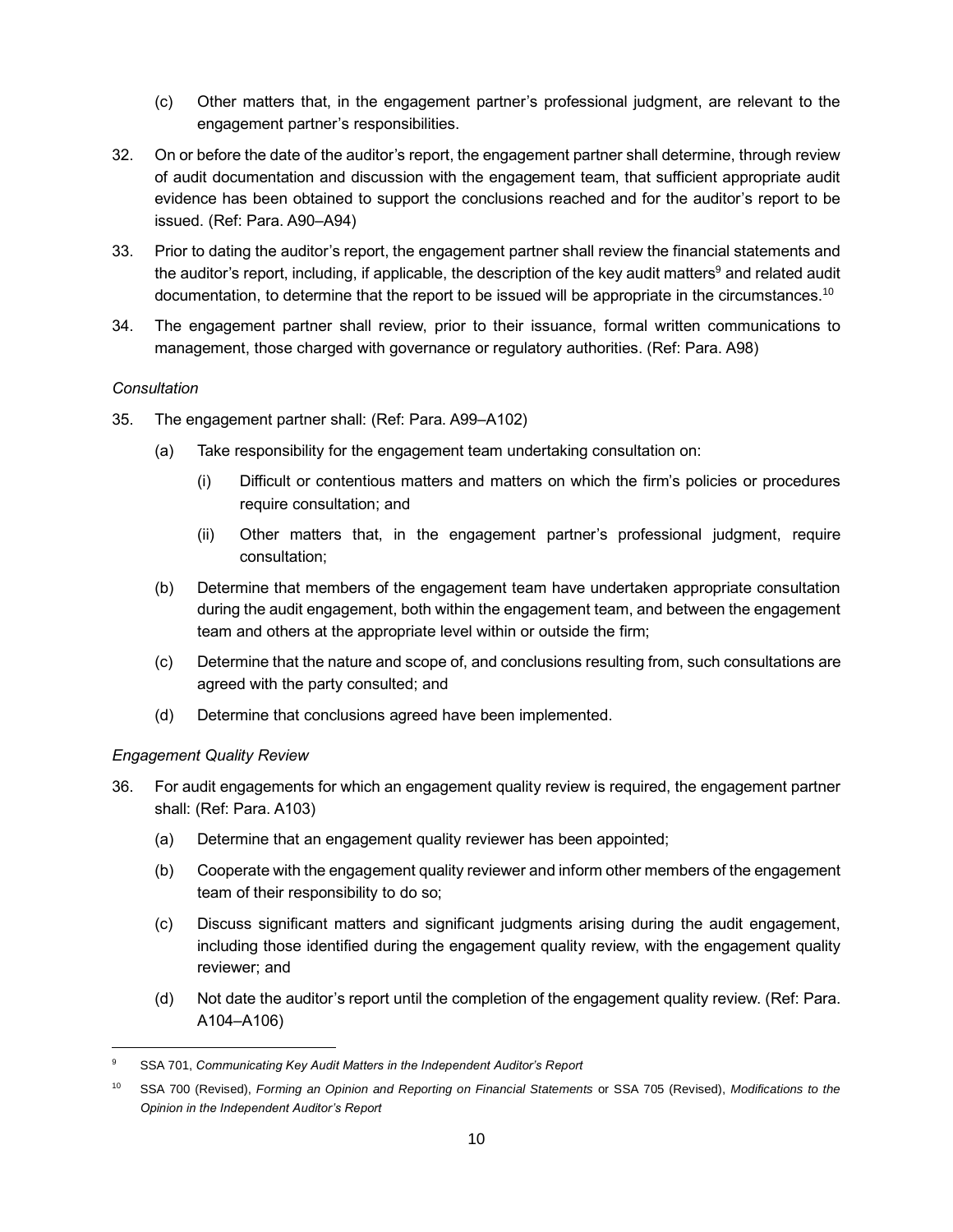### *Differences of Opinion*

- 37. If differences of opinion arise within the engagement team, or between the engagement team and the engagement quality reviewer or individuals performing activities within the firm's system of quality management, including those who provide consultation, the engagement team shall follow the firm's policies or procedures for dealing with and resolving such differences of opinion. (Ref: Para. A107–A108)
- 38. The engagement partner shall:
	- (a) Take responsibility for differences of opinion being addressed and resolved in accordance with the firm's policies or procedures;
	- (b) Determine that conclusions reached are documented and implemented; and
	- (c) Not date the auditor's report until any differences of opinion are resolved.

## **Monitoring and Remediation**

- 39. The engagement partner shall take responsibility for: (Ref: Para. A109‒A112)
	- (a) Obtaining an understanding of the information from the firm's monitoring and remediation process, as communicated by the firm including, as applicable, the information from the monitoring and remediation process of the network and across the network firms;
	- (b) Determining the relevance and effect on the audit engagement of the information referred to in paragraph 39(a) and take appropriate action; and
	- (c) Remaining alert throughout the audit engagement for information that may be relevant to the firm's monitoring and remediation process and communicate such information to those responsible for the process.

## **Taking Overall Responsibility for Managing and Achieving Quality**

- 40. Prior to dating the auditor's report, the engagement partner shall determine that the engagement partner has taken overall responsibility for managing and achieving quality on the audit engagement. In doing so, the engagement partner shall determine that: (Ref: Para. A113–A116)
	- (a) The engagement partner's involvement has been sufficient and appropriate throughout the audit engagement such that the engagement partner has the basis for determining that the significant judgments made and the conclusions reached are appropriate given the nature and circumstances of the engagement; and
	- (b) The nature and circumstances of the audit engagement, any changes thereto, and the firm's related policies or procedures have been taken into account in complying with the requirements of this SSA.

## **Documentation**

- 41. In applying SSA 230,<sup>11</sup> the auditor shall include in the audit documentation: (Ref: Para. A117–A120)
	- (a) Matters identified, relevant discussions with personnel, and conclusions reached with respect to:

<sup>11</sup> SSA 230, paragraphs 8–11 and A6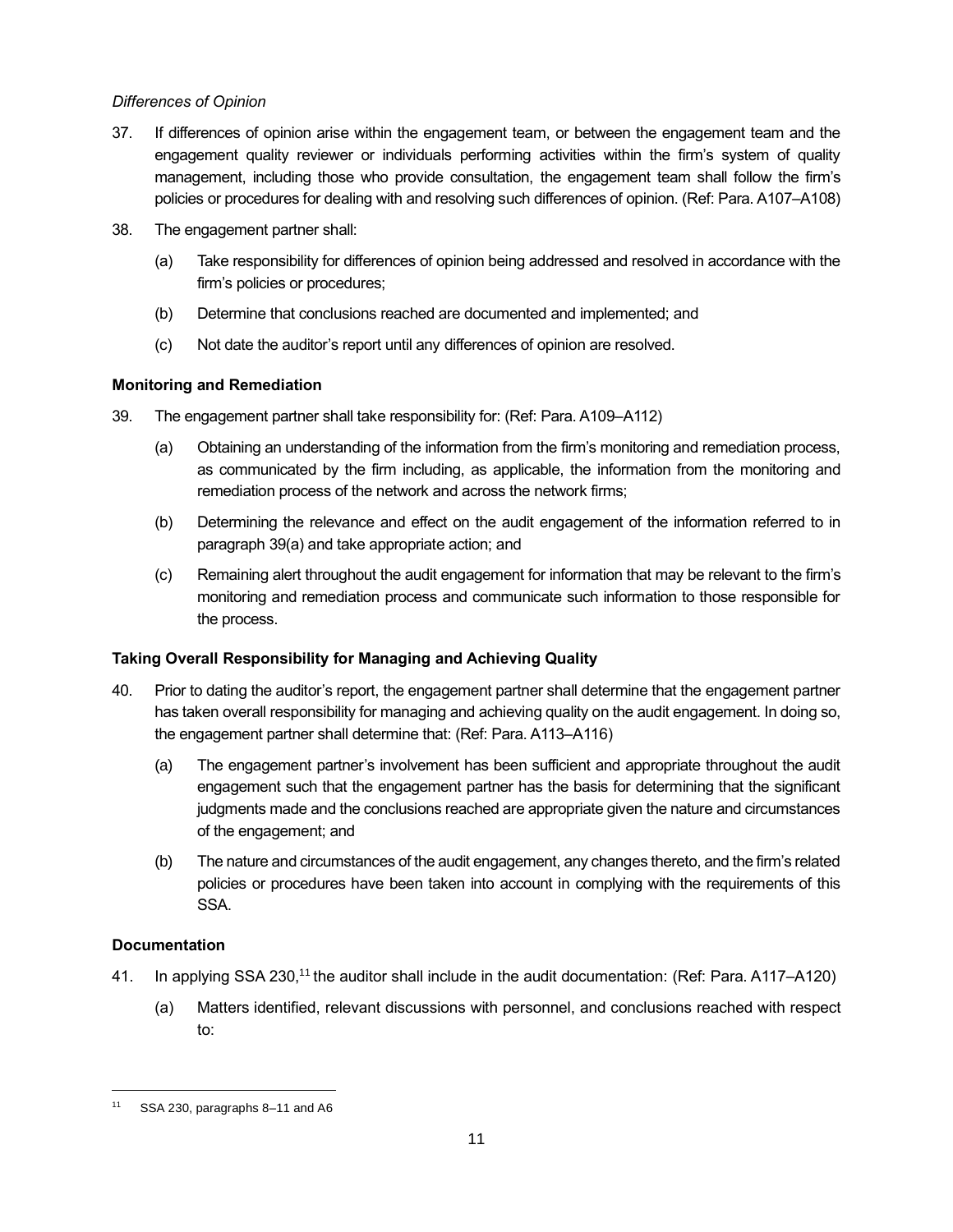- (i) Fulfillment of responsibilities relating to relevant ethical requirements, including those related to independence.
- (ii) The acceptance and continuance of the client relationship and audit engagement.
- (b) The nature and scope of, and conclusions resulting from, consultations undertaken during the audit engagement and how such conclusions were implemented.
- (c) If the audit engagement is subject to an engagement quality review, that the engagement quality review has been completed on or before the date of the auditor's report.

\* \* \*

# **Application and Other Explanatory Material**

## **Scope of this SSA** (Ref: Para. 1)

A1. This SSA applies to all audits of financial statements, including audits of group financial statements. SSA 600<sup>12</sup> deals with special considerations that apply to an audit of group financial statements and when component auditors are involved. SSA 600, adapted as necessary in the circumstances, may also be useful in an audit of financial statements when the engagement team includes individuals from another firm. For example, SSA 600 may be useful when involving such an individual to attend a physical inventory count, inspect property, plant and equipment, or perform audit procedures at a shared service center at a remote location.

## **The Firm's System of Quality Management and Role of Engagement Teams** (Ref: Para. 2–9)

- A2. SSQM 1 deals with a firm's responsibilities for designing, implementing and operating its system of quality management.
- A3. Firms or national requirements may use different terminology or frameworks to describe the components of the system of quality management. National requirements that deal with the firm's responsibilities to design, implement and operate a system of quality management are at least as demanding as SSQM 1 when they address the requirements of SSQM 1 and impose obligations on the firm to achieve the objective of SSQM 1.

#### *The Engagement Team's Responsibilities Relating to the Firm's System of Quality Management* (Ref: Para. 4)

- A4. Quality management at the engagement level is supported by the firm's system of quality management and informed by the specific nature and circumstances of the audit engagement. In accordance with SSQM 1, the firm is responsible for communicating information enables the engagement team to understand and carry out their responsibilities relating to performing engagements. For example, such communications may cover policies or procedures to undertake consultations with designated individuals in certain situations involving complex technical or ethical matters, or to involve firm-designated experts in specific engagements to perform audit procedures related to particular matters (e.g., the firm may specify that firm-designated credit experts are to be involved in auditing expected credit loss allowances in audits of financial institutions).
- A5. Firm-level responses may include policies or procedures established by a network, or by other firms, structures or organizations within the same network (network requirements or network services are

<sup>12</sup> SSA 600, *Special Considerations—Audits of Group Financial Statements (Including the Work of Component Auditors)*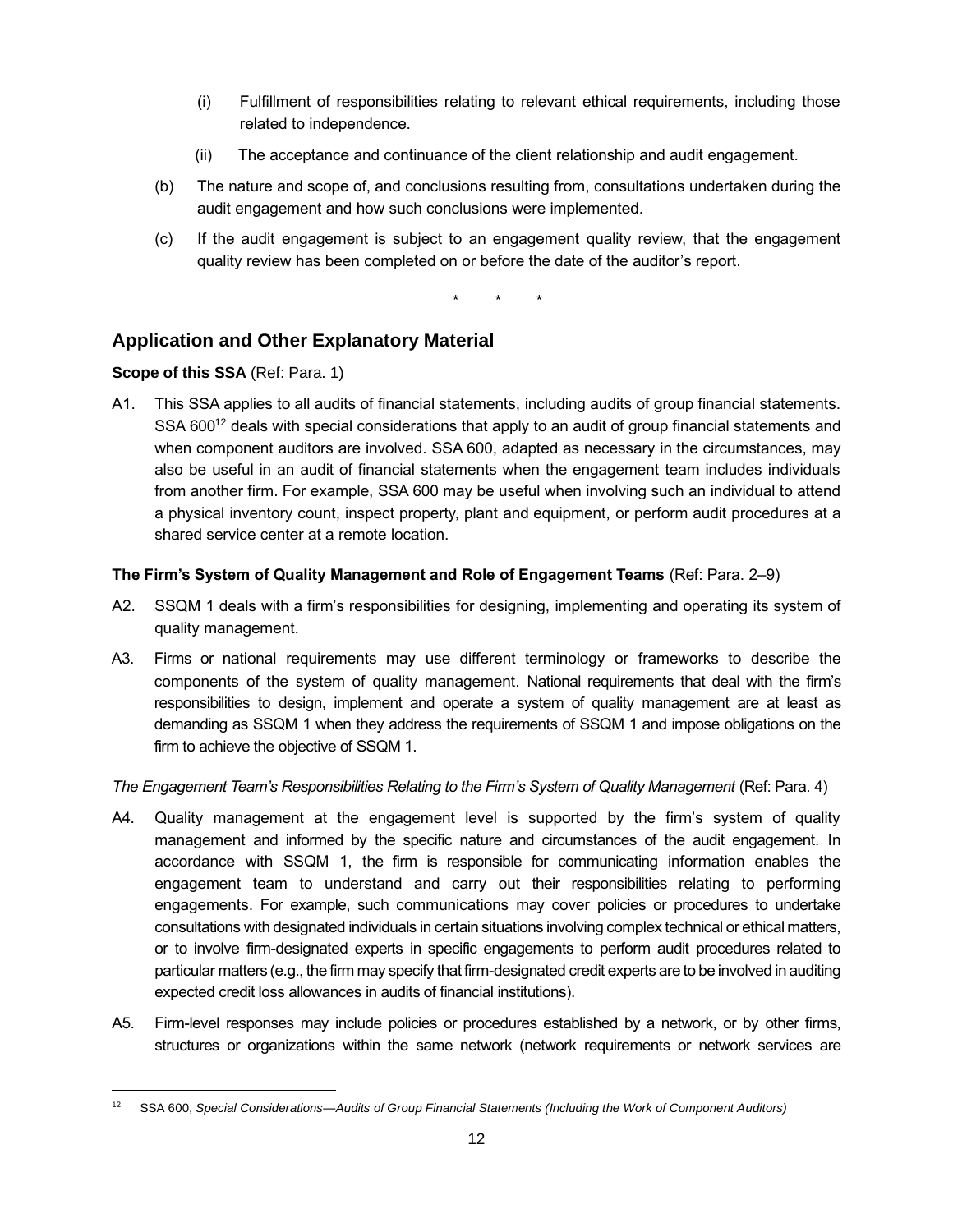described further in SSQM 1 within the "Network Requirements or Network Services" section).<sup>13</sup> The requirements of this SSA are based on the premise that the firm is responsible for taking the necessary action to enable engagement teams to implement or use network requirements or network services on the audit engagement (for example, a requirement to use an audit methodology developed for use by a network firm). Under SSQM 1, the firm is responsible for determining how network requirements or network services are relevant to, and are taken into account in, the firm's system of quality management.<sup>14</sup>

- A6. Some firm-level responses to quality risks are not performed at the engagement level but are nevertheless relevant when complying with the requirements of this SSA. For example, firm-level responses that the engagement team may be able to depend on when complying with the requirements of this SSA include:
	- Personnel recruitment and professional training processes;
	- The information technology (IT) applications that support the firm's monitoring of independence;
	- The development of IT applications that support the acceptance and continuance of client relationships and audit engagements; and
	- The development of audit methodologies and related implementation tools and guidance.
- A7. Due to the specific nature and circumstances of each audit engagement and changes that may occur during the audit engagement, a firm cannot identify all quality risks that may arise at the engagement level or set forth all relevant and appropriate responses. Accordingly, the engagement team exercises professional judgment in determining whether to design and implement responses, beyond those set forth in the firm's policies or procedures, at the engagement level to meet the objective of this SSA.<sup>15</sup>
- A8. The engagement team's determination of whether engagement level responses are necessary (and, if so, what those responses are) is influenced by the requirements of this SSA, the engagement team's understanding of the nature and circumstances of the engagement and any changes during the audit engagement. For example, unanticipated circumstances may arise during the engagement that may cause the engagement partner to request the involvement of appropriately experienced personnel in addition to those initially assigned or made available.
- A9. The relative balance of the engagement team's efforts to comply with the requirements of this SSA (i.e., between implementing the firm's responses and designing and implementing engagement specific responses beyond those set forth in the firm's policies or procedures) may vary. For example, the firm may design an audit program to be used in circumstances that are applicable to the audit engagement (e.g., an industry-specific audit program). Other than determining the timing and extent of procedures to be performed, there may be little or no need for supplemental audit procedures to be added to the audit program at the engagement level. Alternatively, the engagement team's actions in complying with the engagement performance requirements of this SSA may be more focused on designing and implementing responses at the engagement level to deal with the specific nature and circumstances of the engagement (e.g., planning and performing procedures to address risks of material misstatement not contemplated by the firm's audit programs).

<sup>13</sup> SSQM 1, paragraph 49(b)

<sup>14</sup> SSQM 1, paragraph 49(a)

<sup>&</sup>lt;sup>15</sup> SSA 200 requires the auditor to exercise professional judgment in planning and performing an audit of financial statements.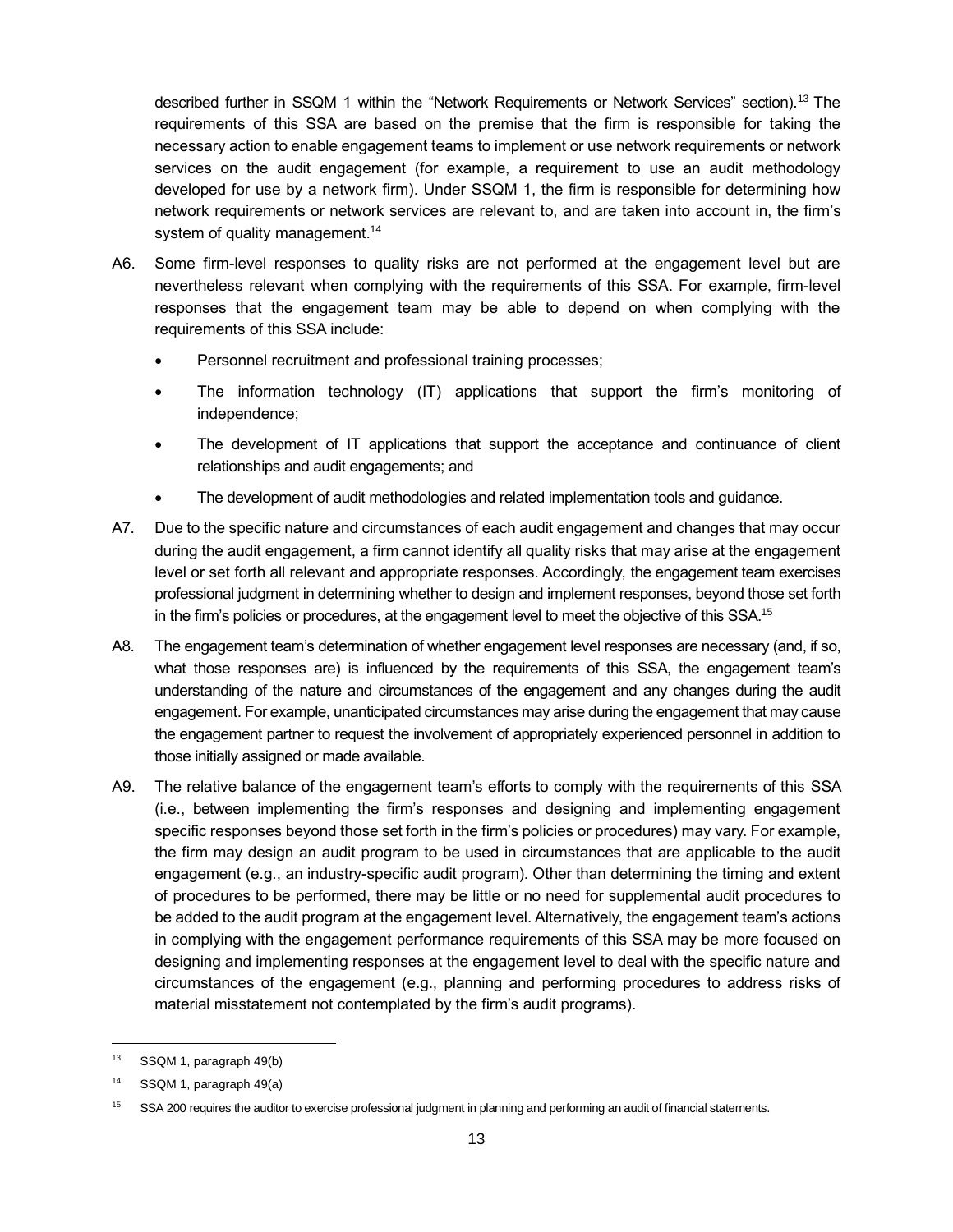- A10. Ordinarily, the engagement team may depend on the firm's policies or procedures in complying with the requirements of this SSA, unless:
	- The engagement team's understanding or practical experience indicates that the firm's policies or procedures will not effectively address the nature and circumstances of the engagement; or
	- Information provided by the firm or other parties, about the effectiveness of such policies or procedures suggests otherwise (e.g., information provided by the firm's monitoring activities, external inspections or other relevant sources, indicates that the firm's policies or procedures are not operating effectively).
- A11. If the engagement partner becomes aware (including through being informed by other members of the engagement team) that the firm's responses to quality risks are ineffective in the context of the specific engagement or the engagement partner is unable to depend on the firm's policies or procedures, the engagement partner communicates such information promptly to the firm in accordance with paragraph 39(c) as such information is relevant to the firm's monitoring and remediation process. For example, if an engagement team member identifies that an audit software program has a security weakness, timely communication of such information to the appropriate personnel enables the firm to take steps to update and reissue the audit program. See also paragraph A70 in respect of sufficient and appropriate resources.

Information Relevant to Quality Management at the Engagement Level (Ref: Para. 6)

- A12. Complying with the requirements in other SSAs may provide information that is relevant to quality management at the engagement level. For example, the understanding of the entity and its environment required to be obtained under SSA 315 (Revised 2021)<sup>16</sup> provides information that may be relevant to complying with the requirements of this SSA. Such information may be relevant to the determination of:
	- The nature of resources to deploy for specific audit areas, such as the use of appropriately experienced team members for high risk areas, or the involvement of experts to deal with complex matters;
	- The amount of resources to allocate to specific audit areas, such as the number of team members assigned to attend the physical inventory count at multiple locations;
	- The nature, timing and extent of review of the work performed by members of the team based on the assessed risks of material misstatement; or
	- The allocation of the budgeted audit hours, including allocating more time, and the time of more experienced engagement team members to those areas where there are more risks of material misstatement or the identified risks are assessed as higher.

Scalability (Ref: Para. 2, 8)

A13. In a smaller firm, the firm's policies or procedures may designate an engagement partner, on behalf of the firm, to design many of the responses to the firm's quality risks, as doing so may be a more effective approach to designing and implementing responses as part of the firm's system of quality management. Additionally, a smaller firm's policies or procedures may be less formal. For example, in a very small firm with a relatively small number of audit engagements, the firm may determine that

<sup>16</sup> SSA 315 (Revised 2021), *Identifying and Assessing the Risks of Material Misstatement*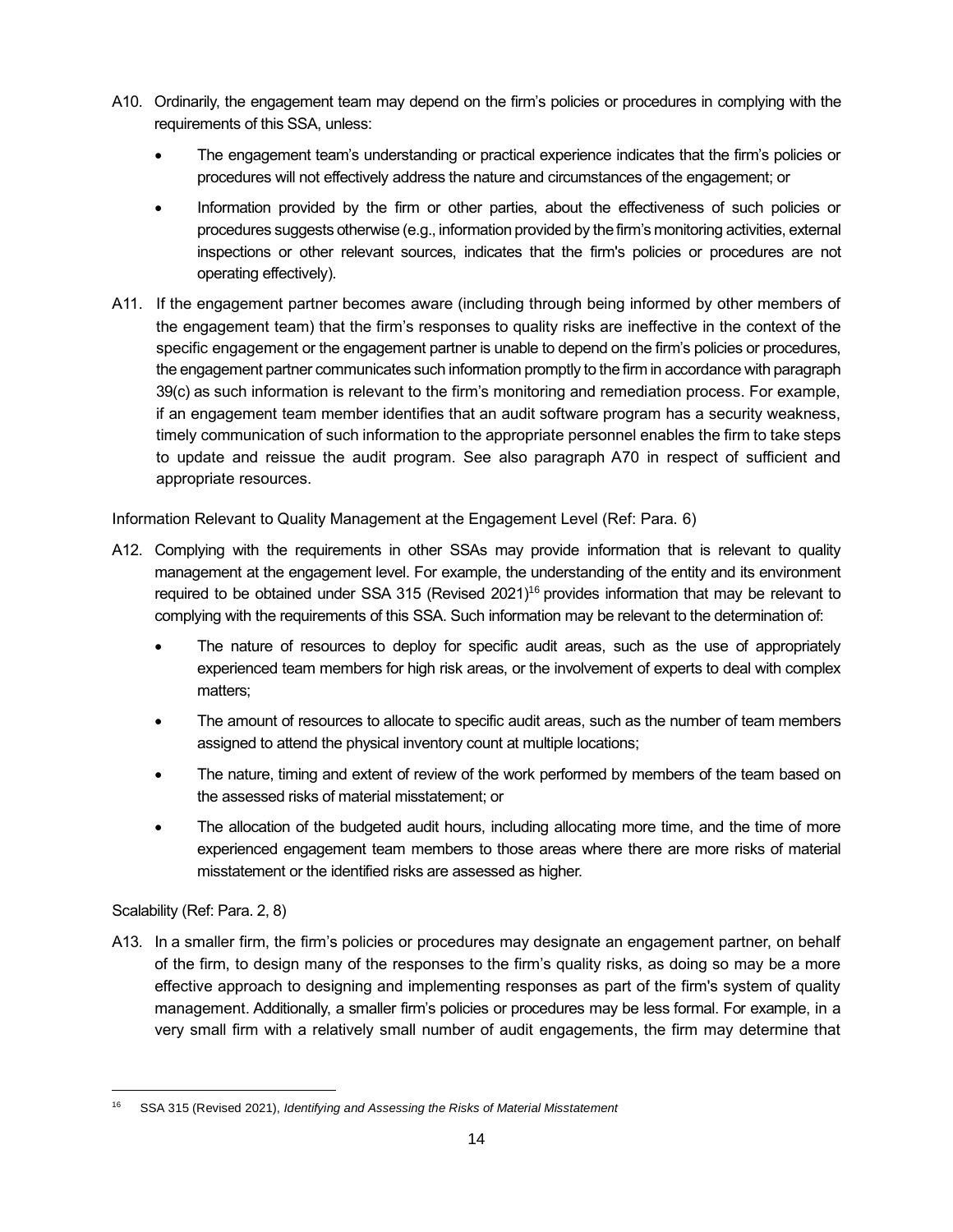there is no need to establish a firm-wide system to monitor independence, and rather, independence will be monitored at the individual engagement level by the engagement partner.

A14. The requirements relating to direction, supervision and review of the work of other members of the engagement team are only relevant if there are members of the engagement team other than the engagement partner.

## **Definitions**

#### *Engagement Team* (Ref: Para. 12(d))

- A15. The engagement team may be organized in a variety of ways. For example, engagement team members may be located together or across different geographic locations and may be organized in groups by the activity they are performing. Regardless of how the engagement team is organized, any individual who performs audit procedures<sup>17</sup> on the audit engagement is a member of the engagement team.
- A16. The definition of an engagement team focuses on individuals who perform audit procedures on the audit engagement. Audit evidence, which is necessary to support the auditor's opinion and report, is primarily obtained from audit procedures performed during the course of the audit.<sup>18</sup> Audit procedures comprise risk assessment procedures<sup>19</sup> and further audit procedures.<sup>20</sup> As explained in SSA 500, audit procedures include inspection, observation, confirmation, recalculation, reperformance, analytical procedures and inquiry, often performed in some combination.<sup>21</sup> Other SSAs may also include specific procedures to obtain audit evidence, for example, SSA 520.<sup>22</sup>
- A17. Engagement teams include personnel and may also include other individuals who perform audit procedures who are from:
	- (a) A network firm; or
	- (b) A firm that is not a network firm, or another service provider.  $23$

For example, an individual from another firm may perform audit procedures on the financial information of a component in a group audit engagement, attend a physical inventory count or inspect physical fixed assets at a remote location.

A18. Engagement teams may also include individuals from service delivery centers who perform audit procedures. For example, it may be determined that specific tasks that are repetitive or specialized in nature will be performed by a group of appropriately skilled personnel and the engagement team therefore includes such individuals. Service delivery centers may be established by the firm, the network, or by other firms, structures or organizations within the same network. For example, a centralized function may be used to facilitate external confirmation procedures.

<sup>17</sup> SSA 500, *Audit Evidence*, paragraph A10

<sup>18</sup> SSA 200, paragraph A30

<sup>&</sup>lt;sup>19</sup> SSA 315 (Revised 2021) provides requirements related to risk assessment procedures.

<sup>20</sup> SSA 330, *The Auditor's Responses to Assessed Risks*, provides requirements related to further audit procedures, including tests of controls and substantive procedures.

<sup>&</sup>lt;sup>21</sup> SSA 500, paragraphs A14-A25

<sup>22</sup> SSA 520, *Analytical Procedures*

<sup>23</sup> SSQM 1, paragraph 16(v)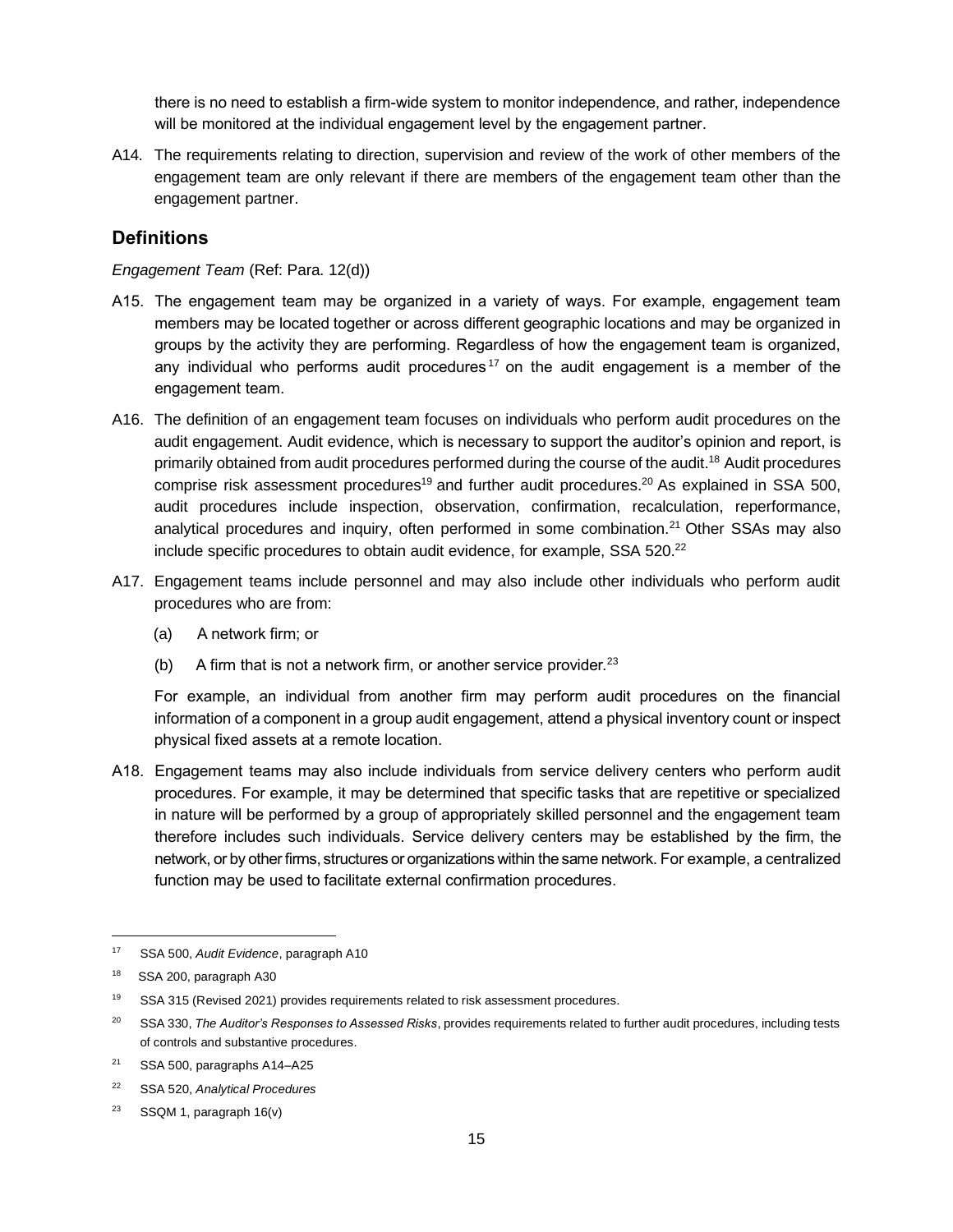- A19. Engagement teams may include individuals with expertise in a specialized area of accounting or auditing who perform audit procedures on the audit engagement, for example, individuals with expertise in accounting for income taxes, or in analyzing complex information produced by automated tools and techniques for the purpose of identifying unusual or unexpected relationships. An individual is not a member of the engagement team if that individual's involvement with the engagement is limited to consultation. Consultations are addressed in paragraphs 35 and A99–A102.
- A20. If the audit engagement is subject to an engagement quality review, the engagement quality reviewer, and any other individuals performing the engagement quality review, are not members of the engagement team. Such individuals may be subject to specific independence requirements.
- A21. An internal auditor providing direct assistance and an auditor's external expert whose work is used in the engagement are not members of the engagement team.<sup>24</sup> SSA 610 (Revised) 2013 and SSA 620 provide requirements and guidance for the auditor when using the work of internal auditors in a direct assistance capacity or when using the work of an external expert, respectively. Compliance with these SSAs requires the auditor to obtain sufficient appropriate audit evidence on the work performed by an internal auditor providing direct assistance and perform audit procedures on the work of an auditor's expert.

The Engagement Partner's Responsibilities (Ref: Para. 9, 12(d))

A22. When this SSA expressly intends that a requirement or responsibility be fulfilled by the engagement partner, the engagement partner may need to obtain information from the firm or other members of the engagement team to fulfil the requirement (e.g., information to make the required decision or judgment). For example, the engagement partner is required to determine that members of the engagement team collectively have the appropriate competence and capabilities to perform the audit engagement. To make a judgment on whether the competence and capabilities of the engagement team is appropriate, the engagement partner may need to use information compiled by the engagement team or from the firm's system of quality management.

The Application of Firm Policies or Procedures by Members of the Engagement Team (Ref: Para. 9, 12(d),17)

- A23. Within the context of the firm's system of quality management, engagement team members from the firm are responsible for implementing the firm's policies or procedures that are applicable to the audit engagement. As engagement team members from another firm are neither partners nor staff of the engagement partner's firm, they may not be subject to the firm's system of quality management or the firm's policies or procedures. Further, the policies or procedures of another firm may not be similar to that of the engagement partner's firm. For example, policies or procedures regarding direction, supervision and review may be different, particularly when the other firm is in a jurisdiction with a different legal system, language or culture than that of the engagement partner's firm. Accordingly, if the engagement team includes individuals who are from another firm, different actions may need to be taken by the firm or the engagement partner to implement the firm's policies or procedures in respect of the work of those individuals.
- A24. In particular, the firm's policies or procedures may require the firm or the engagement partner to take different actions from those applicable to personnel when obtaining an understanding of whether an individual from another firm:

<sup>&</sup>lt;sup>24</sup> See SSA 620, paragraphs 12–13 and SSA 610 (Revised 2013), paragraphs 21–25.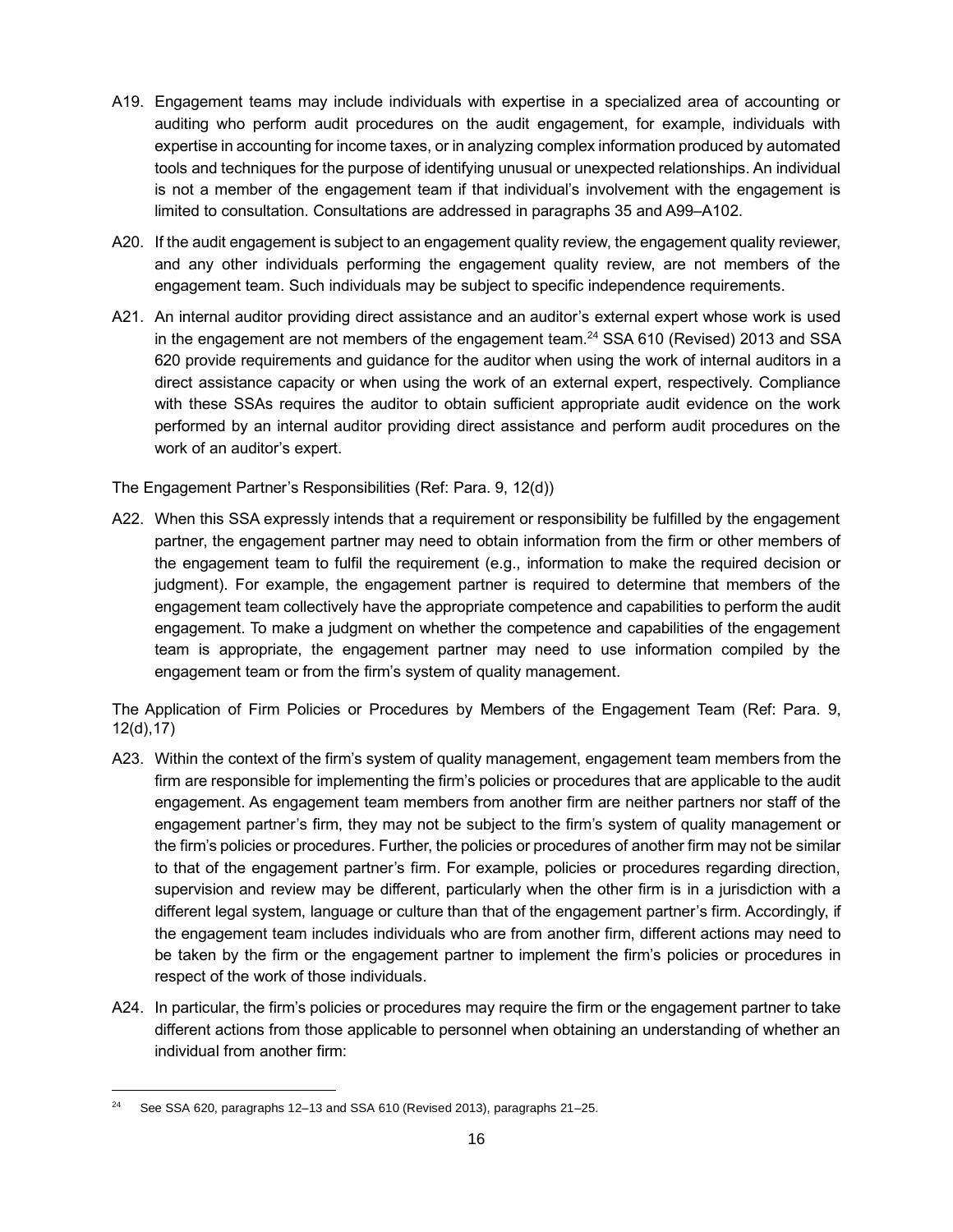- Has the appropriate competence and capabilities to perform the audit engagement. For example, the individual would not be subject to the firm's recruitment and training processes and therefore the firm's policies or procedures may state that this determination can be made through other actions such as obtaining information from the other firm or a licensing or registration body. Paragraphs 19 and A38 of SSA 600 contain guidance on obtaining an understanding of the competence and capabilities of component auditors.
- Understands the ethical requirements that are relevant to the group audit engagement. For example, the individual would not be subject to the firm's training in respect of the firm's policies or procedures for relevant ethical requirements. The firm's policies or procedures may state that this understanding is obtained through other actions such as providing information, manuals, or guides containing the provisions of the relevant ethical requirements applicable to the audit engagement to the individual.
- Will confirm independence. For example, individuals who are not personnel may not be able to complete independence declarations directly on the firm's independence systems. The firm's policies or procedures may state that such individuals can provide evidence of their independence in relation to the audit engagement in other ways, such as written confirmation.
- A25. When firm policies or procedures require specific activities to be undertaken in certain circumstances (e.g., consultation on a particular matter), it may be necessary for the firm's related policies or procedures to be communicated to individuals who are not personnel. Such individuals are then able to alert the engagement partner if the circumstance arises, and this enables the engagement partner to comply with the firm's policies or procedures. For example, in a group audit engagement, if a component auditor is performing audit procedures on the financial information of a component and identifies a difficult or contentious matter that is relevant to the group financial statements and subject to consultation<sup>25</sup> under the group auditor's policies or procedures, the component auditor is able to alert the group engagement team about the matter.

*Firm* (Ref: Para. 12(e))

A26. The definition of "firm" in relevant ethical requirements may differ from the definition set out in this SSA.

*"Network" and "Network Firm"* (Ref: Para. 12(f)–12(g))

A27. The definitions of "network" or "network firm" in relevant ethical requirements may differ from those set out in this SSA. The ISCA Code also provides guidance in relation to the terms "network" and "network firm." Networks and the other network firms may be structured in a variety of ways, and are in all cases external to the firm. The provisions in this SSA in relation to networks also apply to any structures or organizations that do not form part of the firm, but that exist within the network.

## **Leadership Responsibilities for Managing and Achieving Quality on Audits** (Ref: Para. 13–15)

#### *Taking Overall Responsibility for Managing and Achieving Quality*

A28. SSQM 1 requires the firm to establish quality objectives that address the firm's governance and leadership that supports the design, implementation and operation of the system of quality management. The engagement partner's responsibility for managing and achieving quality is

 $25$  See paragraph 35.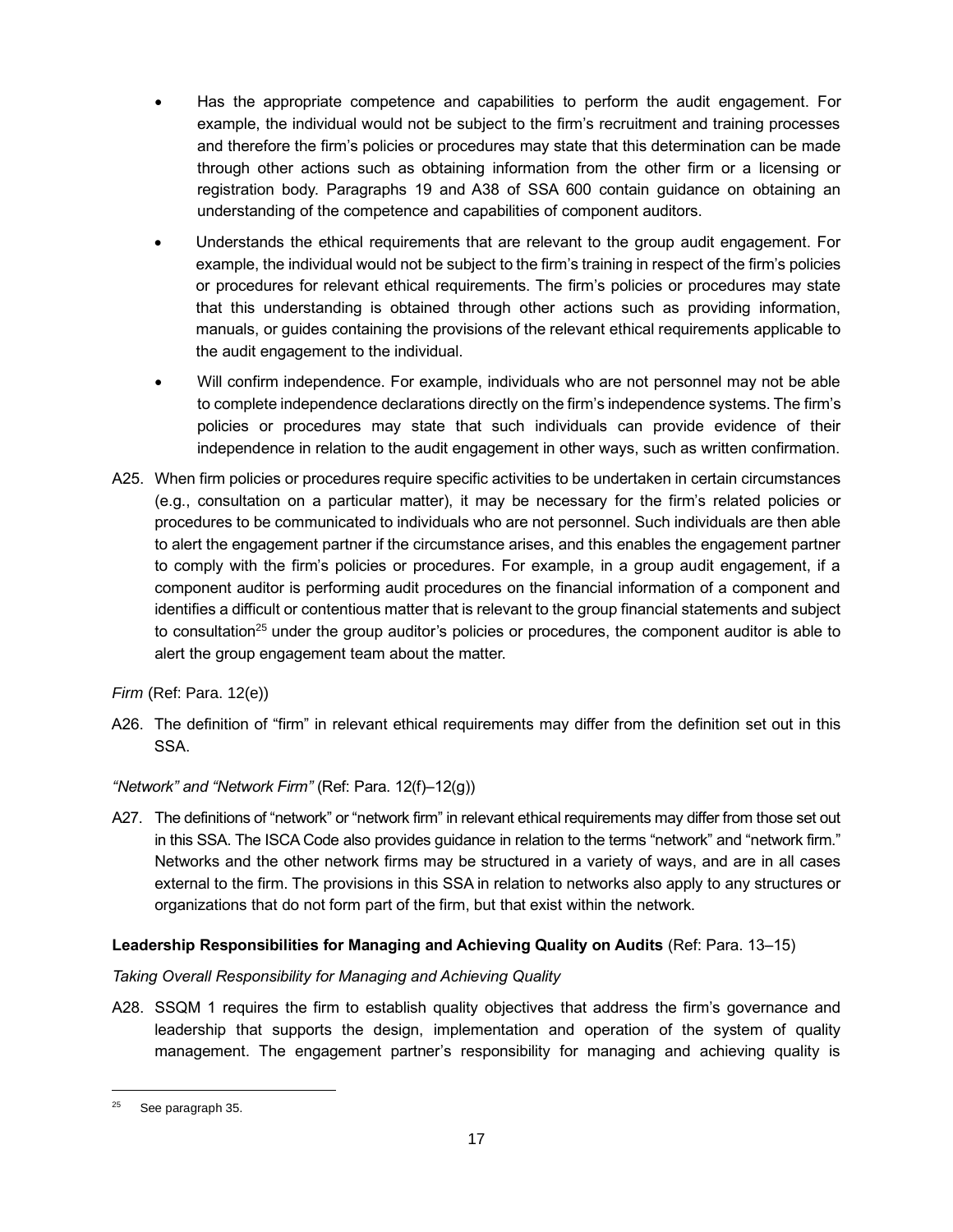supported by a firm culture that demonstrates a commitment to quality. In addressing the requirements in paragraphs 13 and 14 of this SSA, the engagement partner may communicate directly to other members of the engagement team and reinforce this communication through personal conduct and actions (e.g., leading by example). A culture that demonstrates a commitment to quality is further shaped and reinforced by the engagement team members as they demonstrate expected behaviors when performing the engagement.

#### **Scalability**

A29. The nature and extent of the actions of the engagement partner to demonstrate the firm's commitment to quality may depend on a variety of factors including the size, structure, geographical dispersion and complexity of the firm and the engagement team, and the nature and circumstances of the audit engagement. With a smaller engagement team with few engagement team members, influencing the desired culture through direct interaction and conduct may be sufficient, whereas for a larger engagement team that is dispersed over many locations, more formal communications may be necessary.

#### *Sufficient and Appropriate Involvement*

- A30. Being sufficiently and appropriately involved throughout the audit engagement may be demonstrated by the engagement partner in different ways, including:
	- Taking responsibility for the nature, timing and extent of the direction and supervision of the members of the engagement team, and the review of their work in complying with the requirements of this SSA; and
	- Varying the nature, timing and extent of such direction, supervision and review in the context of the nature and circumstances of the engagement.

#### *Communication*

- A31. Communication is the means through which the engagement team shares relevant information on a timely basis to comply with the requirements of this SSA, thereby contributing to the achievement of quality on the audit engagement. Communication may be between or among members of the engagement team, or with:
	- (a) The firm, (e.g., individuals performing activities within the firm's system of quality management, including those assigned ultimate or operational responsibility for the firm's system of quality management);
	- (b) Others involved in the audit (e.g., internal auditors who provide direct assistance<sup>26</sup> or an auditor's external expert<sup>27</sup>); and
	- (c) Parties that are external to the firm (e.g., management, those charged with governance or regulatory authorities).
- A32. The nature and circumstances of the audit engagement may affect the engagement partner's decisions regarding the appropriate means of effective communication with the members of the engagement team. For example, to support appropriate direction, supervision and review, the firm

<sup>&</sup>lt;sup>26</sup> See SSA 610 (Revised 2013), paragraph A41.

<sup>&</sup>lt;sup>27</sup> See SSA 620, paragraphs  $11(c)$  and A30.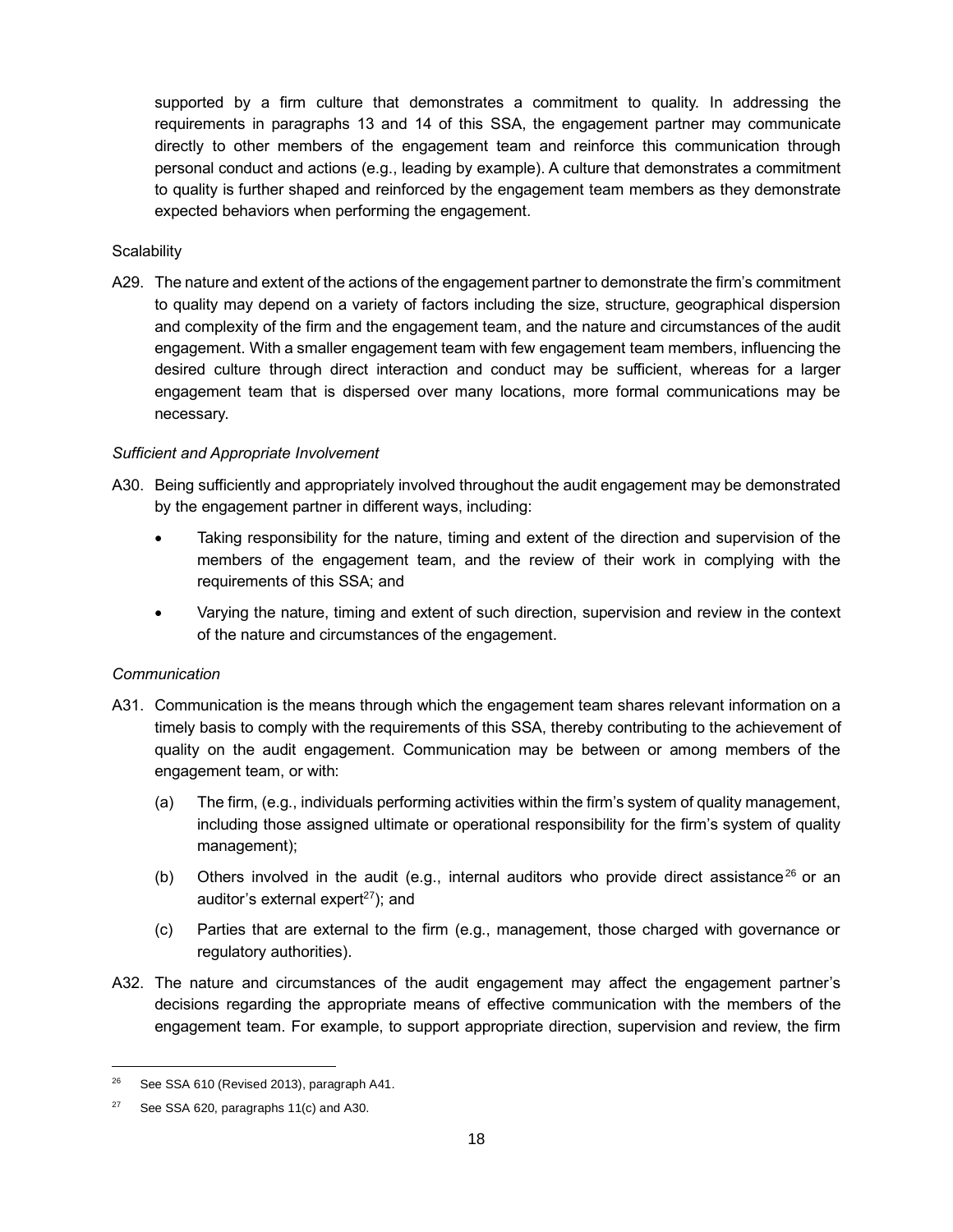may use IT applications to facilitate the communication between the members of the engagement team when they are performing work across different geographical locations.

#### *Professional Skepticism* (Ref: Para. 7)

- A33. The engagement partner is responsible for emphasizing the importance of each engagement team member exercising professional skepticism throughout the audit engagement. Conditions inherent in some audit engagements can create pressures on the engagement team that may impede the appropriate exercise of professional skepticism when designing and performing audit procedures and evaluating audit evidence. Accordingly, when developing the overall audit strategy in accordance with SSA 300, the engagement team may need to consider whether such conditions exist in the audit engagement and, if so, what actions the firm or the engagement team may need to undertake to mitigate such impediments.
- A34. Impediments to the exercise of professional skepticism at the engagement level may include, but are not limited to:
	- Budget constraints, which may discourage the use of sufficiently experienced or technically qualified resources, including experts, necessary for audits of entities where technical expertise or specialized skills are needed for effective understanding, assessment of and responses to risks and informed questioning of management.
	- Tight deadlines, which may negatively affect the behavior of those who perform the work as well as those who direct, supervise and review. For example, external time pressures may create restrictions to analyzing complex information effectively.
	- Lack of cooperation or undue pressures imposed by management, which may negatively affect the engagement team's ability to resolve complex or contentious issues.
	- Insufficient understanding of the entity and its environment, its system of internal control and the applicable financial reporting framework, which may constrain the ability of the engagement team to make appropriate judgments and an informed questioning of management's assertions.
	- Difficulties in obtaining access to records, facilities, certain employees, customers, vendors or others, which may cause the engagement team to bias the selection of sources of audit evidence and seek audit evidence from sources that are more easily accessible.
	- Overreliance on automated tools and techniques, which may result in the engagement team not critically assessing audit evidence.
- A35. Unconscious or conscious auditor biases may affect the engagement team's professional judgments, including for example, in the design and performance of audit procedures, or the evaluation of audit evidence. Examples of unconscious auditor biases that may impede the exercise of professional skepticism, and therefore the reasonableness of the professional judgments made by the engagement team in complying with the requirements of this SSA, may include:
	- Availability bias, which is a tendency to place more weight on events or experiences that immediately come to mind or are readily available than on those that are not.
	- Confirmation bias, which is a tendency to place more weight on information that corroborates an existing belief than information that contradicts or casts doubt on that belief.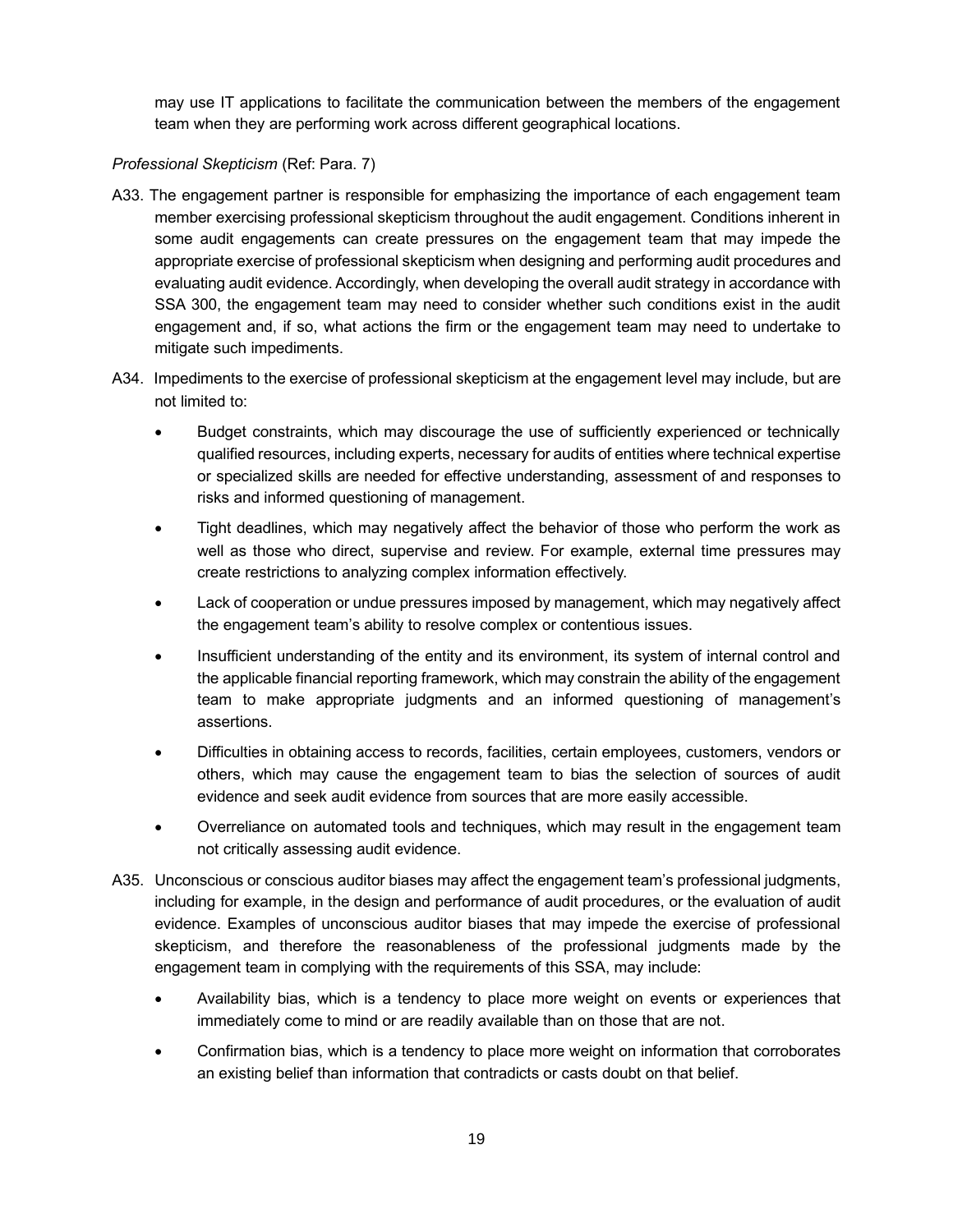- Groupthink, which is a tendency to think or make decisions as a group that discourages creativity or individual responsibility.
- Overconfidence bias, which is a tendency to overestimate one's own ability to make accurate assessments of risk or other judgments or decisions.
- Anchoring bias, which is a tendency to use an initial piece of information as an anchor against which subsequent information is inadequately assessed.
- Automation bias, which is a tendency to favor output generated from automated systems, even when human reasoning or contradictory information raises questions as to whether such output is reliable or fit for purpose.
- A36. Possible actions that the engagement team may take to mitigate impediments to the exercise of professional skepticism at the engagement level may include:
	- Remaining alert to changes in the nature or circumstances of the audit engagement that necessitate additional or different resources for the engagement, and requesting additional or different resources from those individuals within the firm responsible for allocating or assigning resources to the engagement.
	- Explicitly alerting the engagement team to instances or situations when vulnerability to unconscious or conscious auditor biases may be greater (e.g., areas involving greater judgment) and emphasizing the importance of seeking advice from more experienced members of the engagement team in planning and performing audit procedures.
	- Changing the composition of the engagement team, for example, requesting that more experienced individuals with greater skills or knowledge or specific expertise are assigned to the engagement.
	- Involving more experienced members of the engagement team when dealing with members of management who are difficult or challenging to interact with.
	- Involving members of the engagement team with specialized skills and knowledge or an auditor's expert to assist the engagement team with complex or subjective areas of the audit.
	- Modifying the nature, timing and extent of direction, supervision or review by involving more experienced engagement team members, more in-person oversight on a more frequent basis or more in-depth reviews of certain working papers for:
		- o Complex or subjective areas of the audit;
		- o Areas that pose risks to achieving quality on the audit engagement;
		- o Areas with a fraud risk; and
		- $\circ$  Identified or suspected non-compliance with laws or regulations.
	- Setting expectations for:
		- $\circ$  Less experienced members of the engagement team to seek advice frequently and in a timely manner from more experienced engagement team members or the engagement partner; and
		- $\circ$  More experienced members of the engagement team to be available to less experienced members of the engagement team throughout the audit engagement and to respond positively and in a timely manner to their insights, requests for advice or assistance.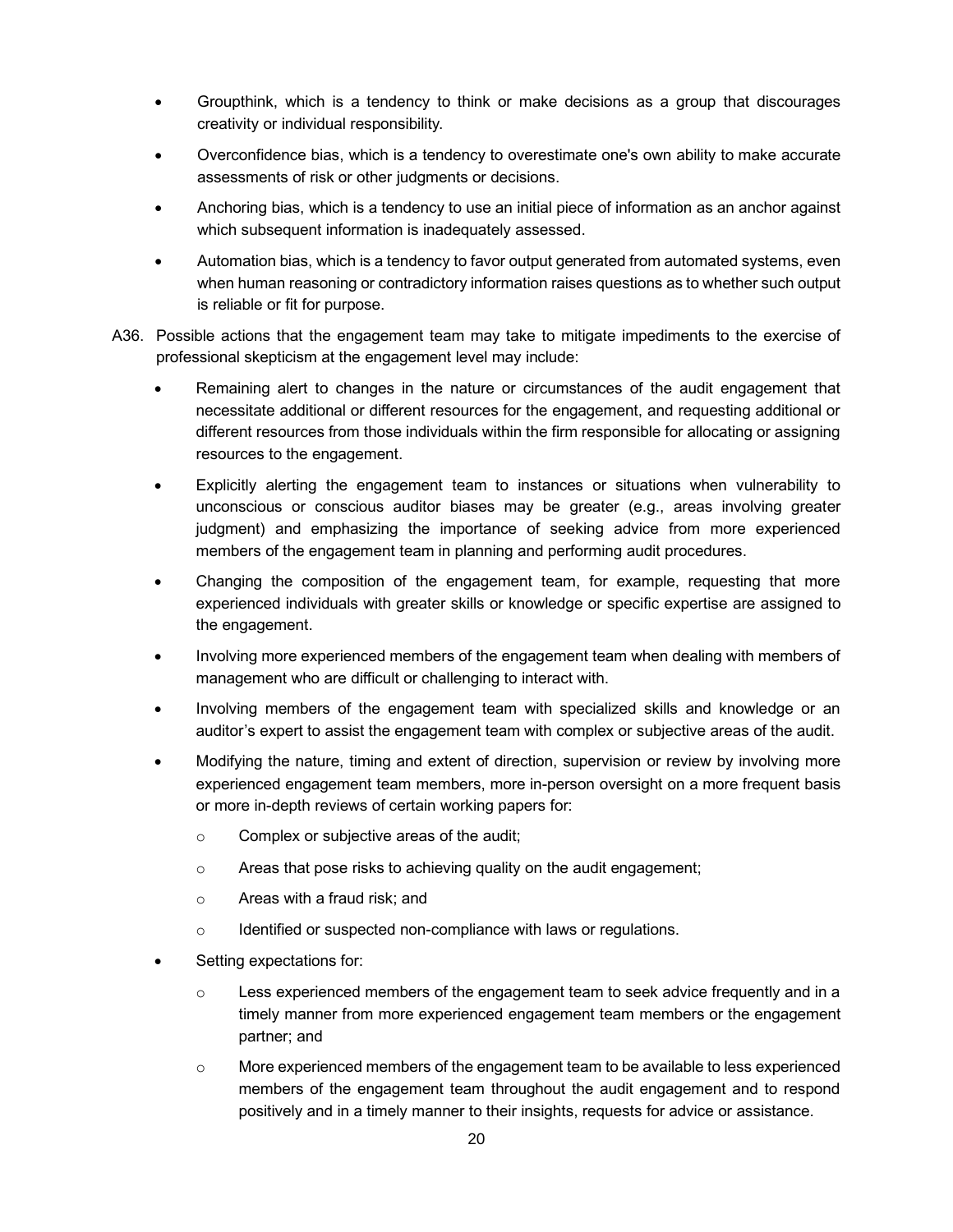• Communicating with those charged with governance when management imposes undue pressure or the engagement team experiences difficulties in obtaining access to records, facilities, certain employees, customers, vendors or others from whom audit evidence may be sought.

## *Assigning Procedures, Tasks, or Actions to Other Members of the Engagement Team* (Ref: Para. 15)

- A37. Being sufficiently and appropriately involved throughout the audit engagement when procedures, tasks or actions have been assigned to other members of the engagement team may be demonstrated by the engagement partner in different ways, including:
	- Informing assignees about the nature of their responsibilities and authority, the scope of the work being assigned and the objectives thereof; and to provide any other necessary instructions and relevant information.
	- Direction and supervision of the assignees.
	- Review of the assignees' work to evaluate the conclusions reached, in addition to the requirements in paragraphs 29–34.

## **Relevant Ethical Requirements, Including Those Related to Independence** (Ref: Para. 16–21)

## *Relevant Ethical Requirements* (Ref: Para. 1, 16–21)

- A38. SSA 200<sup>28</sup> requires that the auditor comply with relevant ethical requirements, including those pertaining to independence, relating to financial statement audit engagements. Relevant ethical requirements may vary depending on the nature and circumstances of the engagement. For example, certain requirements related to independence may be applicable only when performing audits of listed entities. SSA 600 includes additional requirements and guidance to those in this SSA regarding communications about relevant ethical requirements with component auditors.
- A39. Based on the nature and circumstances of the audit engagement, certain law, regulation or aspects of relevant ethical requirements, such as those pertaining to non-compliance with laws or regulations, may be relevant to the engagement, for example laws or regulations dealing with money laundering, corruption, or bribery.
- A40. The firm's information system and the resources provided by the firm may assist the engagement team in understanding and fulfilling relevant ethical requirements applicable to the nature and circumstances of the audit engagement. For example, the firm may:
	- Communicate the independence requirements to engagement teams.
	- Provide training for engagement teams on relevant ethical requirements.
	- Establish manuals and guides (i.e., intellectual resources) containing the provisions of the relevant ethical requirements and guidance on how they are applied in the nature and circumstances of the firm and its engagements.
	- Assign personnel to manage and monitor compliance with relevant ethical requirements (e.g., SSQM 1 requires that the firm obtains, at least annually, a documented confirmation of compliance with the independence requirements from all personnel required by relevant ethical

SSA 200, paragraphs 14 and A16-A19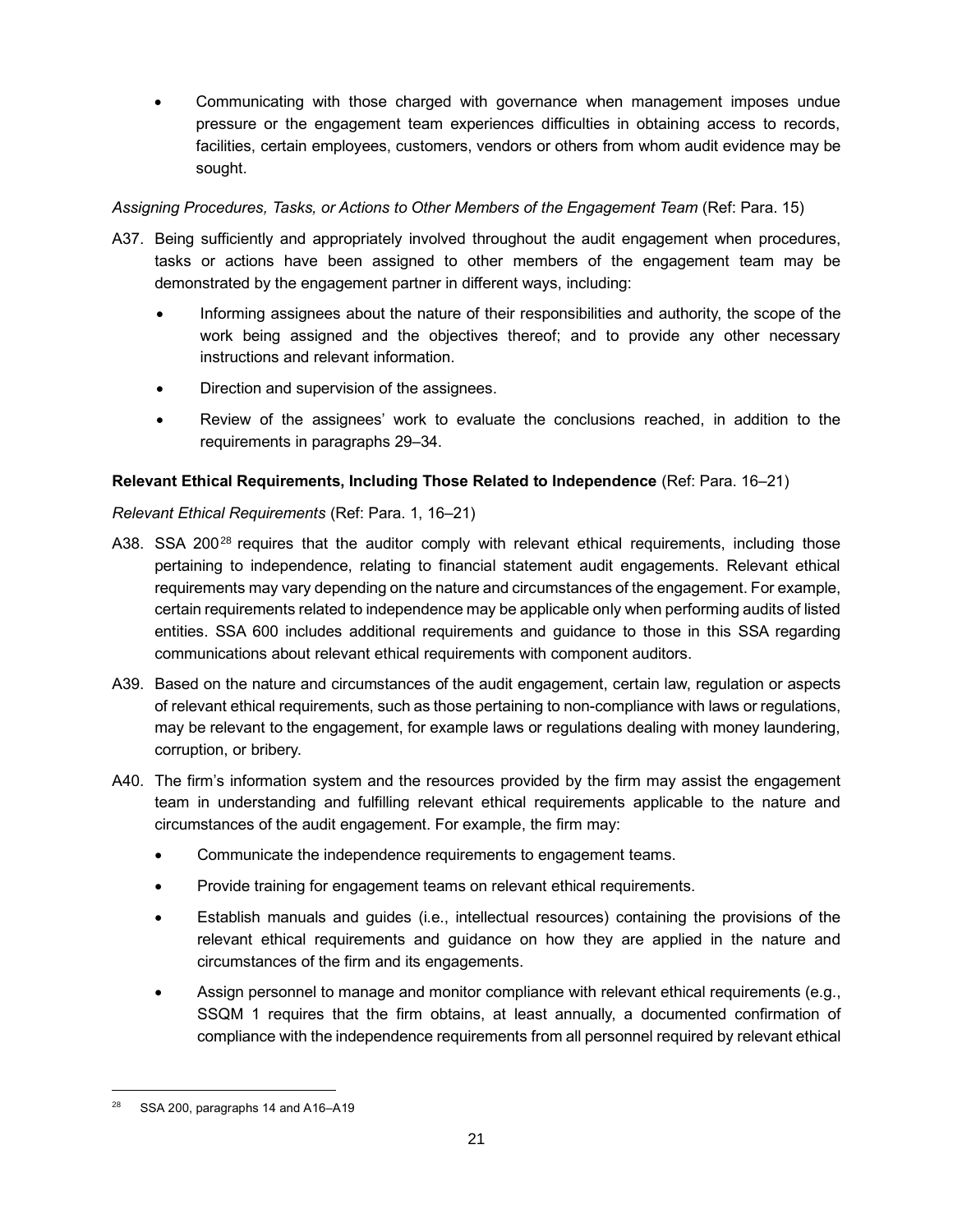requirements to be independent) or provide consultation on matters related to relevant ethical requirements.

- Establish policies or procedures for engagement team members to communicate relevant and reliable information to appropriate parties within the firm or to the engagement partner, such as policies or procedures for engagement teams to:
	- $\circ$  Communicate information about client engagements and the scope of services, including non-assurance services, to enable the firm to identify threats to independence during the period of the engagement and during the period covered by the subject matter.
	- $\circ$  Communicate circumstances and relationships that may create a threat to independence, so that the firm can evaluate whether such a threat is at an acceptable level and if it is not, address the threat by eliminating it or reducing it to an acceptable level.
	- $\circ$  Promptly communicate any breaches of the relevant ethical requirements, including those related to independence.
- A41. The engagement partner may take into account the information, communication, and resources described in paragraph A40 when determining whether the engagement partner may depend on the firm's policies or procedures in complying with relevant ethical requirements.
- A42. Open and robust communication between the members of the engagement team about relevant ethical requirements may also assist in:
	- Drawing the attention of engagement team members to relevant ethical requirements that may be of particular significance to the audit engagement; and
	- Keeping the engagement partner informed about matters relevant to the engagement team's understanding and fulfillment of relevant ethical requirements and the firm's related policies or procedures.

*Identifying and Evaluating Threats to Compliance with Relevant Ethical Requirements* (Ref: Para. 17–18)

- A43. In accordance with SSQM 1, the firm's responses to address the quality risks in relation to relevant ethical requirements, including those related to independence for engagement team members, include policies or procedures for identifying, evaluating and addressing threats to compliance with the relevant ethical requirements.
- A44. Relevant ethical requirements may contain provisions regarding the identification and evaluation of threats and how they are to be dealt with. For example, the ISCA Code explains that a self-interest threat to compliance with the fundamental principle of professional competence and due care may arise if the fee quoted for an audit engagement is so low that it might be difficult to perform the engagement in accordance with professional standards.<sup>29</sup>

## *Breaches of Relevant Ethical Requirements* (Ref: Para. 19)

A45. In accordance with SSQM 1, the firm is required to establish policies or procedures for identifying, communicating, evaluating and reporting of any breaches of relevant ethical requirements and appropriately responding to the causes and consequences of the breaches in a timely manner.

<sup>29</sup> ISCA Code, paragraph 330.3 A2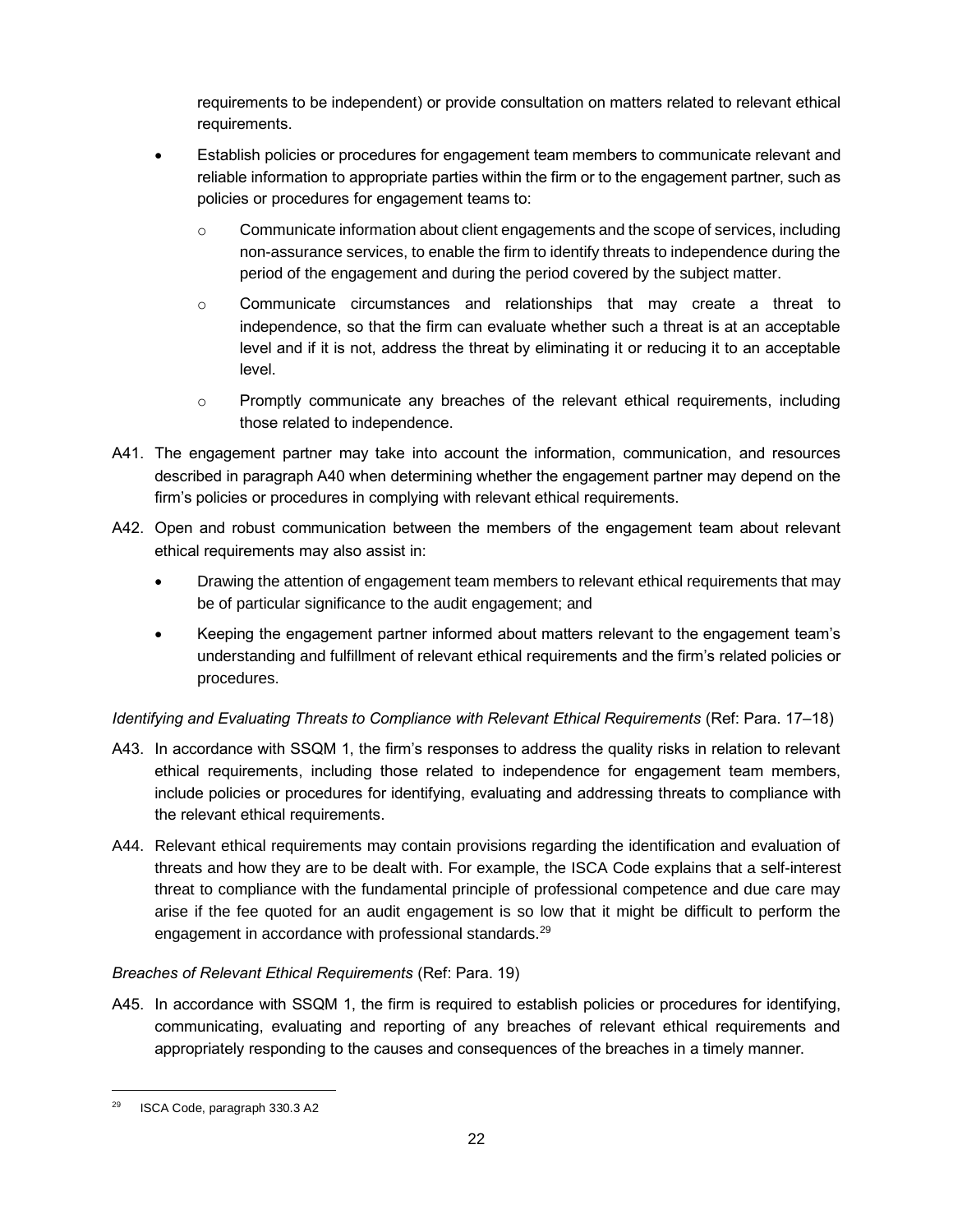#### *Taking Appropriate Action* (Ref: Para. 20)

A46. Appropriate actions may include, for example:

- Following the firm's policies or procedures regarding breaches of relevant ethical requirements, including communicating to or consulting with the appropriate individuals so that appropriate action can be taken, including as applicable, disciplinary action(s).
- Communicating with those charged with governance.
- Communicating with regulatory authorities or professional bodies. In some circumstances, communication with regulatory authorities may be required by law or regulation.
- Seeking legal advice.
- Withdrawing from the audit engagement, when withdrawal is possible under applicable law or regulation.

## *Prior to Dating the Auditor's Report* (Ref: Para. 21)

A47. SSA 700 (Revised) requires that the auditor's report include a statement that the auditor is independent of the entity in accordance with the relevant ethical requirements relating to the audit, and that the auditor has fulfilled the auditor's other ethical responsibilities in accordance with these requirements.<sup>30</sup> Performing the procedures required by paragraphs 16–21 of this SSA provides the basis for these statements in the auditor's report.

## *Considerations Specific to Public Sector Entities*

A48. Statutory measures may provide safeguards for the independence of public sector auditors. However, public sector auditors or audit firms carrying out public sector audits on behalf of the statutory auditor may, depending on the terms of the mandate in a particular jurisdiction, need to adapt their approach to promote compliance with paragraph 16. This may include, where the public sector auditor's mandate does not permit withdrawal from the audit engagement, disclosure through a public report of circumstances that have arisen that would, if they were in the private sector, lead the auditor to withdraw.

#### **Acceptance and Continuance of Client Relationships and Audit Engagements** (Ref: Para. 22–24)

- A49. SSQM 1 requires the firm to establish quality objectives that address the acceptance and continuance of client relationships and specific engagements.
- A50. Information such as the following may assist the engagement partner in determining whether the conclusions reached regarding the acceptance and continuance of client relationships and audit engagements are appropriate:
	- The integrity and ethical values of the principal owners, key management and those charged with governance of the entity;
	- Whether sufficient and appropriate resources are available to perform the engagement;
	- Whether management and those charged with governance have acknowledged their responsibilities in relation to the engagement;

SSA 700 (Revised), paragraph 28(c)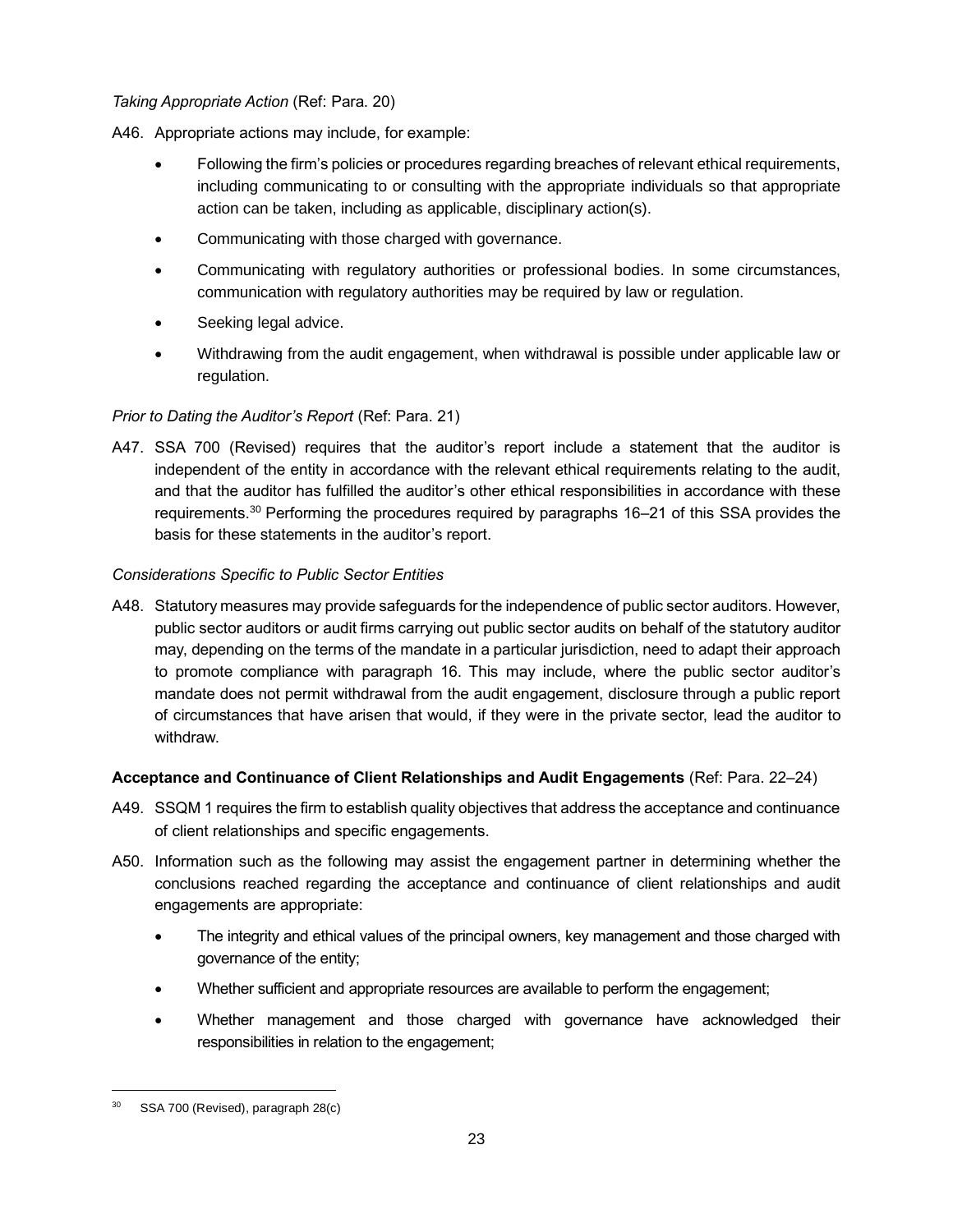- Whether the engagement team has the competence and capabilities, including sufficient time, to perform the engagement; and
- Whether significant matters that have arisen during the current or previous engagement have implications for continuing the engagement.
- A51. Under SSQM 1, for acceptance and continuance decisions, the firm is required to make judgments about the firm's ability to perform the engagement in accordance with professional standards and applicable legal and regulatory requirements. The engagement partner may use the information considered by the firm in this regard in determining whether the conclusions reached regarding the acceptance and continuance of client relationships and audit engagements are appropriate. If the engagement partner has concerns regarding the appropriateness of the conclusions reached, the engagement partner may discuss the basis for those conclusions with those involved in the acceptance and continuance process.
- A52. If the engagement partner is directly involved throughout the firm's acceptance and continuance process, the engagement partner will be aware of the information obtained or used by the firm, in reaching the related conclusions. Such direct involvement may also provide a basis for the engagement partner's determination that the firm's policies or procedures have been followed and that the conclusions reached are appropriate.
- A53. Information obtained during the acceptance and continuance process may assist the engagement partner in complying with the requirements of this SSA and making informed decisions about appropriate courses of action. Such information may include:
	- Information about the size, complexity and nature of the entity, including whether it is a group audit, the industry in which it operates and the applicable financial reporting framework;
	- The entity's timetable for reporting, such as at interim and final stages;
	- In relation to group audits, the nature of the control relationships between the parent and its components; and
	- Whether there have been changes in the entity or in the industry in which the entity operates since the previous audit engagement that may affect the nature of resources required, as well as the manner in which the work of the engagement team will be directed, supervised and reviewed.
- A54. Information obtained during acceptance and continuance may also be relevant in complying with the requirements of other SSAs, as well as this SSA, for example with respect to:
	- Establishing an understanding of the terms of the audit engagement, as required by SSA 210;<sup>31</sup>
	- Identifying and assessing risks of material misstatement, whether due to error or fraud, in accordance with SSA 315 (Revised 2019) and SSA 240;<sup>32</sup>
	- Understanding the group, its components and their environments, in the case of an audit of group financial statements in accordance with SSA 600, and directing, supervising and reviewing the work of component auditors;
	- Determining whether, and how, to involve an auditor's expert in accordance with SSA 620; and

<sup>31</sup> SSA 210, *Agreeing the Terms of Audit Engagements*, paragraph 9

<sup>32</sup> SSA 240, *The Auditor's Responsibilities Relating to Fraud in an Audit of Financial Statements*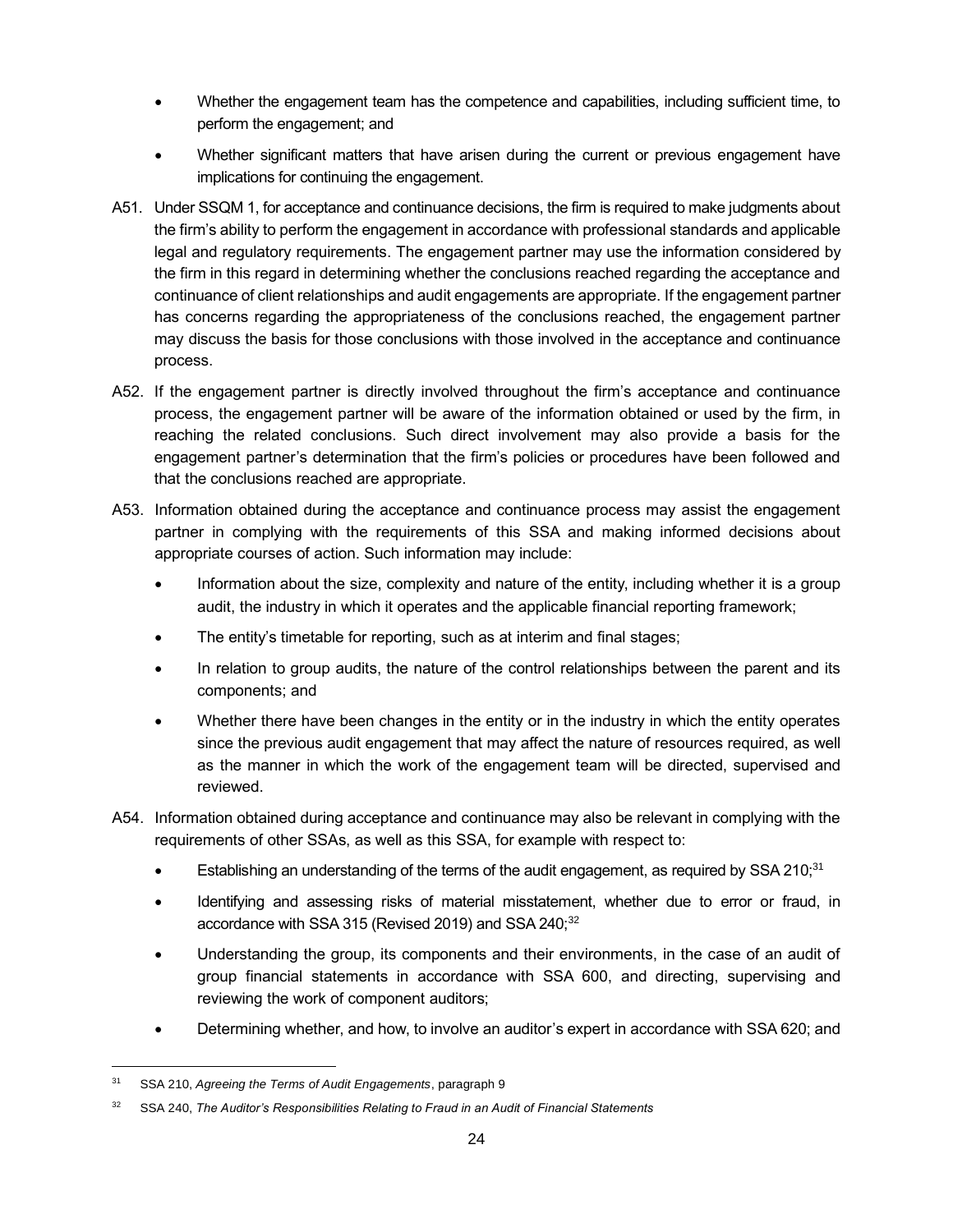- The entity's governance structure in accordance with SSA 260 (Revised)<sup>33</sup> and SSA 265.<sup>34</sup>
- A55. Law, regulation, or relevant ethical requirements may require the successor auditor to request, prior to accepting the audit engagement, the predecessor auditor to provide known information regarding any facts or circumstances that, in the predecessor auditor's judgment, the successor auditor needs to be aware of before deciding whether to accept the engagement. In some circumstances, the predecessor auditor may be required, on request by the proposed successor auditor, to provide information regarding identified or suspected non-compliance with laws and regulations to the proposed successor auditor. For example, if the predecessor auditor has withdrawn from the engagement as a result of identified or suspected non-compliance with laws and regulations, the ISCA Code requires that the predecessor auditor, on request by a proposed successor auditor, provide all relevant facts and other information concerning such non-compliance that, in the predecessor auditor's opinion, the proposed successor auditor needs to be aware of before deciding whether to accept the audit appointment.
- A56. In circumstances when the firm is obligated by law or regulation to accept or continue an audit engagement, the engagement partner may take into account information obtained by the firm about the nature and circumstances of the engagement.
- A57. In deciding on the necessary action, the engagement partner and the firm may conclude that it is appropriate to continue with the audit engagement and, if so, determine what additional steps are necessary at the engagement level (e.g., the assignment of more staff or staff with specific expertise). If the engagement partner has further concerns or is not satisfied that the matter has been appropriately dealt with, the firm's policies or procedures for resolving differences of opinion may be applicable.

#### *Considerations Specific to Public Sector Entities* (Ref: Para. 22–24)

A58. In the public sector, auditors may be appointed in accordance with statutory procedures and the public sector auditor may not need to establish all policies or procedures regarding the acceptance and continuance of audit engagements. Nevertheless, the requirements and considerations for the acceptance and continuance of client relationships and engagements as set out in paragraphs 22– 24 and A49–A57 may be valuable to public sector auditors in performing risk assessments and in carrying out reporting responsibilities.

#### **Engagement Resources** (Ref: Para. 25–28)

- A59. Under SSQM 1, the resources assigned or made available by the firm to support the performance of audit engagements include:
	- Human resources;
	- Technological resources; and
	- Intellectual resources.
- A60. Resources for an audit engagement are primarily assigned or made available by the firm, although there may be circumstances when the engagement team directly obtains resources for the audit engagement. For example, this may be the case when a component auditor is required by statute,

<sup>33</sup> SSA 260 (Revised), *Communication with Those Charged with Governance*

<sup>34</sup> SSA 265, *Communicating Deficiencies in Internal Control to Those Charged with Governance and Management*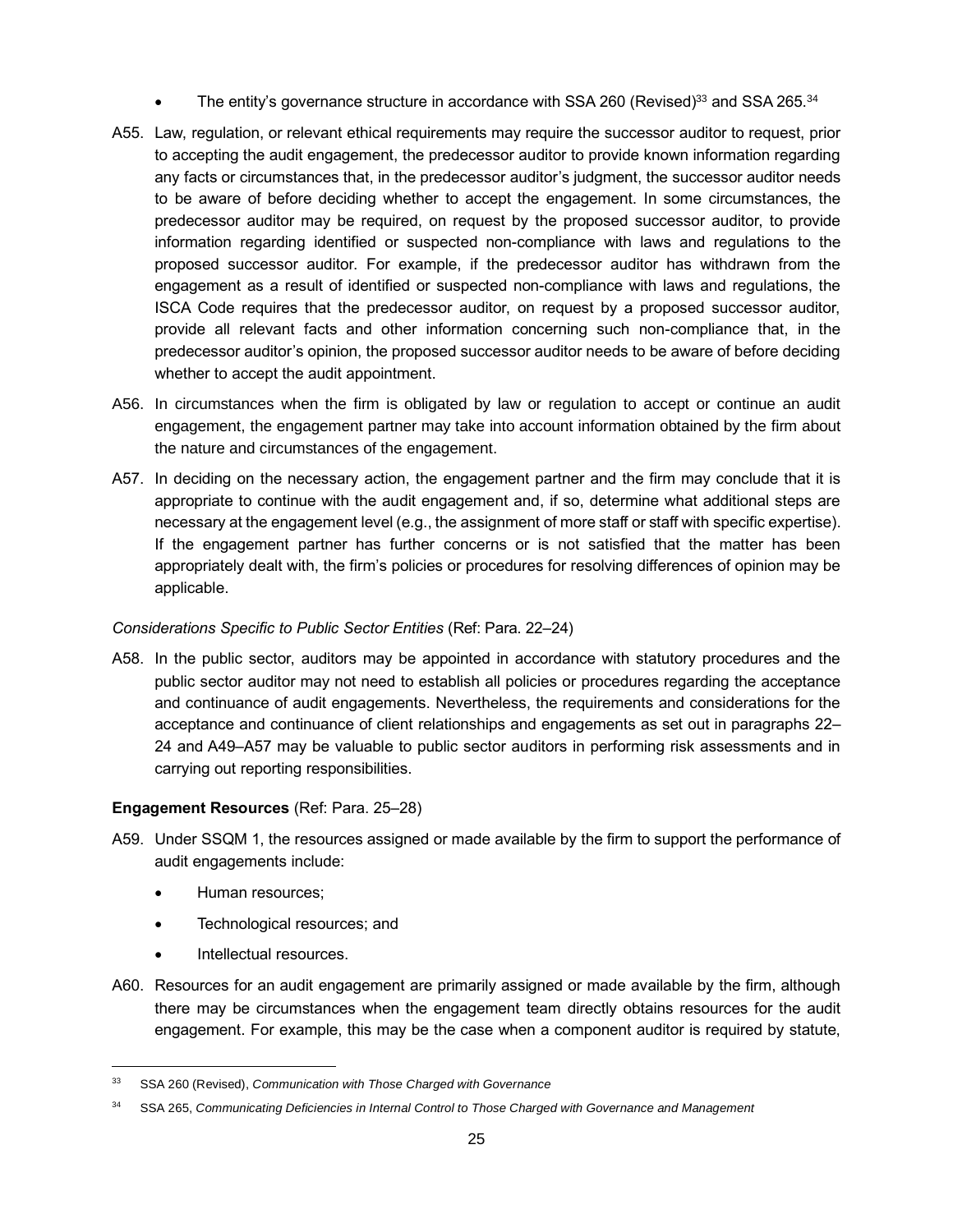regulation or for another reason to express an audit opinion on the financial statements of a component, and the component auditor is also appointed by component management to perform audit procedures on behalf of the group engagement team.<sup>35</sup> In such circumstances, the firm's policies or procedures may require the engagement partner to take different actions, such as requesting information from the component auditor, to determine whether sufficient and appropriate resources are assigned or made available.

A61. A relevant consideration for the engagement partner, in complying with the requirements in paragraphs 25 and 26, may be whether the resources assigned or made available to the engagement team enable fulfillment of relevant ethical requirements, including ethical principles such as professional competence and due care.

#### *Human Resources*

A62. Human resources include members of the engagement team (see also paragraphs A5, A15–A21) and, where applicable, an auditor's external expert and individuals from within the entity's internal audit function who provide direct assistance on the audit.

#### *Technological Resources*

- A63. The use of technological resources on the audit engagement may assist the auditor in obtaining sufficient appropriate audit evidence. Technological tools may allow the auditor to more effectively and efficiently manage the audit. Technological tools may also allow the auditor to evaluate large amounts of data more easily to, for example, provide deeper insights, identify unusual trends or more effectively challenge management's assertions, which enhances the ability of the auditor to exercise professional skepticism. Technological tools may also be used to conduct meetings and provide communication tools to the engagement team. Inappropriate use of such technological resources may, however, increase the risk of overreliance on the information produced for decision making purposes, or may create threats to complying with relevant ethical requirements, for example, requirements related to confidentiality.
- A64. The firm's policies or procedures may include required considerations or responsibilities for the engagement team when using firm approved technological tools to perform audit procedures and may require the involvement of individuals with specialized skills or expertise in evaluating or analyzing the output.
- A65. When the engagement partner requires individuals from another firm to use specific automated tools and techniques when performing audit procedures, communications with those individuals may indicate that the use of such automated tools and techniques needs to comply with the engagement team's instructions.
- A66. The firm's policies or procedures may specifically prohibit the use of certain IT applications or features of IT applications (e.g., software that has not yet been specifically approved for use by the firm). Alternatively, the firm's policies or procedures may require the engagement team to take certain actions before using an IT application that is not firm-approved to determine it is appropriate for use, for example by requiring:
	- The engagement team to have appropriate competence and capabilities to use the IT application.

<sup>35</sup> SSA 600, paragraph 3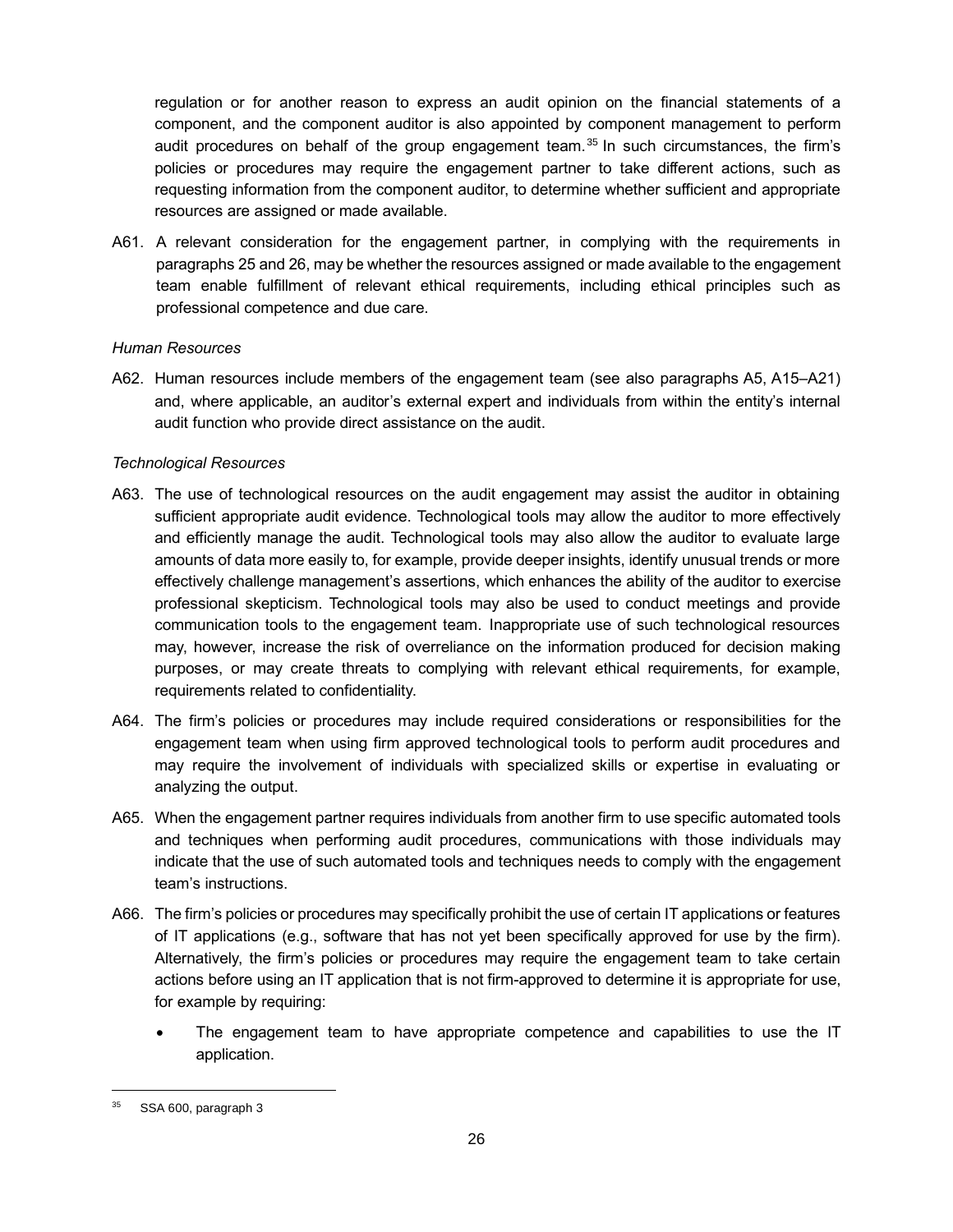- Testing the operation and security of the IT application.
- Specific documentation to be included in the audit file.
- A67. The engagement partner may exercise professional judgment in considering whether the use of an IT application on the audit engagement is appropriate in the context of the engagement, and if so, how the IT application is to be used. Factors that may be considered in determining whether a particular IT application, that has not been specifically approved for use by the firm, is appropriate for use in the audit engagement include whether:
	- Use and security of the IT application complies with the firm's policies or procedures.
	- The IT application operates as intended.
	- Personnel have the competence and capabilities required to use the IT application.

#### *Intellectual Resources*

- A68. Intellectual resources include, for example, audit methodologies, implementation tools, auditing guides, model programs, templates, checklists or forms.
- A69. The use of intellectual resources on the audit engagement may facilitate the consistent application and understanding of professional standards, law and regulation, and related firm policies or procedures. For this purpose, the engagement team may be required, in accordance with the firm's policies or procedures, to use the firm's audit methodology and specific tools and guidance. The engagement team may also consider whether the use of other intellectual resources is appropriate and relevant based on the nature and circumstances of the engagement, for example, an industry specific methodology or related guides and performance aids.

#### *Sufficient and Appropriate Resources to Perform the Engagement* (Ref: Para. 25)

A70. In determining whether sufficient and appropriate resources to perform the engagement have been assigned or made available to the engagement team, ordinarily the engagement partner may depend on the firm's related policies or procedures (including resources) as described in paragraph A6. For example, based on information communicated by the firm, the engagement partner may be able to depend on the firm's technological development, implementation and maintenance programs when using firm-approved technology to perform audit procedures.

#### *Competence and Capabilities of the Engagement Team* (Ref: Para. 26)

- A71. When determining that the engagement team has the appropriate competence and capabilities, the engagement partner may take into consideration such matters as the team's:
	- Understanding of, and practical experience with, audit engagements of a similar nature and complexity through appropriate training and participation.
	- Understanding of professional standards and applicable legal and regulatory requirements.
	- Expertise in specialized areas of accounting or auditing.
	- Expertise in IT used by the entity or automated tools or techniques that are to be used by the engagement team in planning and performing the audit engagement.
	- Knowledge of relevant industries in which the entity being audited operates.
	- Ability to exercise professional skepticism and professional judgment.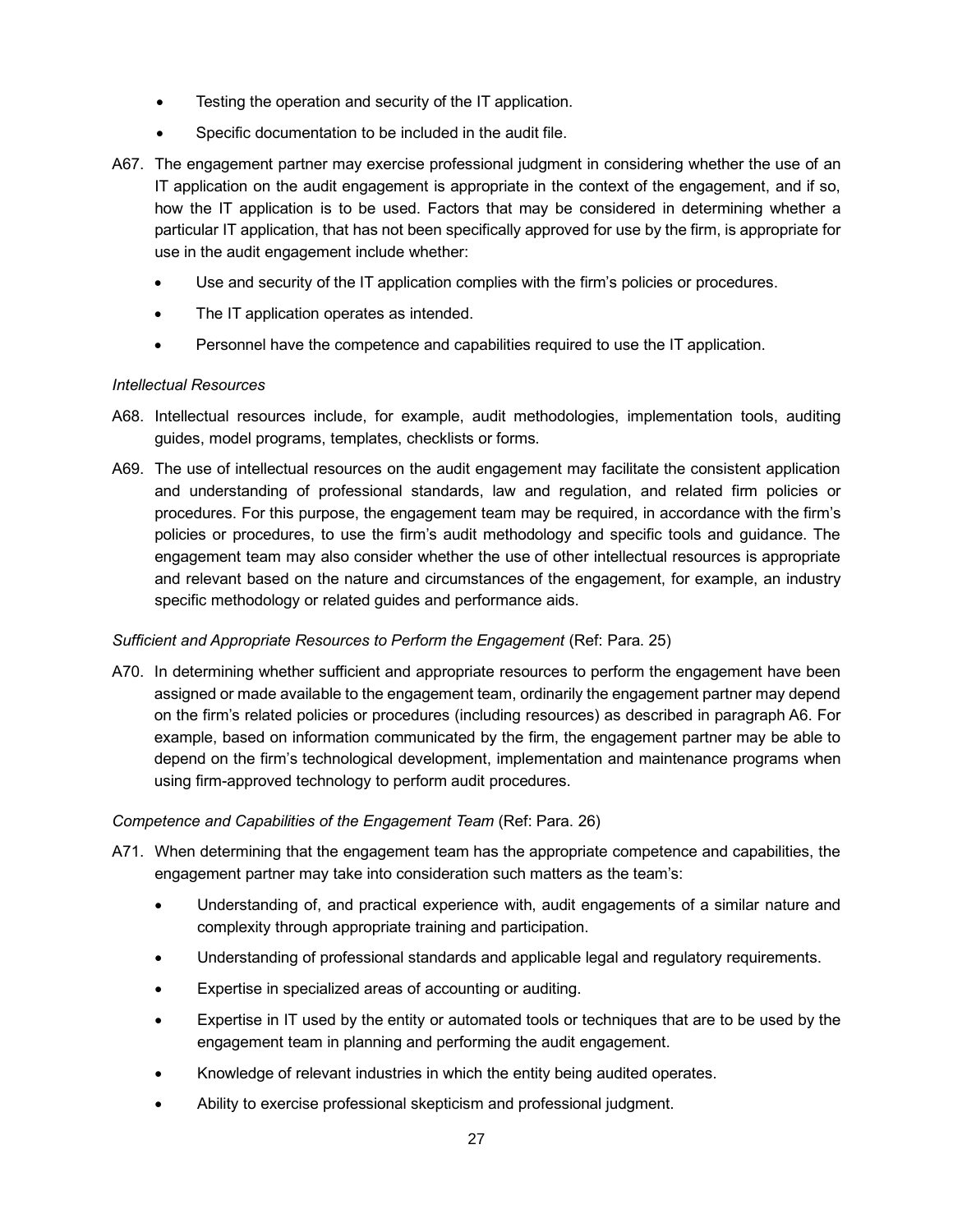- Understanding of the firm's policies or procedures.
- A72. Internal auditors and an auditor's external expert are not members of the engagement team. SSA 610 (Revised 2013)<sup>36</sup> and SSA 620<sup>37</sup> include requirements and guidance relating to the assessment of the competence and capabilities of internal auditors and an auditor's external expert, respectively.

### Project Management

- A73. In situations where there are many engagement team members, for example in an audit of a larger or more complex entity, the engagement partner may involve an individual who has specialized skills or knowledge in project management, supported by appropriate technological and intellectual resources of the firm. Conversely, in an audit of a less complex entity with few engagement team members, project management may be achieved by a member of the engagement team through less formal means.
- A74. Project management techniques and tools may support the engagement team in managing the quality of the audit engagement by, for example:
	- Increasing the engagement team's ability to exercise professional skepticism through alleviating budget or time constraints that may otherwise impede the exercise of professional skepticism;
	- Facilitating timely performance of audit work to effectively manage time constraints at the end of the audit process when more difficult or contentious matters may arise;
	- Monitoring the progress of the audit against the audit plan, $38$  including the achievement of key milestones, which may assist the engagement team in being proactive in identifying the need for making timely adjustments to the audit plan and the assigned resources; or
	- Facilitating communication among members of the engagement team, for example, coordinating arrangements with component auditors and auditor's experts.

#### *Insufficient or Inappropriate Resources* (Ref: Para. 27)

- A75. SSQM 1 addresses the firm's commitment to quality through its culture that exists throughout the firm, which recognizes and reinforces the firm's role in serving the public interest by consistently performing quality engagements, and the importance of quality in the firm's strategic decisions and actions, including the firm's financial and operational priorities. SSQM 1 also addresses the firm's responsibilities for planning for resource needs, and obtaining, allocating or assigning resources in a manner that is consistent with the firm's commitment to quality. However, in certain circumstances, the firm's financial and operational priorities may place constraints on the resources assigned or made available to the engagement team. In such circumstances, these constraints do not override the engagement partner's responsibility for achieving quality at the engagement level, including for determining that the resources assigned or made available by the firm are sufficient and appropriate to perform the audit engagement.
- A76. In an audit of group financial statements, when there are insufficient or inappropriate resources in relation to work being performed at a component by a component auditor, the engagement partner

<sup>&</sup>lt;sup>36</sup> SSA 610 (Revised 2013), paragraph 15

<sup>37</sup> SSA 620, paragraph 9

See SSA 300, paragraph 9.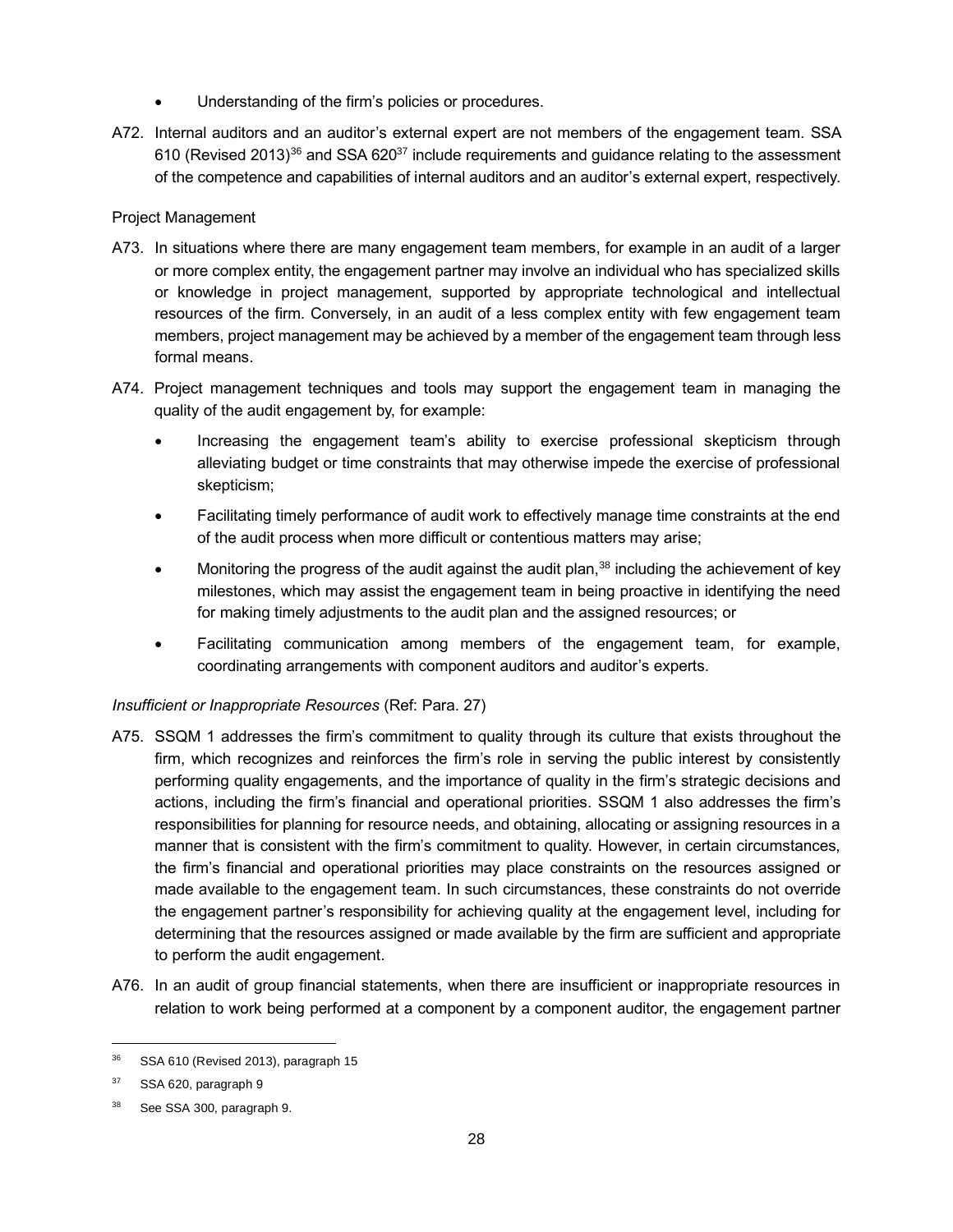may discuss the matter with the component auditor, management or the firm to make sufficient and appropriate resources available.

- A77. The engagement partner's determination of whether additional engagement level resources are required is a matter of professional judgment and is influenced by the requirements of this SSA and the nature and circumstances of the audit engagement. As described in paragraph A11, in certain circumstances, the engagement partner may determine that the firm's responses to quality risks are ineffective in the context of the specific engagement, including that certain resources assigned or made available to the engagement team are insufficient. In those circumstances, the engagement partner is required to take appropriate action, including communicating such information to the appropriate individuals in accordance with paragraph 27 and paragraph 39(c). For example, if an audit software program provided by the firm has not incorporated new or revised audit procedures in respect of recently issued industry regulation, timely communication of such information to the firm enables the firm to take steps to update and reissue the software promptly or to provide an alternative resource that enables the engagement team to comply with the new regulation in the performance of the audit engagement.
- A78. If the resources assigned or made available are insufficient or inappropriate in the circumstances of the engagement and additional or alternative resources have not been made available, appropriate actions may include:
	- Changing the planned approach to the nature, timing and extent of direction, supervision and review (see also paragraph A94).
	- Discussing an extension to reporting deadlines with management or those charged with governance, when an extension is possible under applicable law or regulation.
	- Following the firm's policies or procedures for resolving differences of opinion if the engagement partner does not obtain the necessary resources for the audit engagement.
	- Following the firm's policies or procedures for withdrawing from the audit engagement, when withdrawal is possible under applicable law or regulation.

#### *Considerations Specific to Public Sector Entities* (Ref: Para. 25–28)

A79. In the public sector, specialized skills may be necessary to discharge the terms of the audit mandate in a particular jurisdiction. Such skills may include an understanding of the applicable reporting arrangements, including reporting to the legislature or other governing body or reporting in the public interest. The wider scope of a public sector audit may include, for example, some aspects of performance auditing.

#### **Engagement Performance**

#### *Scalability* (Ref: Para. 29)

A80. When an audit is not carried out entirely by the engagement partner, or in an audit of an entity whose nature and circumstances are more complex, it may be necessary for the engagement partner to assign direction, supervision, and review to other members of the engagement team. However, as part of the engagement partner's overall responsibility for managing and achieving quality on the audit engagement and to be sufficiently and appropriately involved, the engagement partner is required to determine that the nature, timing and extent of direction, supervision and review is undertaken in accordance with paragraph 30. In such circumstances, personnel or members of the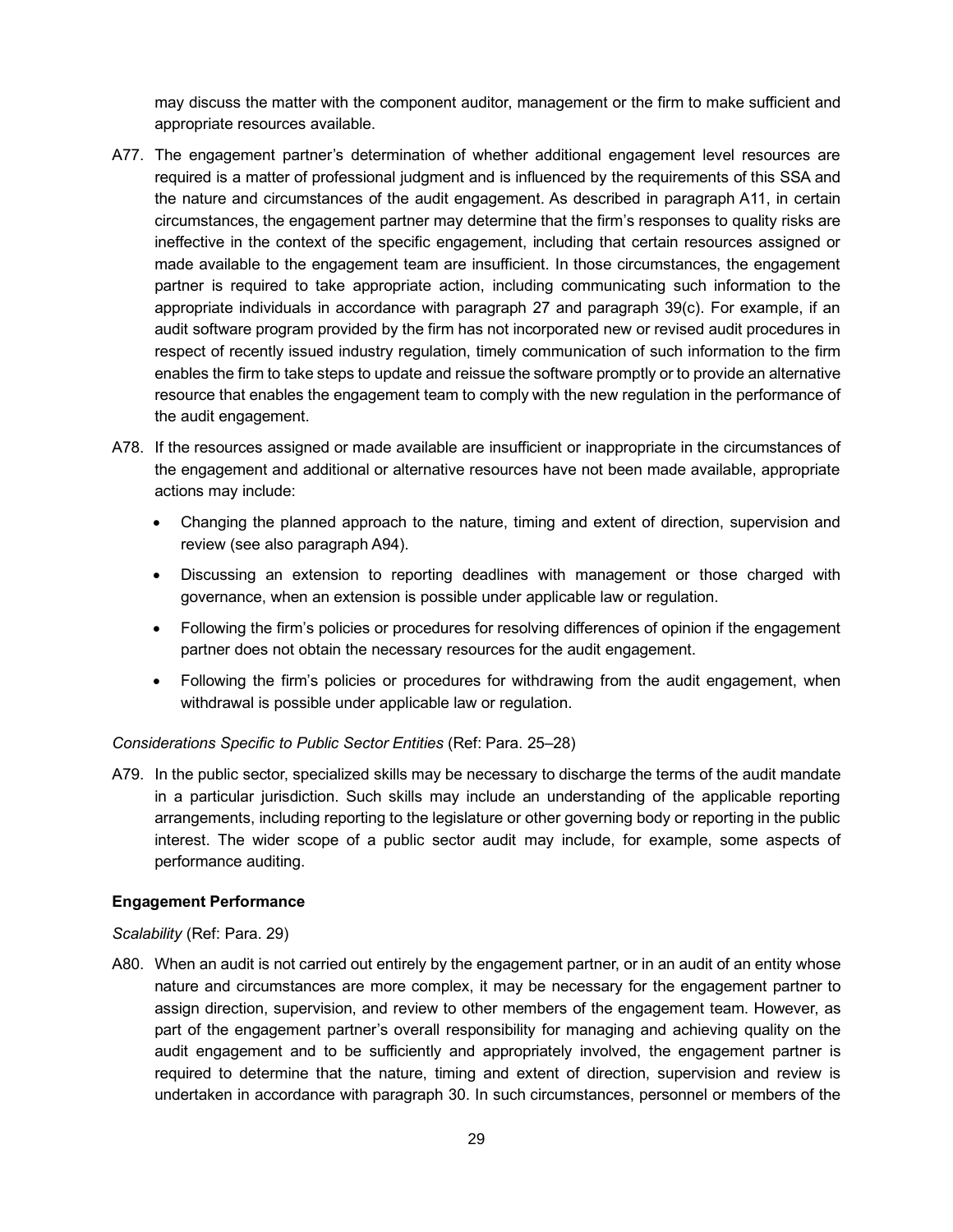engagement team, including component auditors, may provide information to the engagement partner to enable the engagement partner to make the determination required by paragraph 30.

#### *Direction, Supervision and Review* (Ref: Para. 30)

- A81. Under SSQM 1, the firm is required to establish a quality objective that addresses the nature, timing and extent of the direction and supervision of engagement teams and review of their work. SSQM 1 also requires that such direction, supervision and review is planned and performed on the basis that the work performed by less experienced members of the engagement team is directed, supervised and reviewed by more experienced engagement team members.
- A82. Direction and supervision of the engagement team and the review of the work of the engagement team are firm-level responses that are implemented at the engagement level, of which the nature, timing and extent may be further tailored by the engagement partner in managing the quality of the audit engagement. Accordingly, the approach to direction, supervision and review will vary from one engagement to the next, taking into account the nature and circumstances of the engagement. The approach will generally include a combination of addressing the firm's policies or procedures and engagement specific responses.
- A83. The approach to the direction and supervision of the members of the engagement team and the review of their work provides support for the engagement partner in fulfilling the requirements of this SSA, and in concluding that the engagement partner has been sufficiently and appropriately involved throughout the audit engagement in accordance with paragraph 40.
- A84. Ongoing discussion and communication among members of the engagement team allows less experienced engagement team members to raise questions with more experienced engagement team members (including the engagement partner) in a timely manner and enables effective direction, supervision and review in accordance with paragraph 30.

#### **Direction**

- A85. Direction of the engagement team may involve informing the members of the engagement team of their responsibilities, such as:
	- Contributing to the management and achievement of quality at the engagement level through their personal conduct, communication and actions.
	- Maintaining a questioning mind and being aware of unconscious or conscious auditor biases in exercising professional skepticism when gathering and evaluating audit evidence (see paragraph A35).
	- Fulfilling relevant ethical requirements.
	- The responsibilities of respective partners when more than one partner is involved in the conduct of an audit engagement.
	- The responsibilities of respective engagement team members to perform audit procedures and of more experienced engagement team members to direct, supervise and review the work of less experienced engagement team members.
	- Understanding the objectives of the work to be performed and the detailed instructions regarding the nature, timing and extent of planned audit procedures as set forth in the overall audit strategy and audit plan.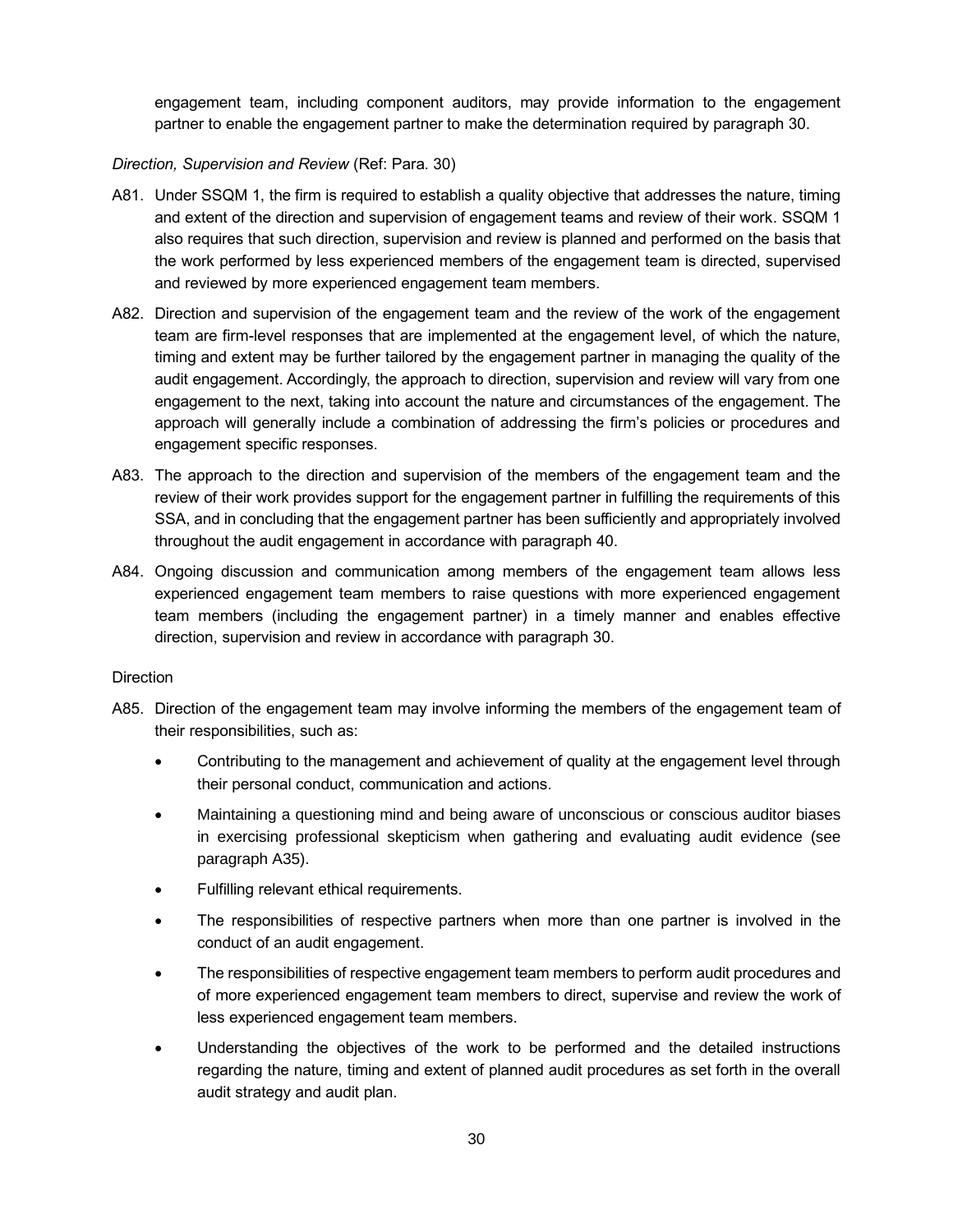• Addressing threats to the achievement of quality, and the engagement team's expected response. For example, budget constraints or resource constraints should not result in the engagement team members modifying planned audit procedures or failing to perform planned audit procedures.

#### **Supervision**

A86. Supervision may include matters such as:

- Tracking the progress of the audit engagement, which includes monitoring:
	- o The progress against the audit plan;
	- o Whether the objective of work performed has been achieved; and
	- o The ongoing adequacy of assigned resources.
- Taking appropriate action to address issues arising during the engagement, including for example, reassigning planned audit procedures to more experienced engagement team members when issues are more complex than initially anticipated.
- Identifying matters for consultation or consideration by more experienced engagement team members during the audit engagement.
- Providing coaching and on-the-job training to help engagement team members develop skills or competencies.
- Creating an environment where engagement team members raise concerns without fear of reprisals.

#### Review

- A87. Review of the engagement team's work provides support for the conclusion that the requirements of this SSA have been addressed.
- A88. Review of the engagement team's work consists of consideration of whether, for example:
	- The work has been performed in accordance with the firm's policies or procedures, professional standards and applicable legal and regulatory requirements;
	- Significant matters have been raised for further consideration;
	- Appropriate consultations have taken place and the resulting conclusions have been documented and implemented;
	- There is a need to revise the nature, timing and extent of work performed;
	- The work performed supports the conclusions reached and is appropriately documented;
	- The evidence obtained is sufficient and appropriate to provide a basis for the auditor's opinion; and
	- The objectives of the audit procedures have been achieved.

A89. The firm's policies or procedures may contain specific requirements regarding:

- The nature, timing and extent of review of audit documentation;
- Different types of review that may be appropriate in different situations (e.g., review of each individual working paper or selected working papers); and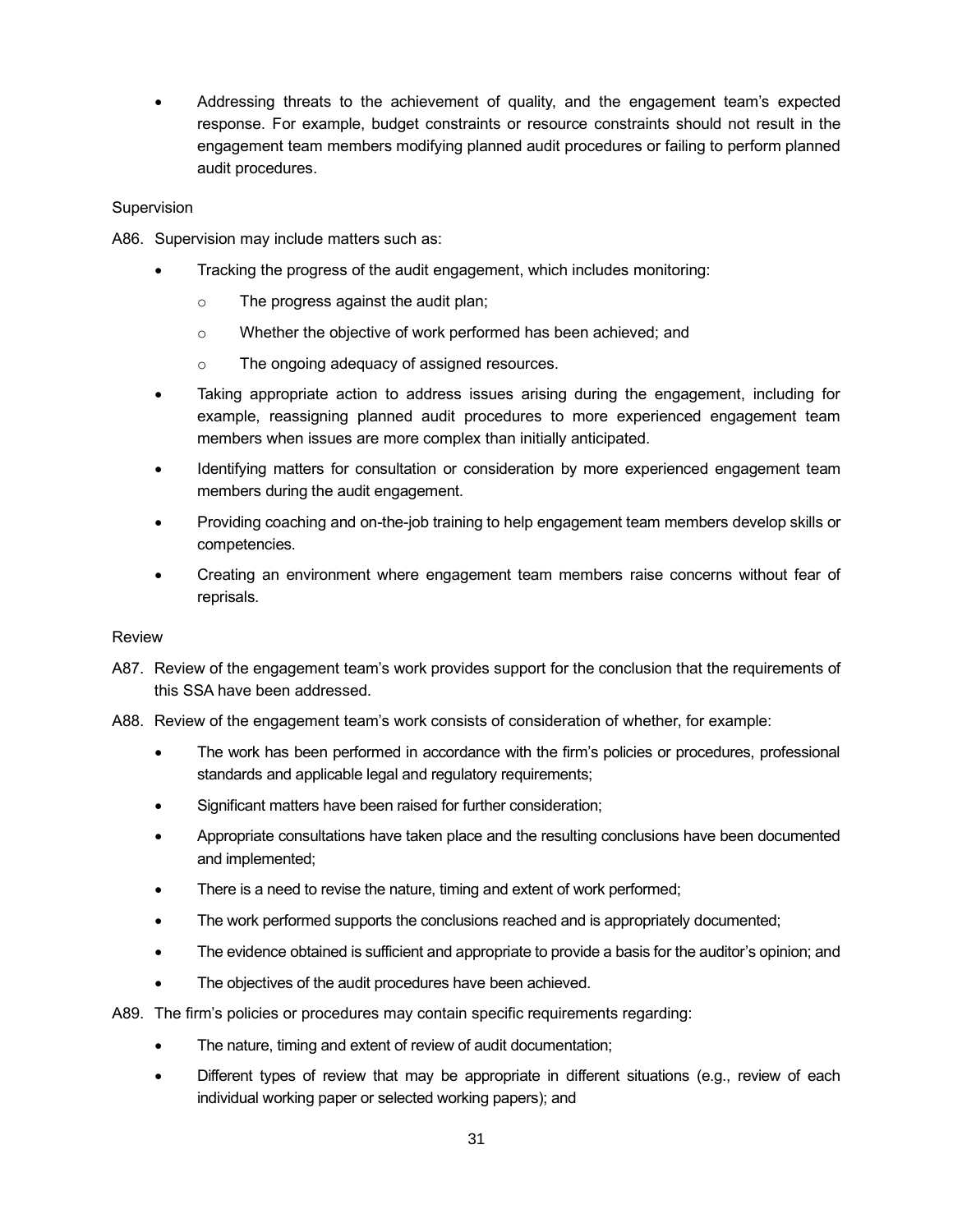• Which members of the engagement team are required to perform the different types of review.

The Engagement Partner's Review (Ref: Para. 30–34)

- A90. As required by SSA 230, the engagement partner documents the date and extent of the review.<sup>39</sup>
- A91. Timely review of documentation by the engagement partner at appropriate stages throughout the audit engagement enables significant matters to be resolved to the engagement partner's satisfaction on or before the date of the auditor's report. The engagement partner need not review all audit documentation.
- A92. The engagement partner exercises professional judgment in identifying the areas of significant judgment made by the engagement team. The firm's policies or procedures may specify certain matters that are commonly expected to be significant judgments. Significant judgments in relation to the audit engagement may include matters related to the overall audit strategy and audit plan for undertaking the engagement, the execution of the engagement and the overall conclusions reached by the engagement team, for example:
	- Matters related to planning the engagement, such as matters related to determining materiality.
	- The composition of the engagement team, including:
		- o Personnel using expertise in a specialized area of accounting or auditing;
		- o The use of personnel from service delivery centers.
	- The decision to involve an auditor's expert, including the decision to involve an external expert.
	- The engagement team's consideration of information obtained in the acceptance and continuance process and proposed responses to that information.
	- The engagement team's risk assessment process, including situations where consideration of inherent risk factors and the assessment of inherent risk requires significant judgment by the engagement team.
	- The engagement team's consideration of related party relationships and transactions and disclosures.
	- Results of the procedures performed by the engagement team on significant areas of the engagement, for example, conclusions in respect of certain accounting estimates, accounting policies or going concern considerations.
	- The engagement team's evaluation of the work performed by experts and conclusions drawn therefrom.
	- In group audit situations:
		- o The proposed overall group audit strategy and group audit plan;
		- $\circ$  Decisions about the involvement of component auditors, including how to direct and supervise them and review their work, including, for example, when there are areas of higher assessed risk of material misstatement of the financial information of a component; and

SSA 230, paragraph 9(c)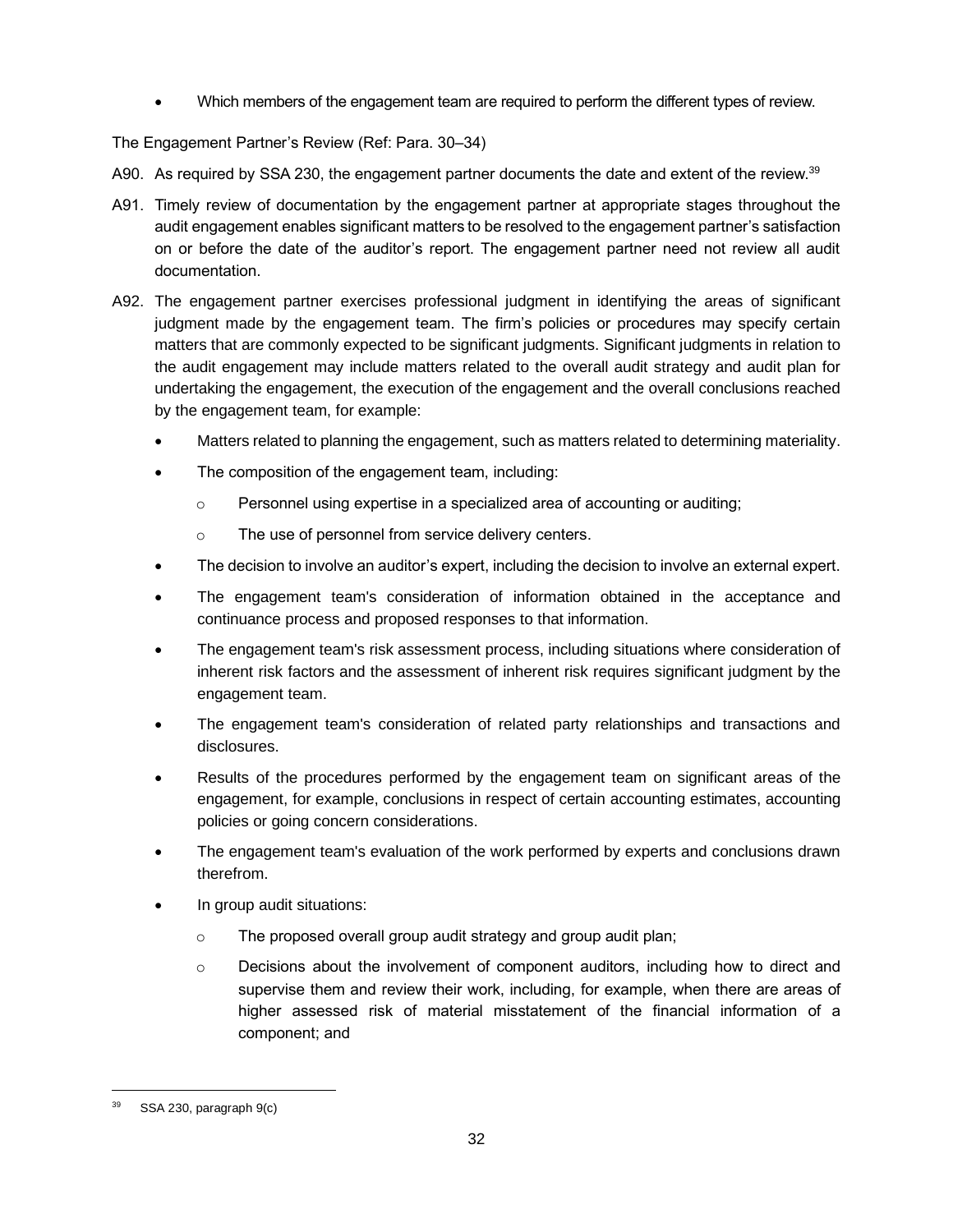- $\circ$  The evaluation of work performed by component auditors and the conclusions drawn therefrom.
- How matters affecting the overall audit strategy and audit plan have been addressed.
- The significance and disposition of corrected and uncorrected misstatements identified during the engagement.
- The proposed audit opinion and matters to be communicated in the auditor's report, for example, key audit matters, or a "Material Uncertainty Related to Going Concern" paragraph.
- A93. The engagement partner exercises professional judgment in determining other matters to review, for example based on:
	- The nature and circumstances of the audit engagement.
	- Which engagement team member performed the work.
	- Matters relating to recent inspection findings.
	- The requirements of the firm's policies or procedures.

#### Nature, Timing and Extent

- A94. The nature, timing and extent of the direction, supervision and review are required to be planned and performed in accordance with the firm's policies or procedures, as well as professional standards and applicable legal and regulatory requirements. For example, the firm's policies or procedures may include that:
	- Work planned to be performed at an interim date is to be directed, supervised and reviewed at the same time as the performance of the procedures rather than at the end of the period, so that any necessary corrective action can be taken in a timely manner.
	- Certain matters are to be reviewed by the engagement partner and the firm may specify the circumstances or engagements in which such matters are expected to be reviewed.

#### **Scalability**

A95. The approach to direction, supervision and review may be tailored depending on, for example:

- The engagement team member's previous experience with the entity and the area to be audited. For example, if the work related to the entity's information system is being performed by the same engagement team member who performed the work in the prior period and there are no significant changes to the information system, the extent and frequency of the direction and supervision of the engagement team member may be less and the review of the related working papers may be less detailed.
- The complexity of the audit engagement. For example, if significant events have occurred that make the audit engagement more complex, the extent and frequency of the direction and supervision of the engagement team member may be greater and the review of the related working papers may be more detailed.
- The assessed risks of material misstatement. For example, a higher assessed risk of material misstatement may require a corresponding increase in the extent and frequency of the direction and supervision of engagement team members and a more detailed review of their work.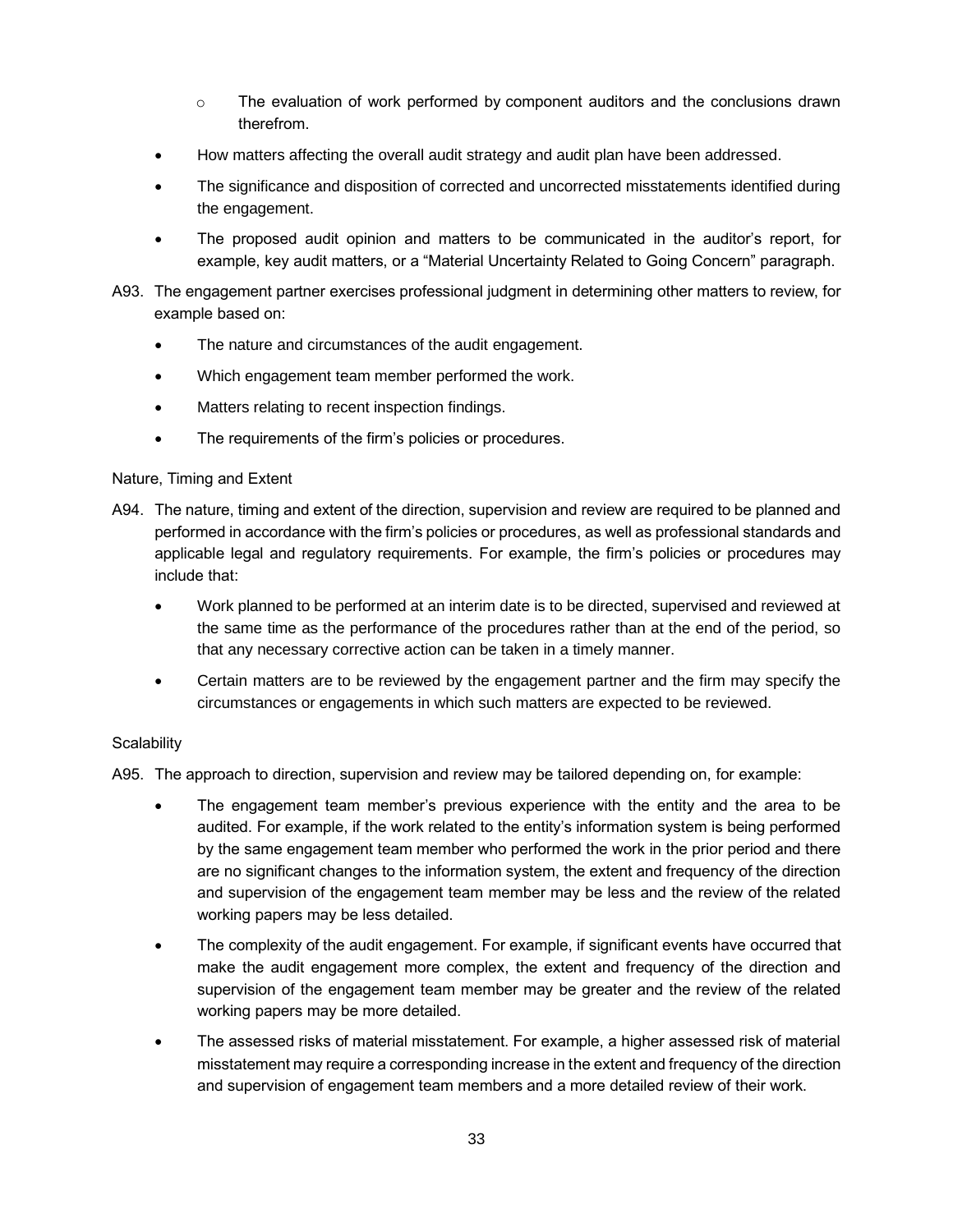- The competence and capabilities of the individual engagement team members performing the audit work. For example, less experienced engagement team members may require more detailed instructions and more frequent, or in-person, interactions as the work is performed.
- The manner in which the reviews of the work performed are expected to take place. For example, in some circumstances, remote reviews may not be effective in providing the necessary direction and may need to be supplemented by in-person interactions.
- The structure of the engagement team and the location of engagement team members. For example, direction and supervision of individuals located at service delivery centers and the review of their work may:
	- $\circ$  Be more formalized and structured than when members of the engagement team are all situated in the same location; or
	- $\circ$  Use IT to facilitate the communication between the members of the engagement team.
- A96. Identification of changes in the engagement circumstances may warrant reevaluation of the planned approach to the nature, timing or extent of direction, supervision or review. For example, if the assessed risk of material misstatement at the financial statement level increases because of a complex transaction, the engagement partner may need to change the planned level of review of the work related to the transaction.
- A97. In accordance with paragraph 30(b), the engagement partner is required to determine that the approach to direction, supervision and review is responsive to the nature and circumstances of the audit engagement. For example, if a more experienced engagement team member becomes unavailable to participate in the supervision and review of the engagement team, the engagement partner may need to increase the extent of supervision and review of the less experienced engagement team members.

Review of Communications to Management, Those Charged with Governance, or Regulatory Authorities (Ref: Para. 34)

A98. The engagement partner uses professional judgment in determining which written communications to review, taking into account the nature and circumstances of the audit engagement. For example, it may not be necessary for the engagement partner to review communications between the engagement team and management in the ordinary course of the audit.

*Consultation* (Ref: Para. 35)

- A99. SSQM 1 requires the firm to establish a quality objective that addresses consultation on difficult or contentious matters and how the conclusions agreed are implemented. Consultation may be appropriate or required, for example for:
	- Issues that are complex or unfamiliar (e.g., issues related to an accounting estimate with a high degree of estimation uncertainty);
	- Significant risks;
	- Significant transactions that are outside the normal course of business for the entity, or that otherwise appear to be unusual;
	- Limitations imposed by management; and
	- Non-compliance with laws or regulations.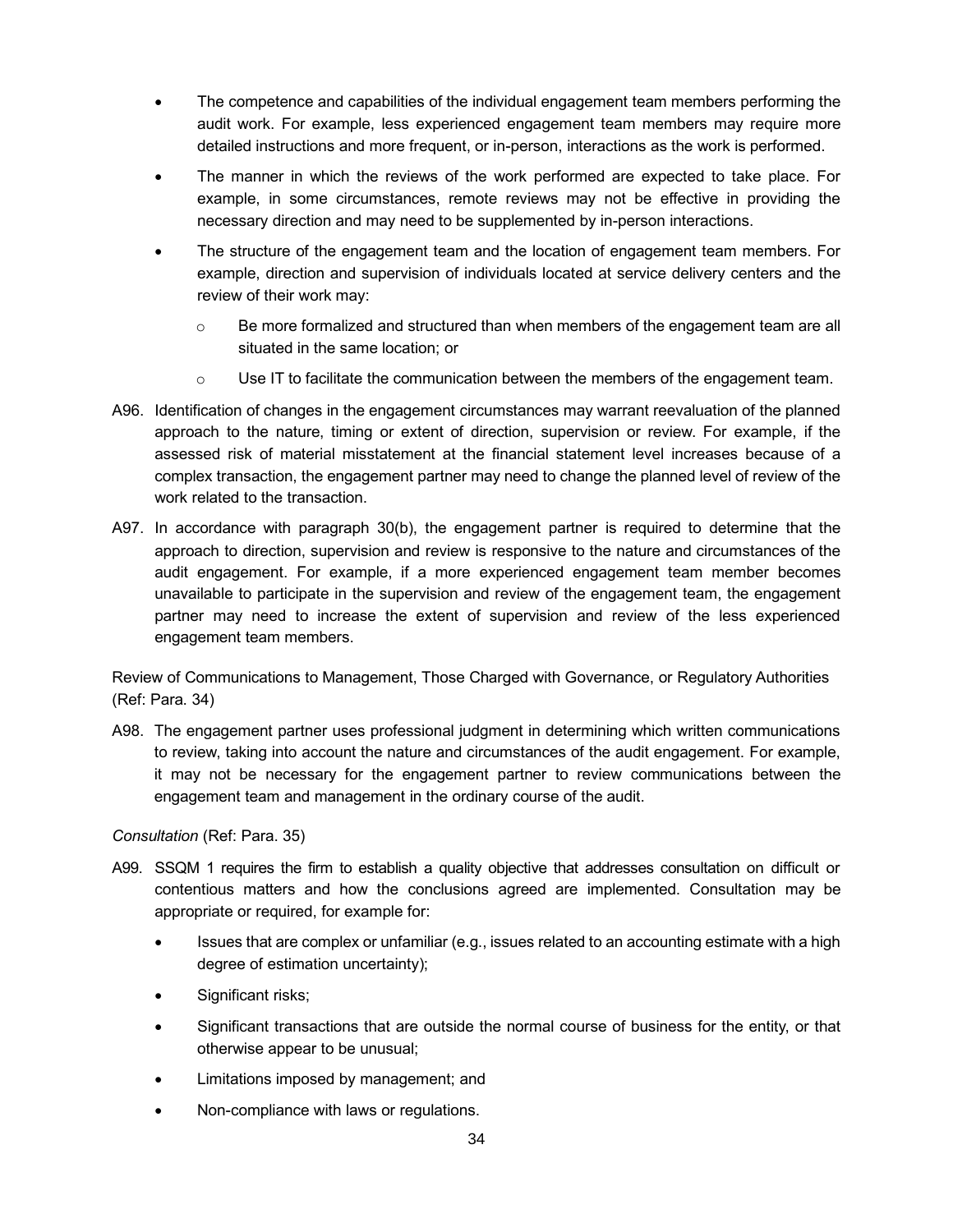- A100. Effective consultation on significant technical, ethical and other matters within the firm or, where applicable, outside the firm may be achieved when those consulted:
	- Are given all the relevant facts that will enable them to provide informed advice; and
	- Have appropriate knowledge, seniority and experience.
- A101. It may be appropriate for the engagement team, in the context of the firm's policies or procedures, to consult outside the firm, for example, where the firm lacks appropriate internal resources. The engagement team may take advantage of advisory services provided by firms, professional and regulatory bodies or commercial organizations that provide relevant quality control services.
- A102. The need for consultation outside the engagement team on a difficult or contentious matter may be an indicator that the matter is a key audit matter. $40$

## *Engagement Quality Review* (Ref: Para. 36)

A103.SSQM 1 contains requirements that the firm establish policies or procedures addressing engagement quality reviews in accordance with  $SSQM 2<sub>1</sub><sup>41</sup>$  and requiring an engagement quality review for certain types of engagements.<sup>42</sup> SSQM 2 deals with the appointment and eligibility of the engagement quality reviewer and the engagement quality reviewer's responsibilities relating to performing and documenting an engagement quality review.

Completion of the Engagement Quality Review Before Dating of the Auditor's Report (Ref: Para. 36(d))

- A104.SSA700 (Revised) requires the auditor's report to be dated no earlier than the date on which the auditor has obtained sufficient appropriate audit evidence on which to base the auditor's opinion on the financial statements.<sup>43</sup> If applicable to the audit engagement, SSQM 2 and this SSA require that the engagement partner be precluded from dating the engagement report until notification has been received from the engagement quality reviewer that the engagement quality review is complete. For example, if the engagement quality reviewer has communicated to the engagement partner concerns about the significant judgments made by the engagement team or that the conclusions reached thereon were not appropriate then the engagement quality review is not complete.<sup>44</sup>
- A105.An engagement quality review that is conducted in a timely manner at appropriate stages during the audit engagement may assist the engagement team in promptly resolving matters raised to the engagement quality reviewer's satisfaction on or before the date of the auditor's report.
- A106.Frequent communications between the engagement team and the engagement quality reviewer throughout the audit engagement may assist in facilitating an effective and timely engagement quality review. In addition to discussing significant matters with the engagement quality reviewer, the engagement partner may assign responsibility for coordinating requests from the engagement quality reviewer to another member of the engagement team.

<sup>40</sup> SSA 701, paragraphs 9 and A14

<sup>41</sup> SSQM 2, *Engagement Quality Reviews*

<sup>42</sup> SSQM 1, paragraph 34(f)

<sup>43</sup> SSA 700 (Revised), paragraph 49

<sup>44</sup> SSQM 2, paragraph 26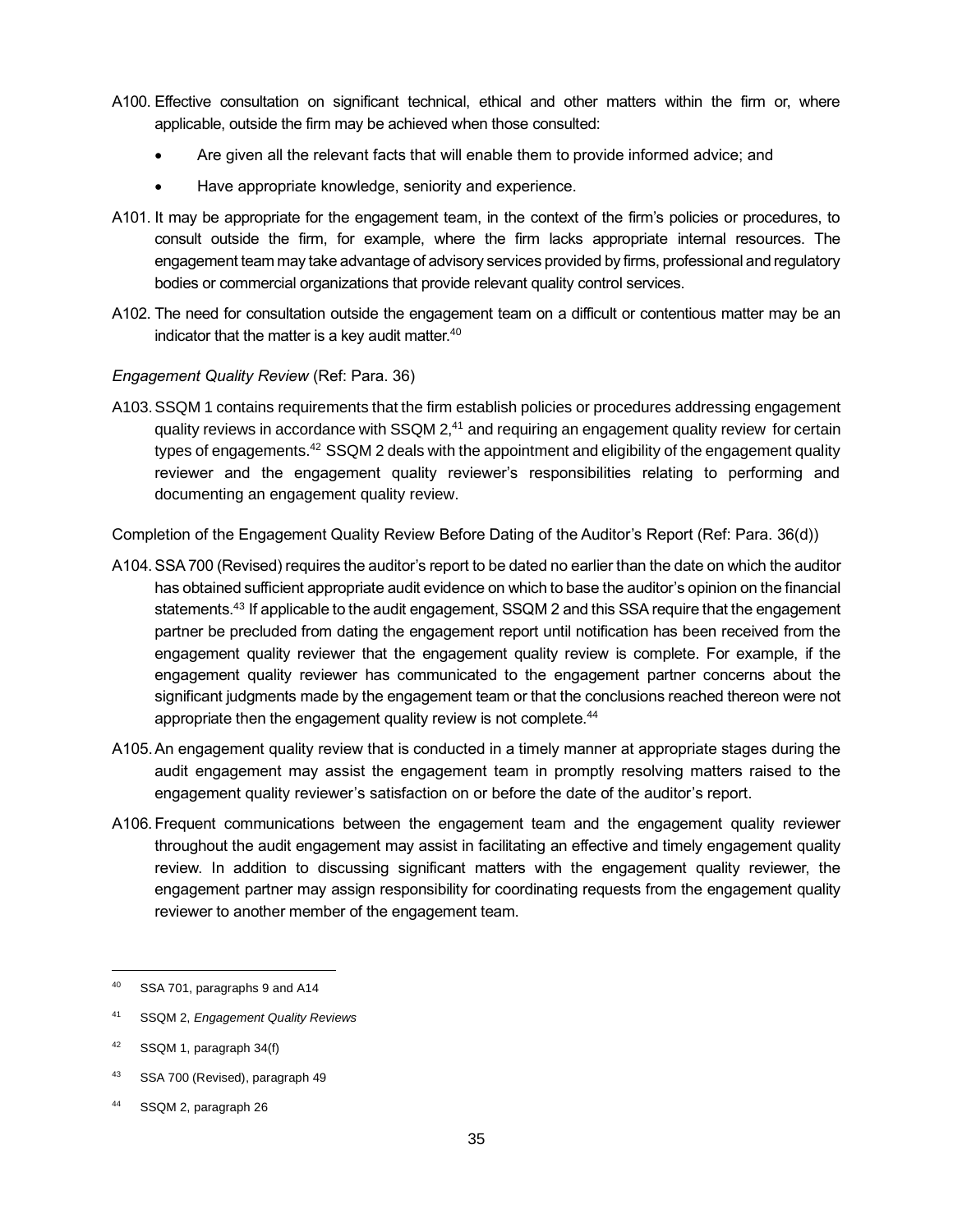### *Differences of Opinion* (Ref: Para. 37–38)

- A107. SSQM 1 requires the firm to establish a quality objective that addresses differences of opinion that arise within the engagement team, or between the engagement team and the engagement quality reviewer or individuals performing activities within the firm's system of quality management. SSQM 1 also requires that differences of opinion are brought to the attention of the firm and resolved.
- A108.In some circumstances, the engagement partner may not be satisfied with the resolution of the difference of opinion. In such circumstances, appropriate actions for the engagement partner may include, for example:
	- Seeking legal advice; or
	- Withdrawing from the audit engagement, when withdrawal is possible under applicable law or regulation.

## **Monitoring and Remediation** (Ref: Para. 39)

- A109. SSQM 1 sets out requirements for the firm's monitoring and remediation process. SSQM 1 requires the firm to communicate to engagement teams information about the firm's monitoring and remediation process to enable them to take prompt and appropriate action in accordance with their responsibilities.<sup>45</sup> Further, information provided by members of the engagement team may be used by the firm in the firm's monitoring and remediation process, and exercising professional judgment and professional skepticism while conducting the audit may assist the members of the engagement team in remaining alert for information that may be relevant to that process.
- A110. Information provided by the firm may be relevant to the audit engagement when, for example, it relates to findings on another engagement performed by the engagement partner or other members of the engagement team, findings from the local firm office or inspection results of previous audits of the entity.
- A111. In considering information communicated by the firm through its monitoring and remediation process and how it may affect the audit engagement, the engagement partner may consider the remedial actions designed and implemented by the firm to address identified deficiencies and, to the extent relevant to the nature and circumstances of the engagement, communicate accordingly to the engagement team. The engagement partner may also determine whether additional remedial actions are needed at the engagement level. For example, the engagement partner may determine that:
	- An auditor's expert is needed; or
	- The nature, timing and extent of direction, supervision and review needs to be enhanced in an area of the audit where deficiencies have been identified.

If an identified deficiency does not affect the quality of the audit (e.g., if it relates to a technological resource that the engagement team did not use) then no further action may be needed.

A112. An identified deficiency in the firm's system of quality management does not necessarily indicate that an audit engagement was not performed in accordance with professional standards and applicable legal and regulatory requirements, or that the auditor's report was not appropriate in the circumstances.

SSQM 1, paragraph 47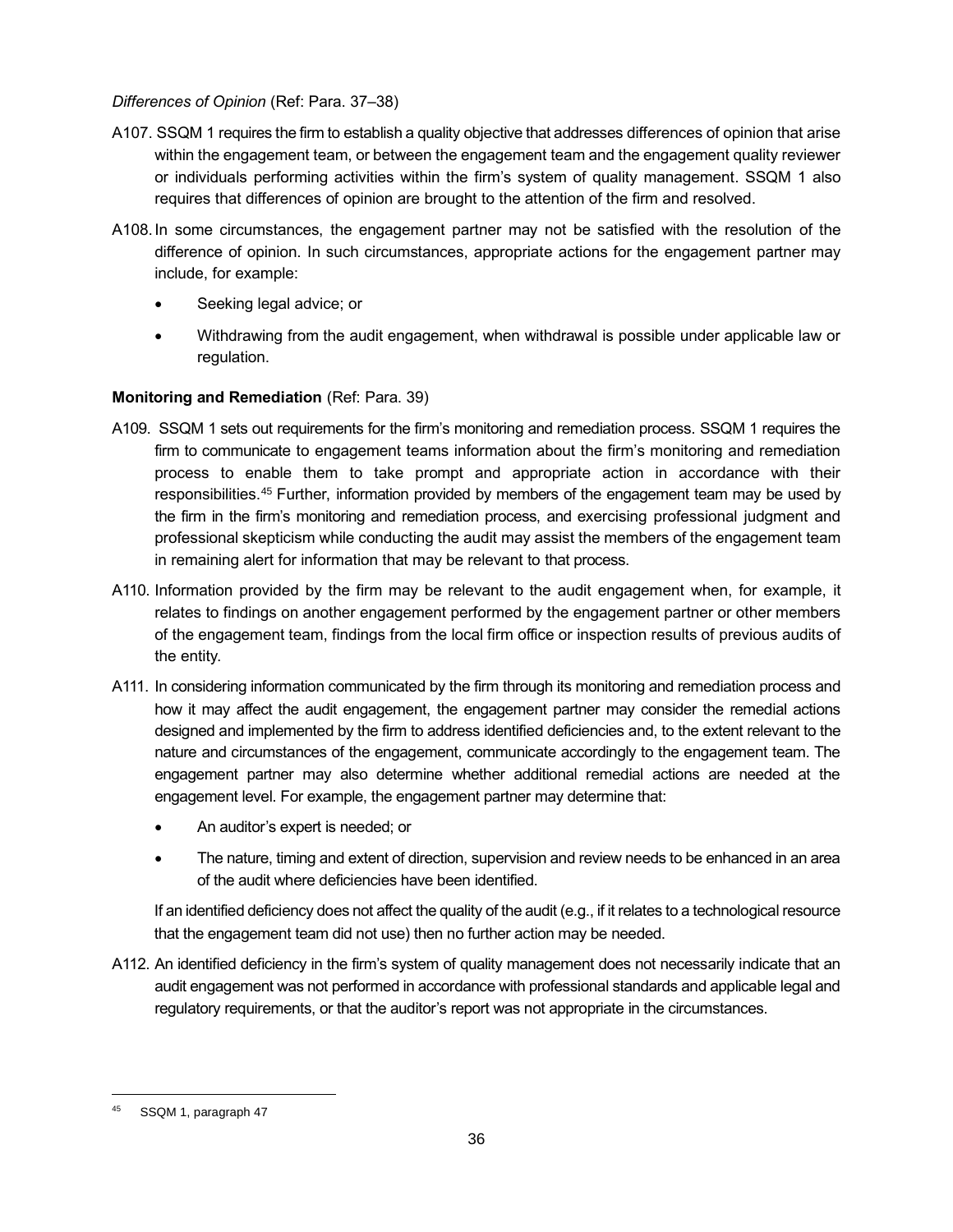## **Taking Overall Responsibility for Managing and Achieving Quality** (Ref: Para. 40)

- A113. SSQM 1 requires the firm to establish a quality objective addressing the engagement team's understanding and fulfillment of their responsibilities in connection with the engagement. SSQM 1 further requires that the quality objective include the overall responsibility of engagement partners for managing and achieving quality on the engagement and being sufficiently and appropriately involved throughout the engagement.
- A114. Relevant considerations in addressing paragraph 40 include determining how the engagement partner has complied with the requirements of this SSA, given the nature and circumstances of the audit engagement and how the audit documentation evidences the engagement partner's involvement throughout the audit engagement, as described in paragraph A118.
- A115. Indicators that the engagement partner may not have been sufficiently and appropriately involved include, for example:
	- Lack of timely review by the engagement partner of the audit engagement planning, including reviewing the assessment of risks of material misstatement and the design of those responses to those risks.
	- Evidence that those to whom tasks, actions or procedures have been assigned were not adequately informed about the nature of their responsibilities and authority, the scope of the work being assigned and the objectives thereof; and were not provided other necessary instructions and relevant information.
	- A lack of evidence of the engagement partner's direction and supervision of the other members of the engagement team and the review of their work.
- A116. If the engagement partner's involvement does not provide the basis for determining that the significant judgments made and the conclusions reached are appropriate, the engagement partner will not be able to reach the determination required by paragraph 40. In addition to taking account of firm policies or procedures that may set forth the required actions to be taken in such circumstances, appropriate actions that the engagement partner may take, include, for example:
	- Updating and changing the audit plan;
	- Reevaluating the planned approach to the nature and extent of review and modifying the planned approach to increase the involvement of the engagement partner; or
	- Consulting with personnel assigned operational responsibility for the relevant aspect of the firm's system of quality management.

## **Documentation** (Ref: Para. 41)

- A117. In accordance with SSA 230,<sup>46</sup> audit documentation provides evidence that the audit complies with the SSAs. However, it is neither necessary nor practicable for the auditor to document every matter considered, or professional judgment made, in an audit. Further, it is unnecessary for the auditor to document separately (as in a checklist, for example) compliance with matters for which compliance is demonstrated by documents included within the audit file.
- A118. Documentation of the performance of the requirements of this SSA, including evidencing the involvement of the engagement partner and the engagement partner's determination in accordance with paragraph

<sup>&</sup>lt;sup>46</sup> SSA 230, paragraph A7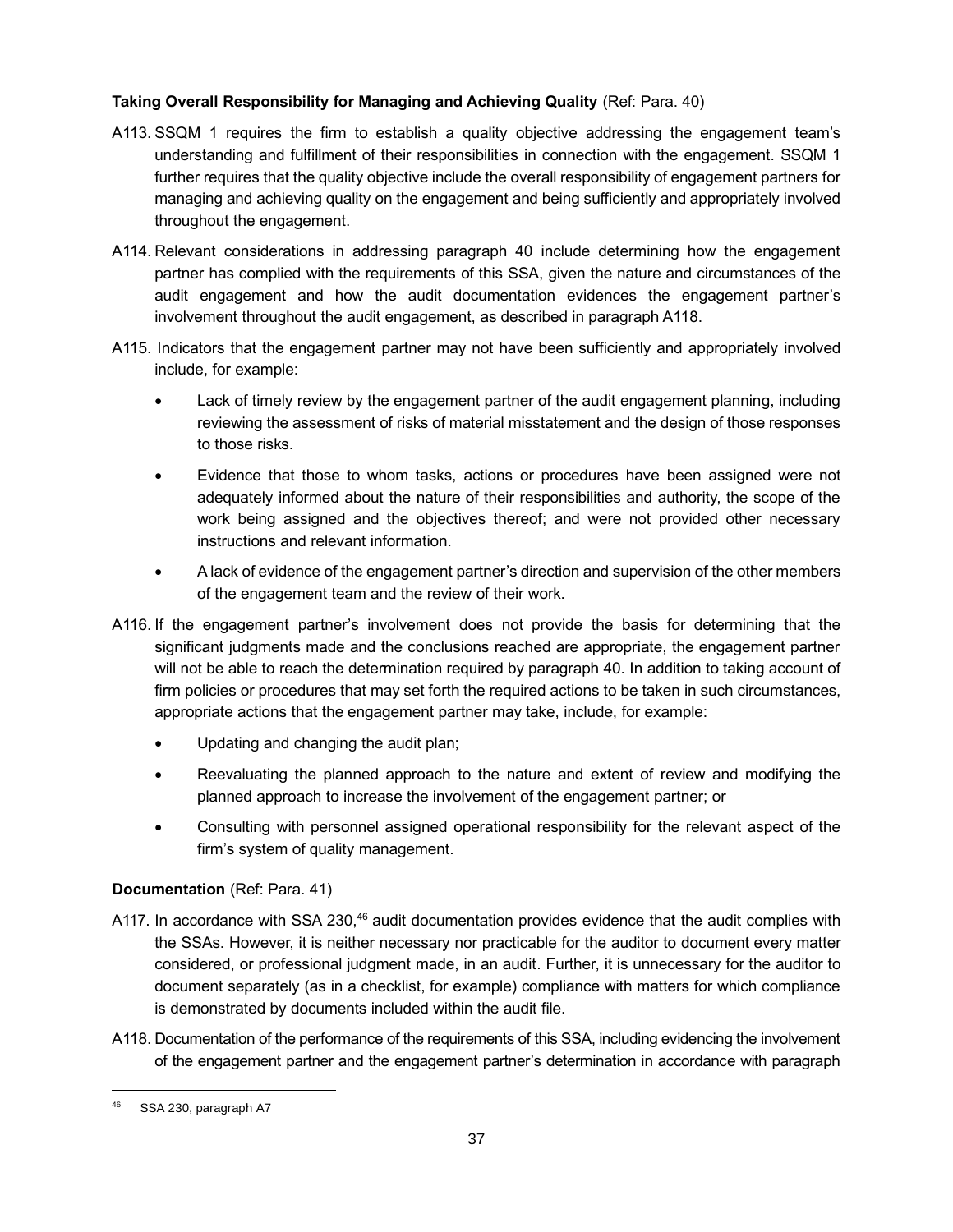40, may be accomplished in different ways depending on the nature and circumstances of the audit engagement. For example:

- Direction of the engagement team can be documented through signoffs of the audit plan and project management activities;
- Minutes from formal meetings of the engagement team may provide evidence of the clarity, consistency and effectiveness of the engagement partner's communications and other actions in respect of culture and expected behaviors that demonstrate the firm's commitment to quality;
- Agendas from discussions between the engagement partner and other members of the engagement team, and where applicable the engagement quality reviewer, and related signoffs and records of the time the engagement partner spent on the engagement, may provide evidence of the engagement partner's involvement throughout the audit engagement and supervision of other members of the engagement team; or
- Signoffs by the engagement partner and other members of the engagement team provide evidence that the working papers were reviewed.
- A119. When dealing with circumstances that may pose risks to achieving quality on the audit engagement, the exercise of professional skepticism, and the documentation of the auditor's consideration thereof, may be important. For example, if the engagement partner obtains information that may have caused the firm to decline the engagement (see paragraph 24), the documentation may include explanations of how the engagement team dealt with the circumstance.
- A120. Documentation of consultations with other professionals that involve difficult or contentious matters that is sufficiently complete and detailed contributes to an understanding of:
	- The nature and scope of the issue on which consultation was sought; and
	- The results of the consultation, including any decisions taken, the basis for those decisions and how they were implemented.